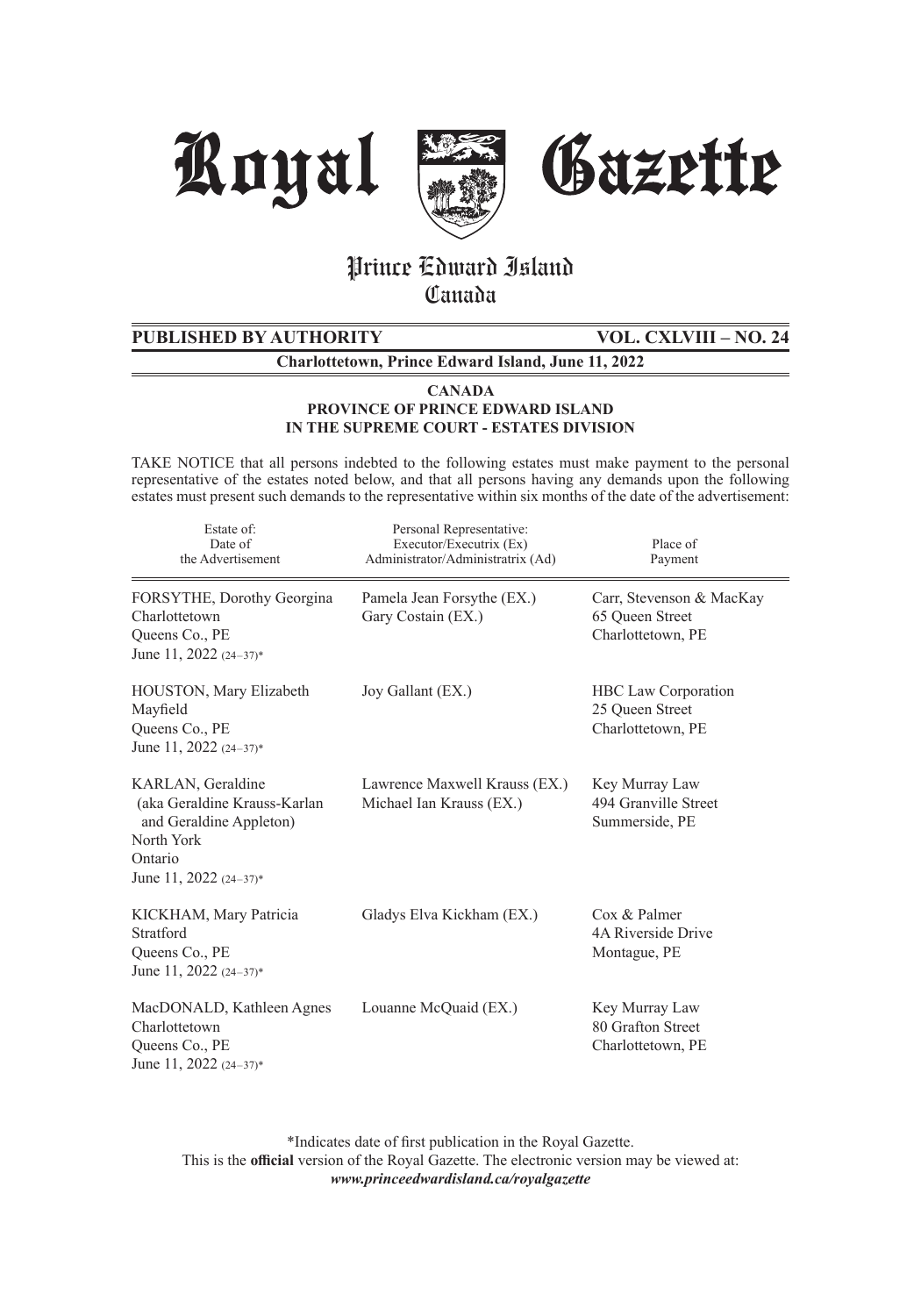TAKE NOTICE that all persons indebted to the following estates must make payment to the personal representative of the estates noted below, and that all persons having any demands upon the following estates must present such demands to the representative within six months of the date of the advertisement:

| Estate of:<br>Date of<br>the Advertisement                                                                 | Personal Representative:<br>Executor/Executrix (Ex)<br>Administrator/Administratrix (Ad) | Place of<br>Payment                                               |
|------------------------------------------------------------------------------------------------------------|------------------------------------------------------------------------------------------|-------------------------------------------------------------------|
| MacEACHERN, Sien C.<br>Crapaud<br>Queens Co., PE<br>June 11, 2022 (24-37)*                                 | Jane Duncan (EX.)                                                                        | Cox & Palmer<br>97 Queen Street<br>Charlottetown, PE              |
| NOONAN, Russell P.<br>(aka Russell Philip Noonan)<br>Middleton<br>Prince Co., PE<br>June 11, 2022 (24-37)* | Karen Noonan (EX.)                                                                       | $\cos \&$ Palmer<br>250 Water Street<br>Summerside, PE            |
| NEUFELD, George Regent<br>Charlottetown<br>Queens Co., PE<br>June 11, 2022 (24-37)*                        | Andrea MacNeill (AD.)                                                                    | <b>Stewart McKelvey</b><br>65 Grafton Street<br>Charlottetown, PE |
| MacDONALD, Joseph Raymond<br><b>Brampton</b><br>Ontario<br>June 11, 2022 (24-37)*                          | Donna Joan MacDonald (AD.)                                                               | Carr, Stevenson & MacKay<br>65 Queen Street<br>Charlottetown, PE  |
| ROGERS, Aaron Trevor<br>Cornwall<br>Queens Co., PE<br>June 11, 2022 (24-37)*                               | Wendy Wright (AD.)                                                                       | Carr, Stevenson & MacKay<br>65 Queen Street<br>Charlottetown, PE  |
| WILLIAMS, Kathleen Lillian<br>Elmsdale<br>Prince Co., PE<br>June 11, 2022 (24-37)*                         | Blair Corkum (AD.)                                                                       | Cox & Palmer<br>250 Water Street<br>Summerside, PE                |
| BEATON, Freda Ethel<br>Charlottetown<br>Queens Co., PE<br>June 4, 2022 (23-36)                             | Eileen Beaton (EX.)                                                                      | Stewart McKelvey<br>65 Grafton Street<br>Charlottetown, PE        |
| BUCHANAN, Eva<br>Montague<br>Kings Co., PE<br>June 4, 2022 (23-36)                                         | Angelika Langmuir (EX.)<br>Frank Lenzi (EX.)                                             | $\cos \&$ Palmer<br>4A Riverside Drive<br>Montague, PE            |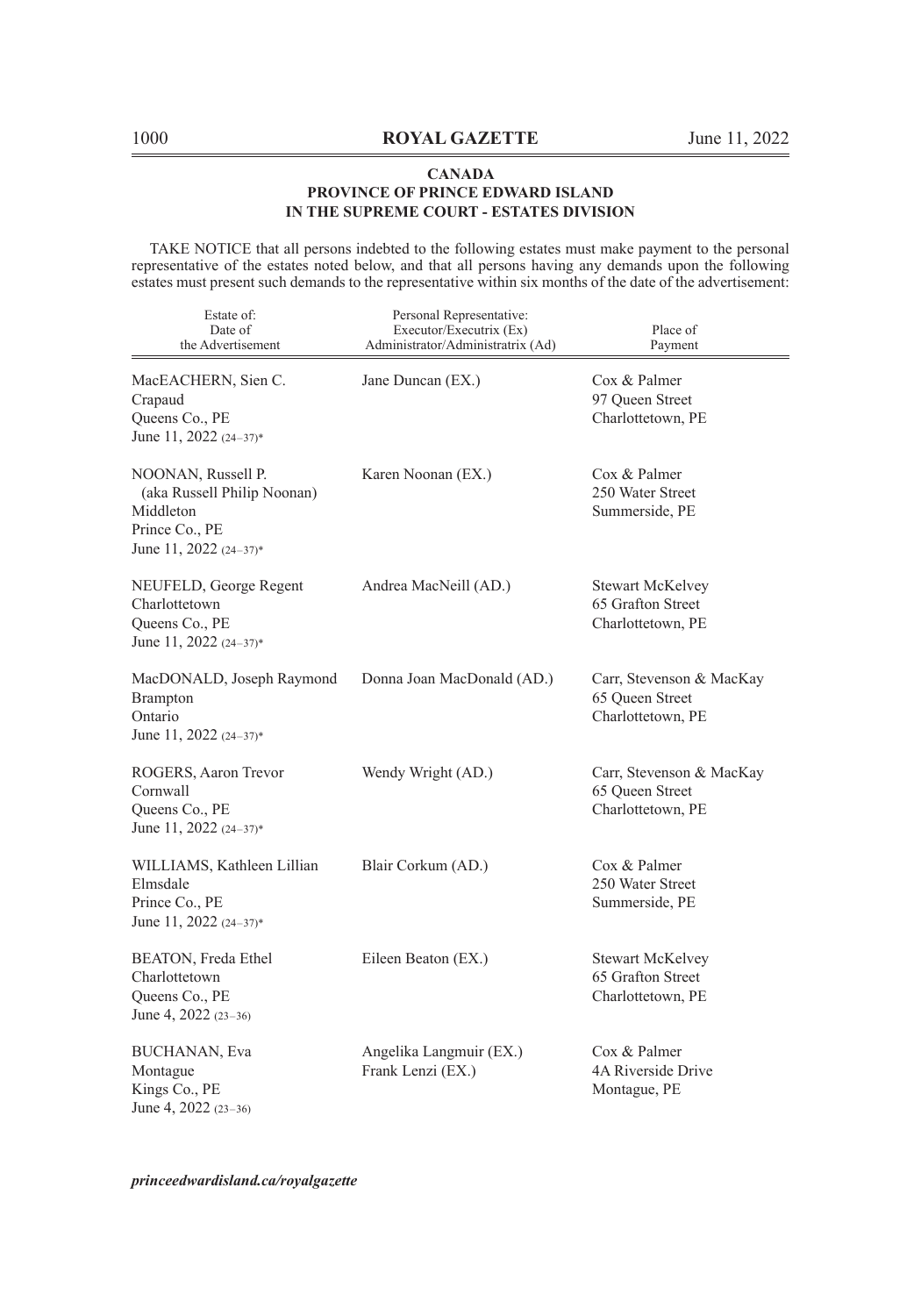TAKE NOTICE that all persons indebted to the following estates must make payment to the personal representative of the estates noted below, and that all persons having any demands upon the following estates must present such demands to the representative within six months of the date of the advertisement:

| Estate of:<br>Date of<br>the Advertisement                                                                         | Personal Representative:<br>Executor/Executrix (Ex)<br>Administrator/Administratrix (Ad) | Place of<br>Payment                                               |
|--------------------------------------------------------------------------------------------------------------------|------------------------------------------------------------------------------------------|-------------------------------------------------------------------|
| DOYLE, James Robert<br>Cornwall<br>Queens Co., PE<br>June 4, 2022 $(23-36)$                                        | Robert Doyle (EX.)<br>Amy Doyle (EX.)                                                    | Cox & Palmer<br>97 Queen Street<br>Charlottetown, PE              |
| LUSHER, Murray MacLellan<br>Charlottetown<br>Queens Co., PE<br>June 4, 2022 $(23-36)$                              | Andrea Patte (EX.)<br>Thomas A. Matheson (EX.)                                           | Carr, Stevenson & MacKay<br>65 Queen Street<br>Charlottetown, PE  |
| MacMICKEN, A. William<br>(aka Arthur William MacMicken)<br>Charlottetown<br>Queens Co., PE<br>June 4, 2022 (23-36) | Sheila L. MacMicken (EX.)                                                                | Carr, Stevenson & MacKay<br>65 Queen Street<br>Charlottetown, PE  |
| POIRIER, June<br>(aka June Helen Poirier)<br>Tyne Valley, Prince Co., PE<br>June 4, 2022 (23-36)                   | Kelvin Poirier (EX.)                                                                     | Key Murray Law<br>36 MacKenzie Crescent<br>Woodstock, PE          |
| CURRIE, James Frederick<br>Halifax<br>Nova Scotia<br>June 4, 2022 (23-36)                                          | Mary Marcia Currie (AD.)                                                                 | Key Murray Law<br>494 Granville Street<br>Summerside, PE          |
| DARBY, David<br>(aka David Alan Darby)<br>Charlottetown<br>Queens Co., PE<br>May 28, 2022 (22–35)                  | Jennifer Lynn Darby Fernandes<br>(EX.)                                                   | <b>Stewart McKelvey</b><br>65 Grafton Street<br>Charlottetown, PE |
| DARBY, Susanne<br>(aka Susanne Alice Darby)<br>Charlottetown<br>Queens Co., PE<br>May 28, 2022 (22-35)             | Jennifer Lynn Darby Fernandes<br>(EX.)                                                   | Stewart McKelvey<br>65 Grafton Street<br>Charlottetown, PE        |
| COLLINS, Brian George<br>Stratford<br>Queens Co., PE<br>May 28, 2022 (22-35)                                       | Mary Margaret Land (EX.)                                                                 | Cox & Palmer<br>97 Oueen Street<br>Charlottetown, PE              |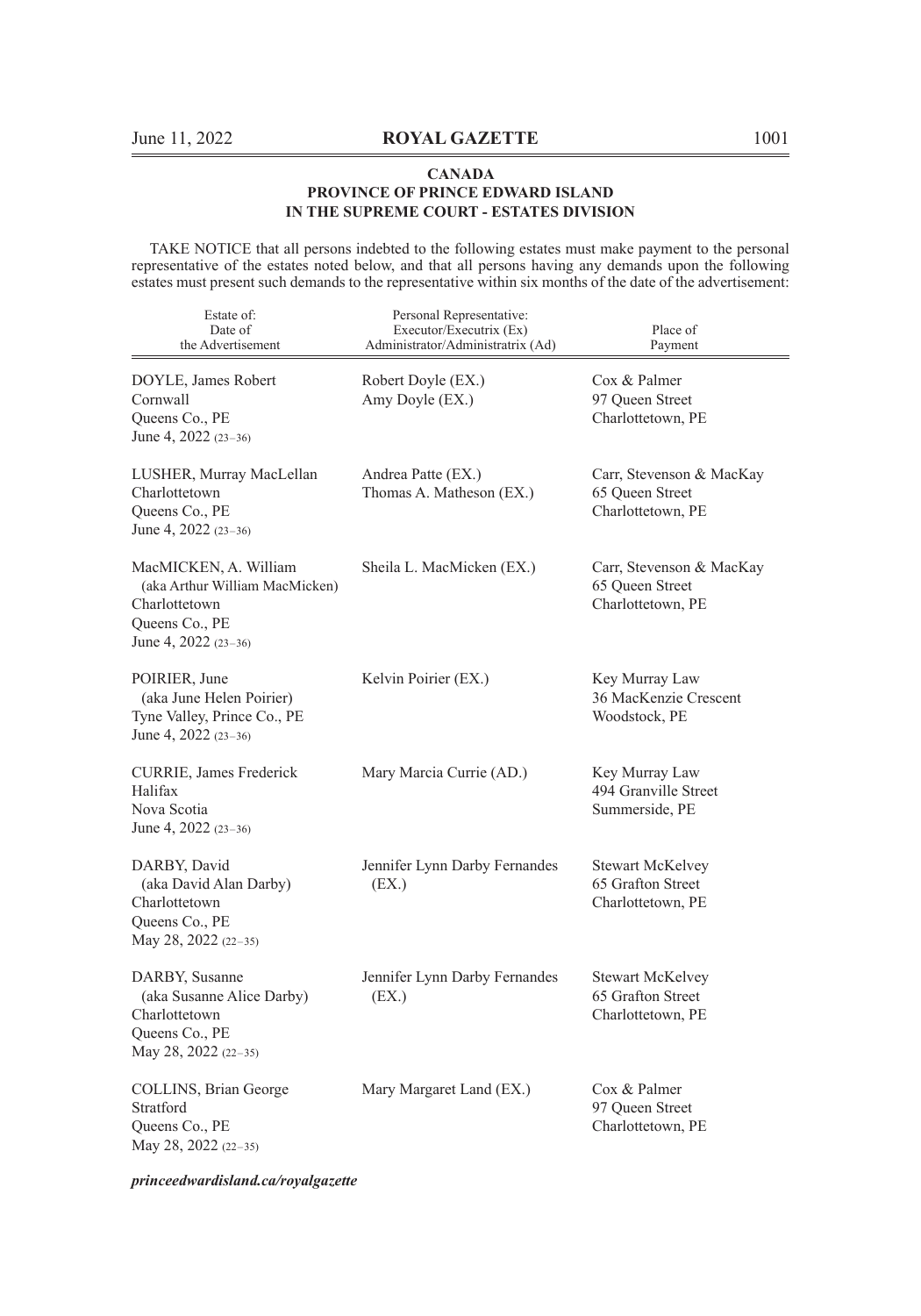TAKE NOTICE that all persons indebted to the following estates must make payment to the personal representative of the estates noted below, and that all persons having any demands upon the following estates must present such demands to the representative within six months of the date of the advertisement:

| Estate of:<br>Date of<br>the Advertisement                                                               | Personal Representative:<br>Executor/Executrix (Ex)<br>Administrator/Administratrix (Ad) | Place of<br>Payment                                               |
|----------------------------------------------------------------------------------------------------------|------------------------------------------------------------------------------------------|-------------------------------------------------------------------|
| KENT, Verna Lois<br>Cavendish<br>Queens Co., PE<br>May 28, 2022 (22-35)                                  | David Kent (EX.)<br>Lori Scott (EX.)                                                     | David Kent<br>7775 Cavendish Road, Rte 6<br>North Rustico, PE     |
| MacKENDRICK, Wanda "Elaine"<br>Campbellton<br>Prince Co., PE<br>May 28, 2022 (22-35)                     | Cindy MacKendrick (EX.)                                                                  | Cox & Palmer<br>250 Water Street<br>Summerside, PE                |
| McNEILL, Sophie Mary Helen<br>Wellington<br>Prince Co., PE<br>May 28, 2022 (22-35)                       | Ronald J. Gallant (EX.)                                                                  | McLellan Brennan Hrga<br>37 Central Street<br>Summerside, PE      |
| PALMER, Sheila Gail<br>Charlottetown<br>Queens Co., PE<br>May 28, 2022 (22-35)                           | Laura Fitzgerald Clarke (EX.)                                                            | Campbell Lea<br>65 Water Street<br>Charlottetown, PE              |
| SIMPSON, Preston<br>(aka Preston Ramsay Simpson)<br>Kensington<br>Prince Co., PE<br>May 28, 2022 (22-35) | Judy Helps (EX.)                                                                         | E.W. Scott Dickieson Law<br>10 Pownal Street<br>Charlottetown, PE |
| SMITH, James<br>Charlottetown<br>Queens Co., PE<br>May 28, 2022 (22-35)                                  | Patricia Mary Manning (EX.)                                                              | Campbell Lea<br>65 Water Street<br>Charlottetown, PE              |
| STARK, Beverly Ann<br>Charlottetown<br>Queens Co., PE<br>May 28, 2022 (22-35)                            | Douglas Carleton Stark (EX.)                                                             | Cox & Palmer<br>97 Queen Street<br>Charlottetown, PE              |
| CAHILL, Anne Marie<br>St. Charles<br>Kings Co., PE<br>May 28, 2022 (22-35)                               | Chris Cahill (AD.)                                                                       | Cox & Palmer<br>4A Riverside Drive<br>Montague, PE                |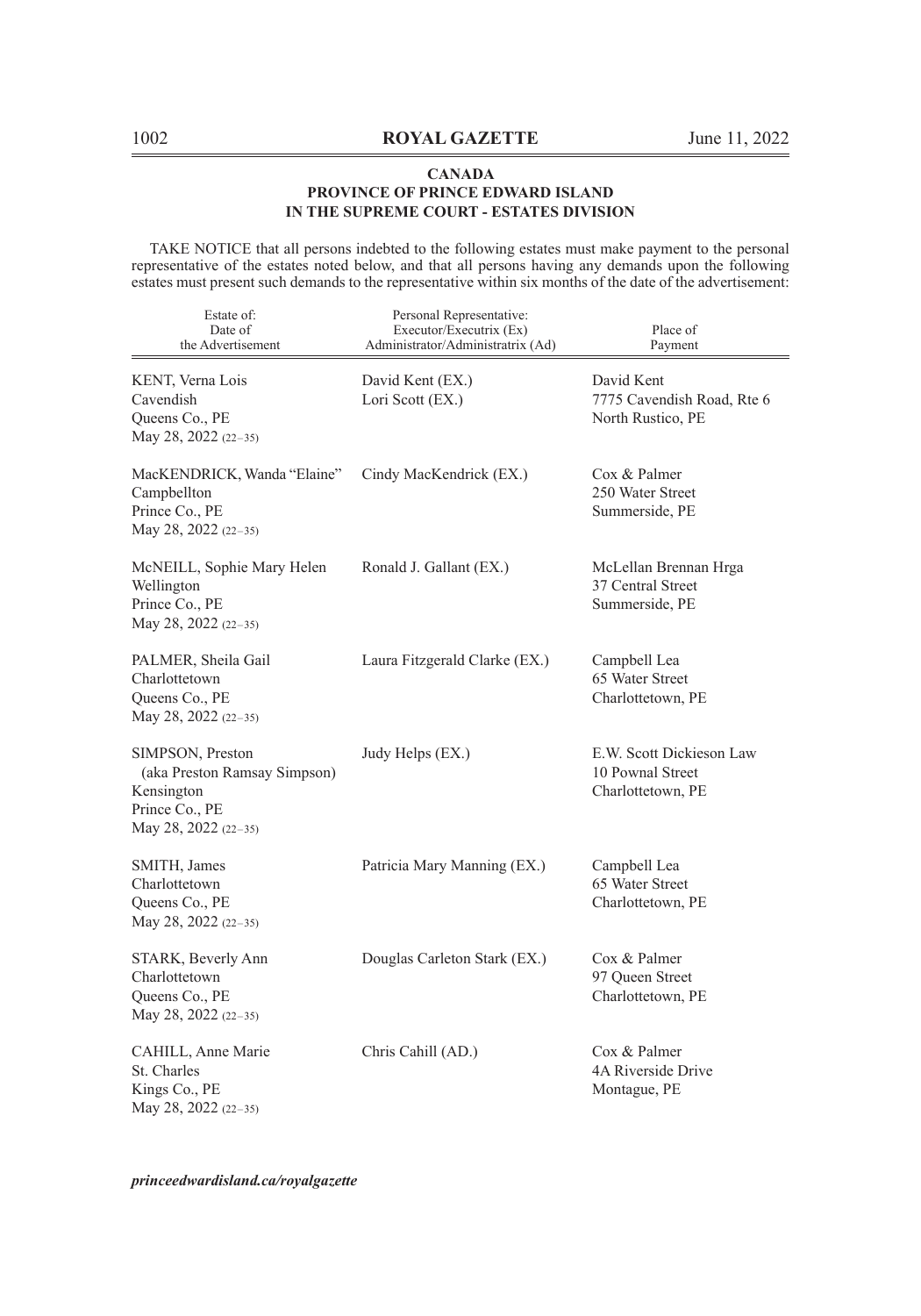TAKE NOTICE that all persons indebted to the following estates must make payment to the personal representative of the estates noted below, and that all persons having any demands upon the following estates must present such demands to the representative within six months of the date of the advertisement:

| Estate of:<br>Date of<br>the Advertisement                                                           | Personal Representative:<br>Executor/Executrix (Ex)<br>Administrator/Administratrix (Ad)              | Place of<br>Payment                                               |
|------------------------------------------------------------------------------------------------------|-------------------------------------------------------------------------------------------------------|-------------------------------------------------------------------|
| MacLEOD-LING, Denise Dawn<br>Stratford<br>Queens Co., PE<br>May 28, 2022 (22-35)                     | Michael Allan Ling (AD.)                                                                              | Carr, Stevenson & MacKay<br>65 Oueen Street<br>Charlottetown, PE  |
| WILCHYNSKI, Rebecca Jane<br>Stratford<br>Queens Co., PE<br>May 28, 2022 (22-35)                      | Cynthia Wilchynski (AD.)                                                                              | Key Murray Law<br>80 Grafton Street<br>Charlottetown, PE          |
| BUGAJSKI, Honorata<br>Southwest Lot 16<br>Prince Co., PE<br>May 21, 2022 (21-34)                     | Cvetelin Cvetkov (EX.)                                                                                | Key Murray Law<br>494 Granville Street<br>Summerside, PE          |
| FINLAYSON, Marion<br>(aka Marion Pearl Finlayson)<br>Eldon<br>Queens Co., PE<br>May 21, 2022 (21-34) | Allison Finlayson (EX.)<br>Elaine Finlayson (EX.)<br>Judy Finlayson (EX.)<br>Brenda Livingstone (EX.) | Stewart McKelvey<br>65 Grafton Street<br>Charlottetown, PE        |
| FORD, Susanna Joy<br>Charlottetown<br>Queens Co., PE<br>May 21, 2022 (21-34)                         | Diane Thebeau-Hambly (EX.)<br>Christine Van De Lustgraaf (EX.)                                        | T. Daniel Tweel<br>105 Kent Street<br>Charlottetown, PE           |
| HOOPER, Wayne Joseph<br>Uigg<br>Queens Co., PE<br>May 21, 2022 (21-34)                               | Sonya Hooper (EX.)<br>Chris Leary (EX.)                                                               | Birt & McNeill<br>138 St. Peters Road<br>Charlottetown, PE        |
| LAWTON, Edward John<br>Charlottetown<br>Queens Co., PE<br>May 21, 2022 (21-34)                       | Dorothy Birch (EX.)                                                                                   | McCabe Law<br>193 Arnett Avenue<br>Summerside, PE                 |
| MacLEAN, Muriel Ferne<br>Charlottetown<br>Queens Co., PE<br>May 21, 2022 (21-34)                     | Geoffrey D. Connolly (EX.)                                                                            | <b>Stewart McKelvey</b><br>65 Grafton Street<br>Charlottetown, PE |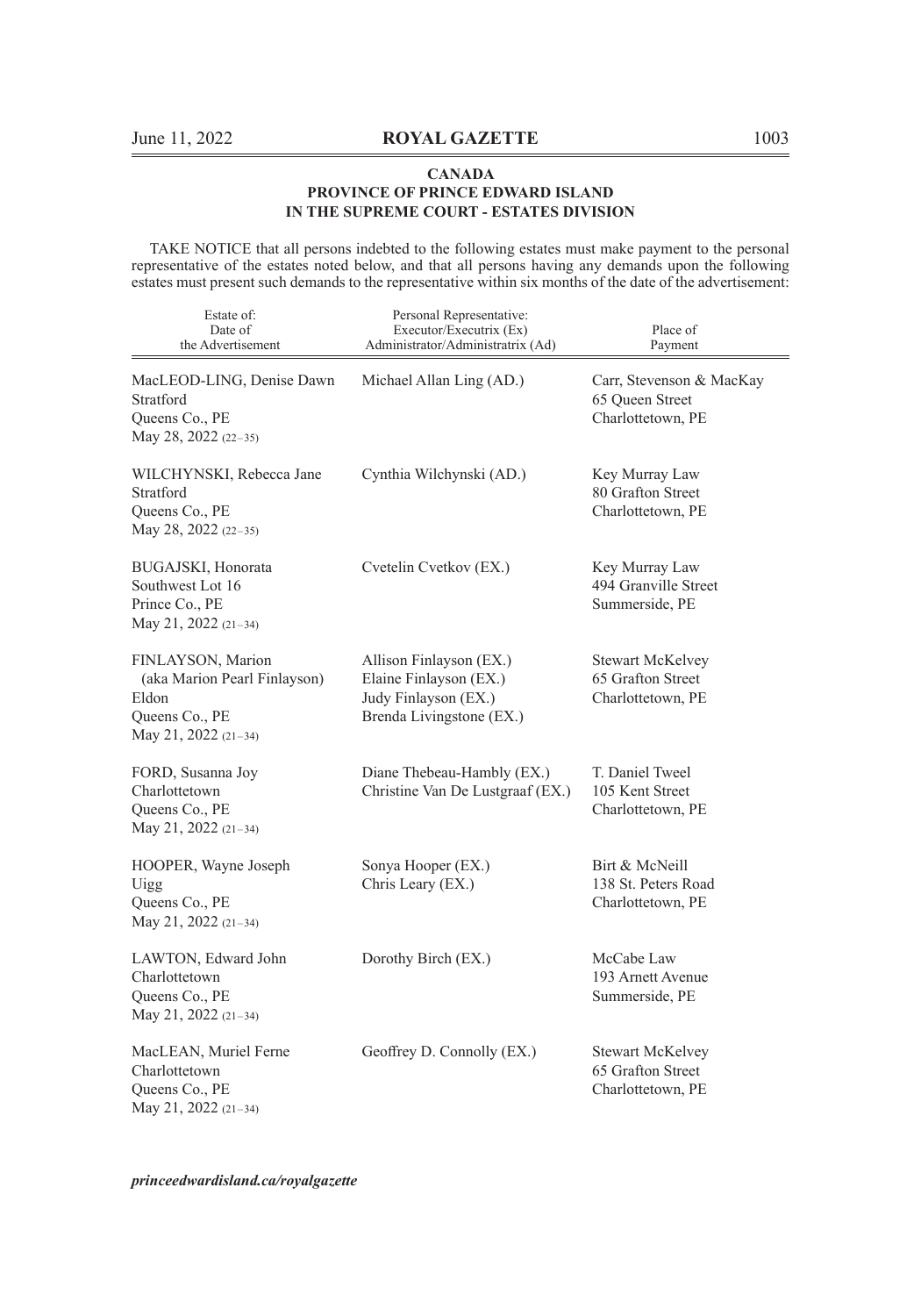TAKE NOTICE that all persons indebted to the following estates must make payment to the personal representative of the estates noted below, and that all persons having any demands upon the following estates must present such demands to the representative within six months of the date of the advertisement:

| Estate of:<br>Date of<br>the Advertisement                                                             | Personal Representative:<br>Executor/Executrix (Ex)<br>Administrator/Administratrix (Ad) | Place of<br>Payment                                              |
|--------------------------------------------------------------------------------------------------------|------------------------------------------------------------------------------------------|------------------------------------------------------------------|
| McKENNA, Mary Catherine<br>Montague<br>Kings Co., PE<br>May 21, 2022 (21-34)                           | Mary Alice McKenna (EX.)                                                                 | Stewart McKelvey<br>65 Grafton Street<br>Charlottetown, PE       |
| SMALLMAN, Helen<br>(aka Helen Miriam Smallman)<br>Summerside<br>Prince Co., PE<br>May 21, 2022 (21-34) | William Albert Smallman (EX.)                                                            | McCabe Law<br>193 Arnett Avenue<br>Summerside, PE                |
| WEEKS, Charles Raymond<br>Charlottetown<br>Queens Co., PE<br>May 21, 2022 (21-34)                      | Elizabeth Gamester (EX.)<br>Steven Weeks (EX.)                                           | Key Murray Law<br>80 Grafton Street<br>Charlottetown, PE         |
| BOUDREAULT, Theresa Marie<br>Cora Lee<br>Charlottetown<br>Queens Co., PE<br>May 21, 2022 (21-34)       | Danielle Gallant (AD.)                                                                   | Carr, Stevenson & MacKay<br>65 Queen Street<br>Charlottetown, PE |
| CORRIGAN, Teresa Agnes<br>Charlottetown<br>Queens Co., PE<br>May 21, 2022 (21-34)                      | Edwin Corrigan (AD.)                                                                     | Carr, Stevenson & MacKay<br>65 Queen Street<br>Chalrottetown, PE |
| MacLEAN, Richard Sutherland<br>Belfast<br>Queens Co., PE<br>May 21, 2022 (21-34)                       | Krista Ardeth Webster (AD.)                                                              | Carr, Stevenson & MacKay<br>65 Queen Street<br>Charlottetown, PE |
| WARREN, Rhodes MacMillan<br>Stanhope<br>Queens Co., PE<br>May 21, 2022 (21-34)                         | Elizabeth Aitken (AD.)                                                                   | Stewart McKelvey<br>65 Grafton Street<br>Charlottetown, PE       |
| BRADY, S. Brooke<br>(aka Susan Brooke Brady)<br>Charlottetown, PE<br>May 14, 2022 (20-33)              | Brenda J. Brady (EX.)<br>Andrea M. Patte (EX.)                                           | Key Murray<br>80 Grafton Street<br>Charlottetown, PE             |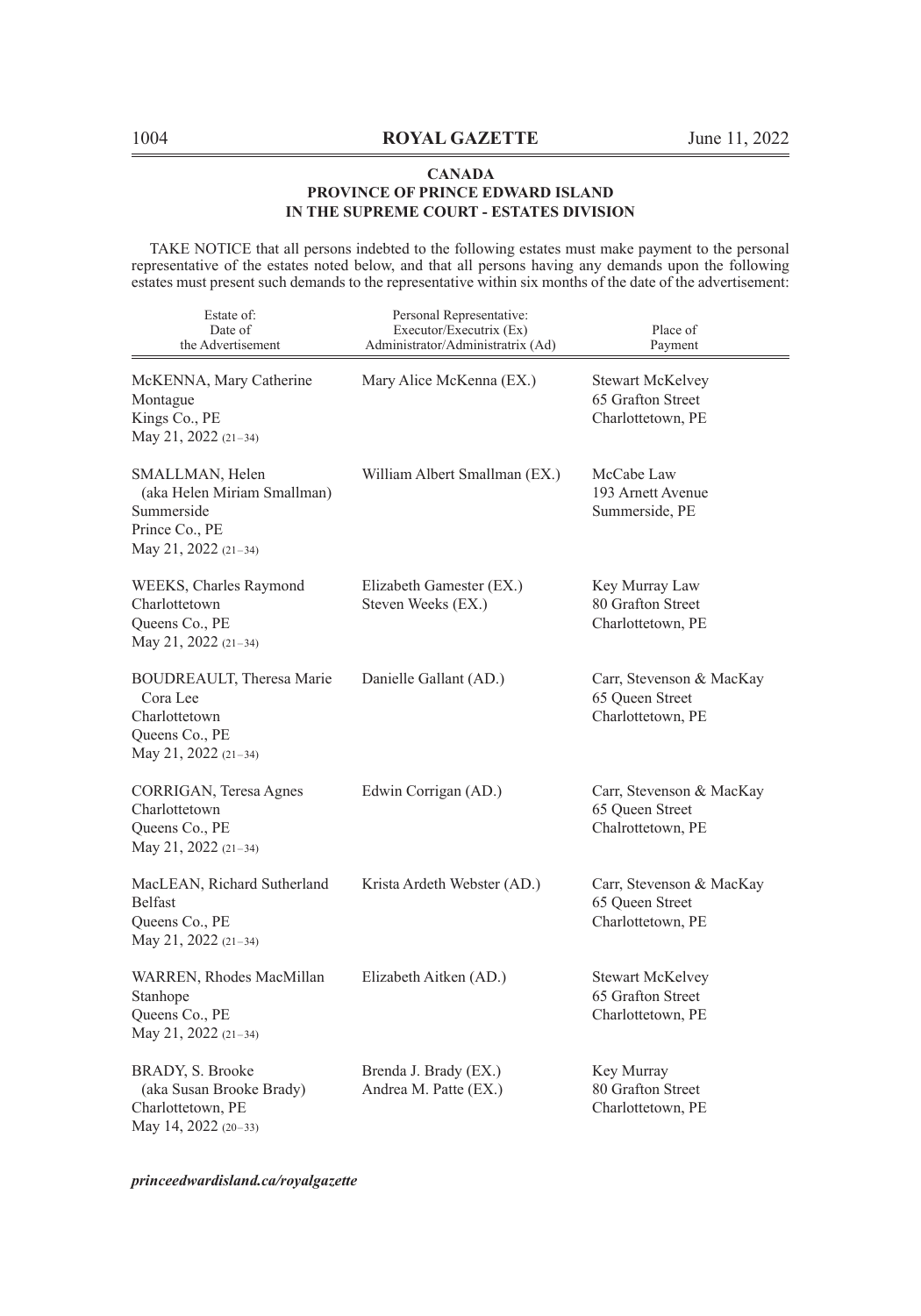TAKE NOTICE that all persons indebted to the following estates must make payment to the personal representative of the estates noted below, and that all persons having any demands upon the following estates must present such demands to the representative within six months of the date of the advertisement:

| Estate of:<br>Date of<br>the Advertisement                                                                    | Personal Representative:<br>Executor/Executrix (Ex)<br>Administrator/Administratrix (Ad) | Place of<br>Payment                                               |
|---------------------------------------------------------------------------------------------------------------|------------------------------------------------------------------------------------------|-------------------------------------------------------------------|
| <b>ENDERT, Marion Terese</b><br>Borden-Carleton<br>Prince Co., PE<br>May 14, 2022 (20-33)                     | Evan Patrick Julian Beatty (EX.)                                                         | Robert MacArthur<br>3291 West River Road<br>Cornwall, PE          |
| LESLIE, Inez<br>Souris<br>Kings Co., PE<br>May 14, 2022 (20-33)                                               | Suzanne Leslie (EX.)                                                                     | Birt & MacNeill<br>138 St. Peters Road<br>Charlottetown, PE       |
| LUNN, William Everett<br>Upper Brighton<br>Carleton Co., NB<br>May 14, 2022 (20-33)                           | Tara Lynch (EX.)                                                                         | Carr, Stevenson & MacKay<br>65 Queen Street<br>Charlottetown, PE  |
| MacLEAN, John Charles<br>Charlottetown<br>Queens Co., PE<br>May 14, 2022 (20-33)                              | Kevin MacLean (EX.)                                                                      | Campbell Lea<br>65 Water Street<br>Charlottetown, PE              |
| MANNING, James "Jimmy"<br>Francis<br>Bear River, Kings Co., PE<br>May 14, 2022 (20-33)                        | Yves Eldon Manning (EX.)                                                                 | Key Murray Law<br>106 Main Street<br>Souris, PE                   |
| MEREDITH, Mary Muriel<br>(aka Muriel Mary Keir)<br>Charlottetown<br>Queens Co., PE<br>May 14, 2022 (20-33)    | Heather A. Keir (EX.)                                                                    | Lecky Law<br>55 Fitzroy Street<br>Charlottetown, PE               |
| NEWSON, Tricia Anne<br>Charlottetown<br>Queens Co., PE<br>May 14, 2022 (20-33)                                | Kaitlin Newson (EX.)                                                                     | Carr, Stevenson & MacKay<br>65 Queen Street<br>Charlottetown, PE  |
| NUTBROWN, Robert A.<br>(aka Robert Allen Nutbrown)<br>Charlottetown<br>Queens Co., PE<br>May 14, 2022 (20-33) | Murray L. Murphy (EX.)                                                                   | <b>Stewart McKelvey</b><br>65 Grafton Street<br>Charlottetown, PE |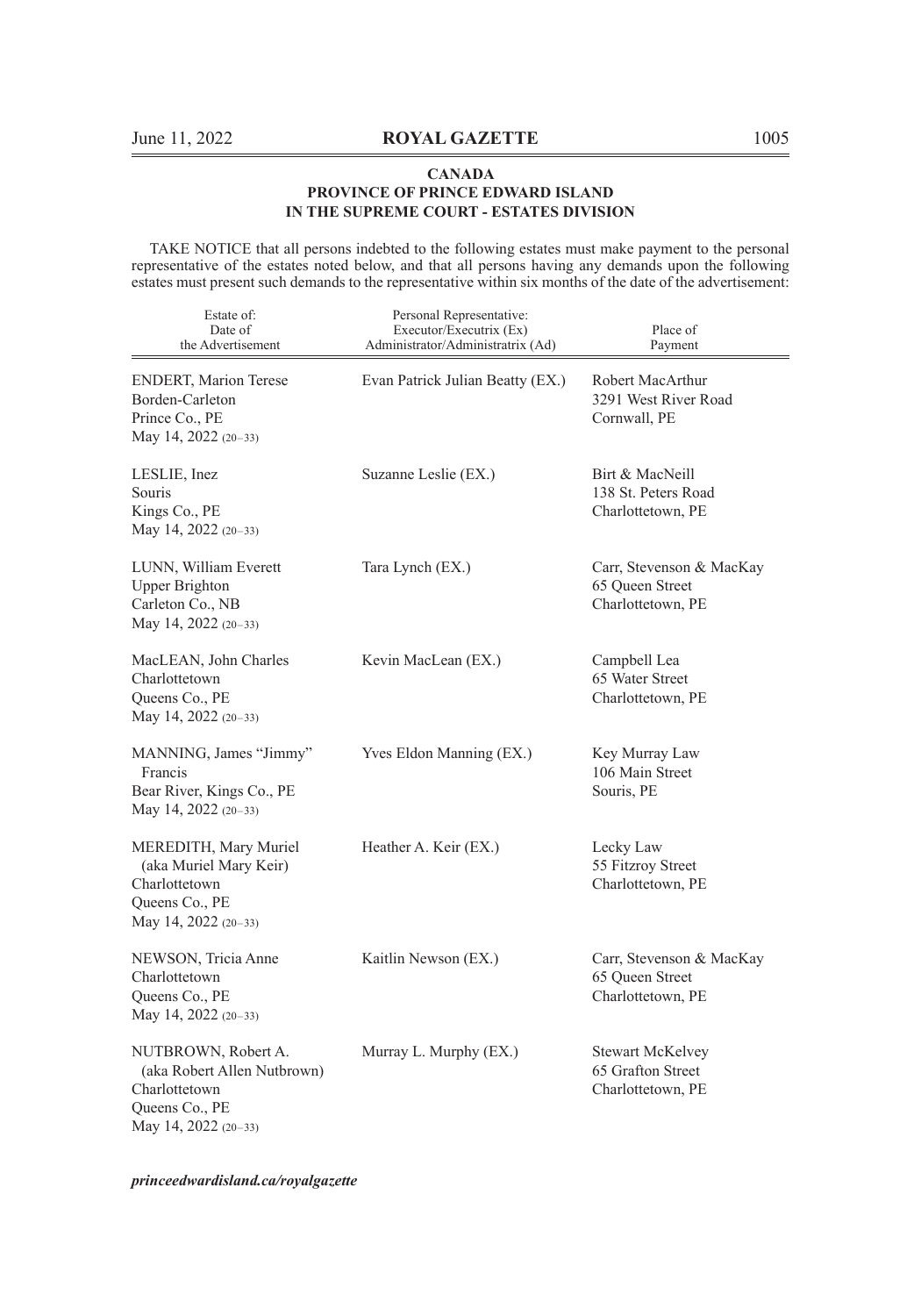TAKE NOTICE that all persons indebted to the following estates must make payment to the personal representative of the estates noted below, and that all persons having any demands upon the following estates must present such demands to the representative within six months of the date of the advertisement:

| Estate of:<br>Date of<br>the Advertisement                                                                       | Personal Representative:<br>Executor/Executrix (Ex)<br>Administrator/Administratrix (Ad) | Place of<br>Payment                                      |
|------------------------------------------------------------------------------------------------------------------|------------------------------------------------------------------------------------------|----------------------------------------------------------|
| O'NEILL, Bernice Joseph<br>Charlottetown<br>Queens Co., PE<br>May 14, 2022 (20-33)                               | Denis John O'Neill (EX.)<br>Elizabeth Anne Chambers (EX.)                                | Cox & Palmer<br>97 Queen Street<br>Charlottetown, PE     |
| REARDON, Donna Maureen (aka<br>Donna Maureen Curley Reardon)<br>Cornwall, Queens Co., PE<br>May 14, 2022 (20-33) | Dawn Marie Frizzell Desreux<br>(EX.)                                                     | T. Daniel Tweel<br>105 Kent Street<br>Charlottetown, PE  |
| YORSTON, Gordon<br>(aka Gordon Vernon Yorston)<br>Montague<br>Kings Co., PE<br>May 14, 2022 (20-33)              | Kimberley Dawn Proud (EX.)<br>(aka Kim Yorston)                                          | Lecky Law<br>55 Fitzroy Street<br>Charlottetown, PE      |
| DeCOFFE, Edward<br>Charlottetown<br>Queens Co., PE<br>May 14, 2022 (20-33)                                       | Jessica Durant (AD.)                                                                     | Cox & Palmer<br>4A Riverside Drive<br>Montague, PE       |
| MacKAY, Glenn Emmons<br>Summerside<br>Prince Co., PE<br>May 14, 2022 (20-33)                                     | Leah Ann Moyer (AD.)                                                                     | Key Murray Law<br>494 Granville Street<br>Summerside, PE |
| GARNHUM, Everett Kenneth<br>Lower Montague<br>Kings Co., PE<br>May 14, 2022 $(20-33)$                            | Myrtle Verna Garnhum (AD.)                                                               | Cox & Palmer<br>4A Riverside Drive<br>Montague, PE       |
| TRAINOR, Francis Raymond<br>Morell<br>Kings Co., PE<br>May 14, 2022 (20-33)                                      | Patrick Trainor (AD.)<br>Barbara Blaisdell (AD.)                                         | Cox & Palmer<br>4A Riverside Drive<br>Montague, PE       |
| COLLINS, Joan Margaret<br>(aka Joan Margaret MacDonald)<br>Montreal<br>Ouebec<br>May 7, 2022 (19-32)             | Joanne Dowd Fraser (EX.)<br>Gordon Dowd (EX.)                                            | Campbell Lea<br>65 Water Street<br>Charlottetown, PE     |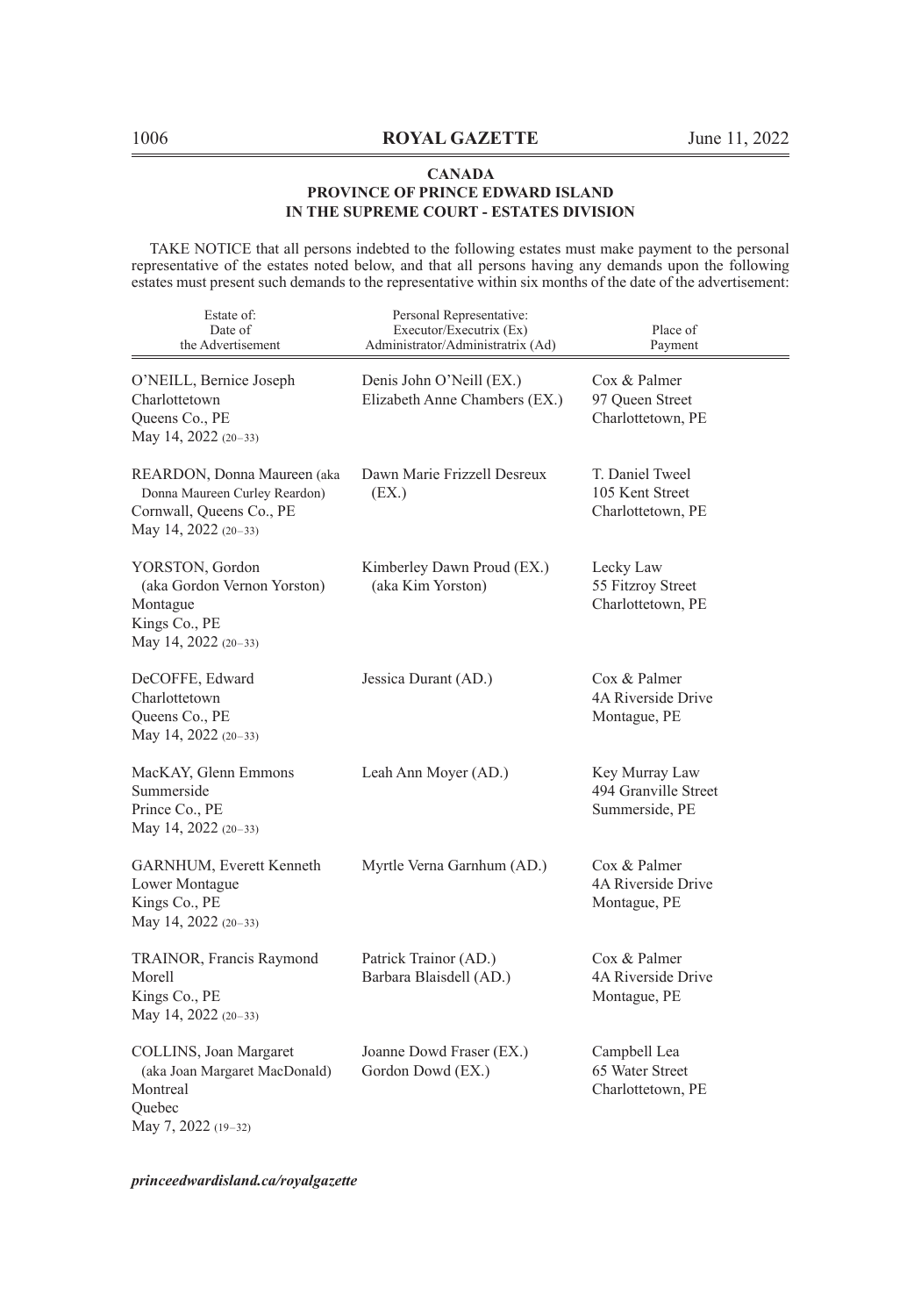TAKE NOTICE that all persons indebted to the following estates must make payment to the personal representative of the estates noted below, and that all persons having any demands upon the following estates must present such demands to the representative within six months of the date of the advertisement:

| Estate of:<br>Date of<br>the Advertisement                                                                  | Personal Representative:<br>Executor/Executrix (Ex)<br>Administrator/Administratrix (Ad) | Place of<br>Payment                                              |
|-------------------------------------------------------------------------------------------------------------|------------------------------------------------------------------------------------------|------------------------------------------------------------------|
| DAWSON, Wendell E.<br>(aka Wendell Edward Dawson)<br>Charlottetown<br>Queens Co., PE<br>May 7, 2022 (19-32) | Marjorie E. Stevenson-Dawson<br>(EX.)                                                    | Carr, Stevenson & MacKay<br>65 Queen Street<br>Charlottetown, PE |
| DOHERTY, Agnes Anne<br>Valley<br>Queens Co., PE<br>May 7, 2022 (19–32)                                      | William Grant (EX.)                                                                      | Cox & Palmer<br>4A Riverside Drive<br>Montague, PE               |
| GAVIN, Marguerite<br>(aka Marguerite Mary Gavin)<br>Alberton<br>Prince Co., PE<br>May 7, 2022 (19-32)       | Floyd Gavin (EX.)                                                                        | Cox & Palmer<br>250 Water Street<br>Summerside, PE               |
| KAUSHAL, Neeta<br>Edmonton<br>Alberta<br>May 7, 2022 (19-32)                                                | Rakesh Kaushal (EX.)                                                                     | Carr, Stevenson & MacKay<br>65 Queen Street<br>Charlottetown, PE |
| LEWIS, Sherman Bruce<br>O'Leary<br>Prince Co., PE<br>May 7, 2022 (19-32)                                    | Guy Bruce Lewis (EX.)<br>Earl Peter Lewis (EX.)                                          | Key Murray Law<br>36 MacKenzie Cr.<br>Woodstock, PE              |
| SMALLMAN, Susie Irene<br>O'Leary<br>Prince Co., PE<br>May 7, 2022 (19-32)                                   | Kathy Ruth Rogers (EX.)<br>Karla Joy Maynard (EX.)                                       | Key Murray Law<br>36 MacKenzie Cr.<br>Woodstock, PE              |
| MacNALLY, Mary Elizabeth 'Liz'<br>Charlottetown<br>Queens Co., PE<br>May 7, 2022 (19-32)                    | Thomas MacNally (AD.)                                                                    | T. Daniel Tweel<br>105 Kent Street<br>Charlottetown, PE          |
| STEWART, Helen Marie<br>Eldon<br>Queens Co., PE<br>May 7, 2022 (19-32)                                      | Darren Stewart (AD.)                                                                     | HBC Law Corporation<br>25 Queen Street<br>Charlottetown, PE      |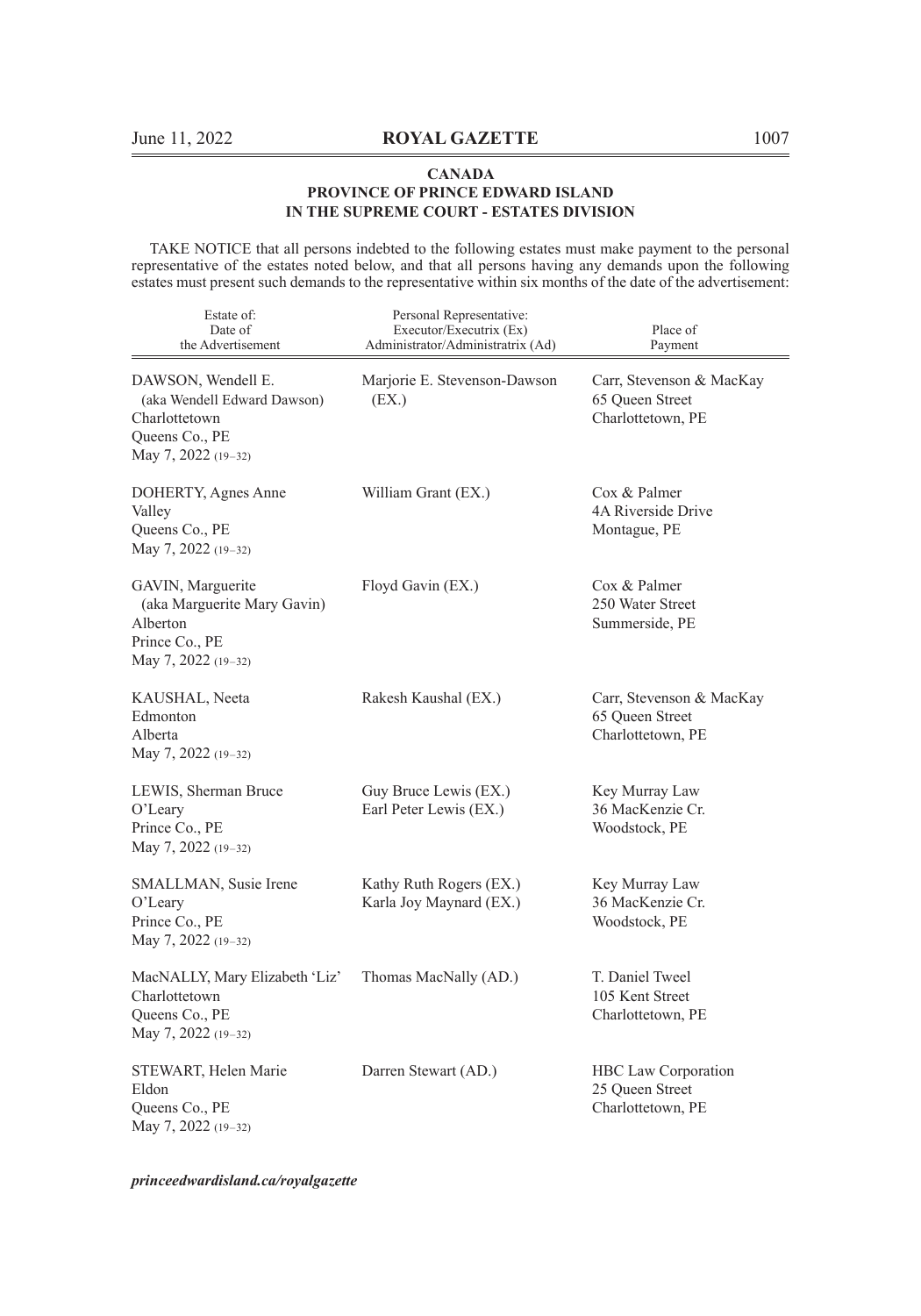TAKE NOTICE that all persons indebted to the following estates must make payment to the personal representative of the estates noted below, and that all persons having any demands upon the following estates must present such demands to the representative within six months of the date of the advertisement:

| Estate of:<br>Date of<br>the Advertisement                                                                      | Personal Representative:<br>Executor/Executrix (Ex)<br>Administrator/Administratrix (Ad) | Place of<br>Payment                                              |
|-----------------------------------------------------------------------------------------------------------------|------------------------------------------------------------------------------------------|------------------------------------------------------------------|
| ANDREWS, Ann Muriel<br>Hunter River<br>Queens Co., PE<br>April 30, 2022 (18–31)                                 | Errol Andrews (EX.)                                                                      | Carr, Stevenson & MacKay<br>65 Queen Street<br>Charlottetown, PE |
| BELL, Roy<br>(aka Roy Edison Bell)<br>Tignish<br>Prince Co., PE<br>April 30, 2022 (18-31)                       | D. Spencer Campbell, Q.C.<br>(EX.)                                                       | Stewart McKelvey<br>65 Grafton Street<br>Charlottetown, PE       |
| BEZEREDI, Judith Lob<br>Charlottetown<br>Queens Co., PE<br>April 30, 2022 (18-31)                               | John Raymond Salvator Bezeredi<br>(EX.)                                                  | McInnes Cooper<br>141 Kent Street<br>Charlottetown, PE           |
| BOWES, Ian Stanley<br>Charlottetown<br>Queens Co., PE<br>April 30, 2022 (18-31)                                 | Sandra Christina Bowes (EX.)<br>Colleen Barbara Bowes (EX.)                              | Stewart MaKelvey<br>65 Grafton Street<br>Charlottetown, PE       |
| CRANDALL, George Alexander<br>Souris<br>Kings Co., PE<br>April 30, 2022 (18-31)                                 | Jeffrey Crandall (EX.)                                                                   | Cox & Palmer<br>97 Queen Street<br>Charlottetown, PE             |
| GALLANT, Lawson<br>(aka Lawson Peter John Gallant)<br>Charlottetown<br>Queens Co., PE<br>April 30, 2022 (18–31) | Gail Gallant (EX.)                                                                       | Carr, Stevenson & MacKay<br>65 Queen Street<br>Charlottetown, PE |
| MacADAM, Walter A.<br>Morell<br>Kings Co., PE<br>April 30, 2022 (18-31)                                         | Daphne M. MacAdam (EX.)                                                                  | Campbell Stewart<br>137 Queen Street<br>Charlottetown, PE        |
| MACKIE, M. Jean<br>Kanata<br>Ontario<br>April 30, 2022 (18–31)                                                  | Allison Mackie (EX.)                                                                     | McLellan Brennan<br>37 Central Street<br>Summerside, PE          |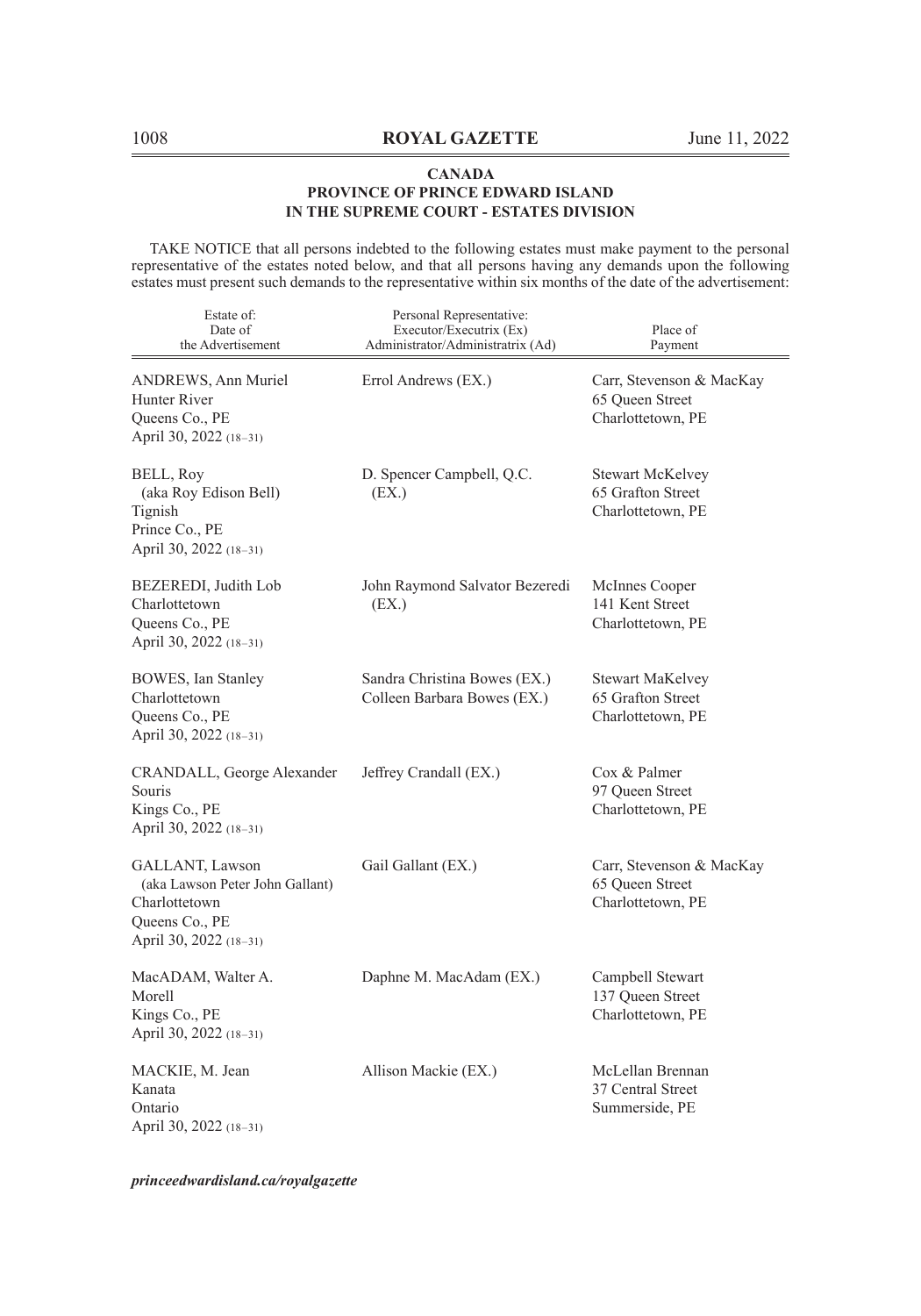TAKE NOTICE that all persons indebted to the following estates must make payment to the personal representative of the estates noted below, and that all persons having any demands upon the following estates must present such demands to the representative within six months of the date of the advertisement:

| Estate of:<br>Date of<br>the Advertisement                                                     | Personal Representative:<br>Executor/Executrix (Ex)<br>Administrator/Administratrix (Ad) | Place of<br>Payment                                              |
|------------------------------------------------------------------------------------------------|------------------------------------------------------------------------------------------|------------------------------------------------------------------|
| MALONE, Beverly Jean<br>Stratford<br>Queens Co., PE<br>April 30, 2022 (18-31)                  | Earl James Lloyd MacArthur<br>(EX.)                                                      | Campbell Lea<br>65 Water Street<br>Charlottetown, PE             |
| ROE, Rupert<br>Charlottetown<br>Queens Co., PE<br>April 30, 2022 (18-31)                       | Nigel G. Roe $(EX.)$                                                                     | Campbell Stewart<br>137 Queen Street<br>Charlottetown, PE        |
| TOVELL, Janice Elizabeth Hazel<br>St. Peters Bay<br>Kings Co., PE<br>April 30, 2022 (18-31)    | Seana Andrea Evans-Renaud<br>(EX.)                                                       | T. Daniel Tweel<br>105 Kent Street<br>Charlottetown, PE          |
| COFFIN, Carl Joseph Henry<br>Charlottetown<br>Queens Co., PE<br>April 30, 2022 (18-31)         | Beverly Faye Coffin (AD.)                                                                | Birt & McNeill<br>138 St. Peters Road<br>Charlottetown, PE       |
| FORSYTHE, Marshall Lee<br>O'Leary<br>Prince Co., PE<br>April 30, 2022 (18-31)                  | Paul Everette Forsythe (AD.)                                                             | Carr, Stevenson & MacKay<br>65 Queen Street<br>Charlottetown, PE |
| JONES, Gerwyn Ramsay<br>Charlottetown<br>Queens Co., PE<br>April 30, 2022 (18–31)              | Linda Donnelly (AD.)                                                                     | Carr, Stevenson & MacKay<br>65 Queen Street<br>Charlottetown, PE |
| MacLACHLAN, Marilyn "Lynne"<br>Eleanor<br>Cornwall<br>Queens Co., PE<br>April 30, 2022 (18-31) | Sean MacLachlan (AD.)                                                                    | T. Daniel Tweel<br>105 Kent Street<br>Charlottetown, PE          |
| STEWART, Helen Marie<br>Eldon<br>Queens Co., PE<br>April 30, 2022 (18-31)                      | Darren Stewart (AD.)                                                                     | HBC Law Corporation<br>25 Queen Street<br>Charlottetown, PE      |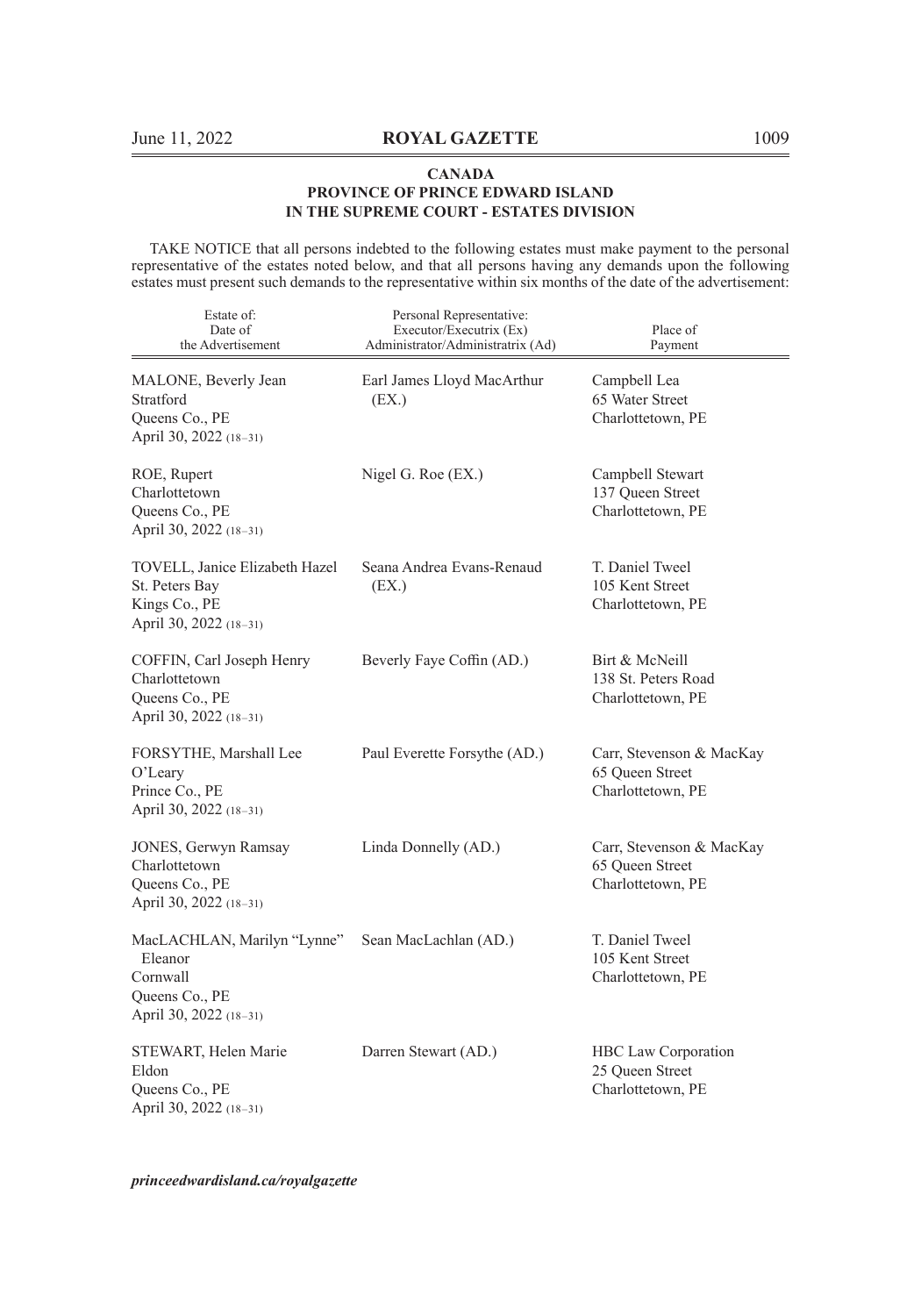TAKE NOTICE that all persons indebted to the following estates must make payment to the personal representative of the estates noted below, and that all persons having any demands upon the following estates must present such demands to the representative within six months of the date of the advertisement:

| Estate of:<br>Date of<br>the Advertisement                                                         | Personal Representative:<br>Executor/Executrix (Ex)<br>Administrator/Administratrix (Ad) | Place of<br>Payment                                               |
|----------------------------------------------------------------------------------------------------|------------------------------------------------------------------------------------------|-------------------------------------------------------------------|
| CROKEN, James Daniel<br>$O'$ Leary<br>Prince Co., PE<br>April 23, 2022 (17-30)                     | Michael Croken (EX.)<br>Sandra Peters (EX.)                                              | Key Murray Law<br>494 Granville Street<br>Summerside, PE          |
| DOIRON, Robert Edward<br>Charlottetown<br>Queens Co., PE<br>April 23, 2022 (17-30)                 | William F. Dow (EX.)                                                                     | Carr, Stevenson & MacKay<br>65 Oueen Street<br>Charlottetown, PE  |
| FRASER, Blair Joseph<br>Donaldston<br>Queens Co., PE<br>April 23, 2022 (17-30)                     | Lynda Marie MacDonald (EX.)                                                              | T. Daniel Tweel<br>105 Kent Street<br>Charlottetown, PE           |
| GALLANT, Ronald Joseph<br>North Rustico<br>Queens Co., PE<br>April 23, 2022 (17-30)                | Della Gallant (AD.)                                                                      | T. Daniel Tweel<br>105 Kent Street<br>Charlottetown, PE           |
| GRAY, Catherine Margaret<br>Charlottetown<br>Queens Co., PE<br>April 23, 2022 (17-30)              | Michael Fleischmann (AD.)                                                                | E.W. Scott Dickieson<br>10 Pownal Street<br>Charlottetown, PE     |
| <b>BURKE, Fredrick Thomas</b><br>Eldon<br>Queens Co., PE<br>April 16, 2022 (16-29)                 | Treena Dawn Roberts (EX.)                                                                | Lecky Law<br>55 Fitzroy Street<br>Charlottetown, PE               |
| CAIN, Jessie<br>(aka Jesse Anne Cain)<br>Charlottetown<br>Queens Co., PE<br>April 16, 2022 (16-29) | Sean Cain (EX.)                                                                          | <b>Stewart McKelvey</b><br>65 Grafton Street<br>Charlottetown, PE |
| DAGLE, Mary Catherine<br>Charlottetown<br>Queens Co., PE<br>April 16, 2022 (16-29)                 | Gerard Chaisson (EX.)                                                                    | Cox & Palmer<br>97 Queen Street<br>Charlottetown, PE              |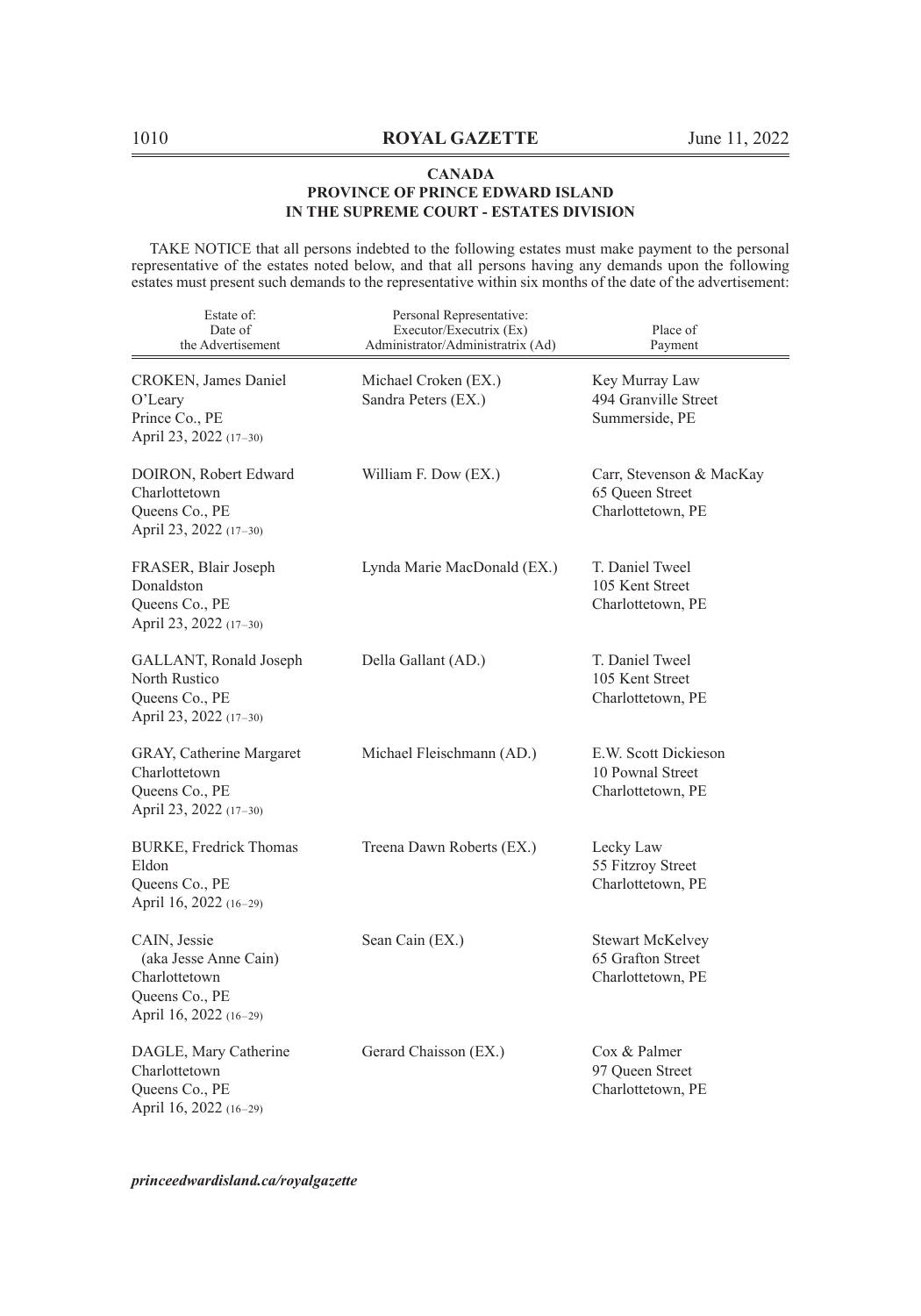TAKE NOTICE that all persons indebted to the following estates must make payment to the personal representative of the estates noted below, and that all persons having any demands upon the following estates must present such demands to the representative within six months of the date of the advertisement:

| Estate of:<br>Date of<br>the Advertisement                                                                   | Personal Representative:<br>Executor/Executrix (Ex)<br>Administrator/Administratrix (Ad) | Place of<br>Payment                                               |
|--------------------------------------------------------------------------------------------------------------|------------------------------------------------------------------------------------------|-------------------------------------------------------------------|
| DAWSON, Agnes Lillian<br>Cornwall<br>Queens Co., PE<br>April 16, 2022 (16-29)                                | Robert Dawson (EX.)                                                                      | <b>Stewart McKelvey</b><br>65 Grafton Street<br>Charlottetown, PE |
| EZEARD, Kenneth<br>Charlottetown<br>Queens Co., PE<br>April 16, 2022 (16-29)                                 | Douglas Ezeard (EX.)<br>Karen Wallace (EX.)                                              | E.W. Scott Dickieson<br>10 Pownal Street<br>Charlottetown, PE     |
| GRIFFIN, Catherine<br>(aka Catherine Mary Griffin)<br>Summerside<br>Prince Co., PE<br>April 16, 2022 (16-29) | Kathy Ann Losier (EX.)<br>Shelley Griffin (EX.)                                          | Cox & Palmer<br>250 Water Street<br>Summerside, PE                |
| JAGOE, Mabel Annie Eva<br>Charlottetown<br>Queens Co., PE<br>April 16, 2022 (16-29)                          | Donald Arthur Wesley Jagoe<br>(EX.)                                                      | Campbell Stewart<br>137 Queen Street<br>Charlottetown, PE         |
| KAPTEIN, Jannetje<br>Charlottetown<br>Queens Co., PE<br>April 16, 2022 (16-29)                               | Wilhelmina Parker (EX.)                                                                  | Cox & Palmer<br>97 Oueen Street<br>Charlottetown, PE              |
| MacLEAN, Elizabeth<br>Kinross<br>Queens Co., PE<br>April 16, 2022 (16-29)                                    | Marilyn MacLean (EX.)                                                                    | Cox & Palmer<br>4A Riverside Drive<br>Montague, PE                |
| OXNER, Richard Gordon<br>Vernon River<br>Queens Co., PE<br>April 16, 2022 (16-29)                            | Sylvia Catherine Dunphy (EX.)                                                            | Cox & Palmer<br>97 Queen Street<br>Charlottetown, PE              |
| SHEEHAN, Doris<br>Rollo Bay<br>Kings Co., PE<br>April 16, 2022 (16-29)                                       | Glynn Sheehan (EX.)<br>Gary Sheehan (EX.)                                                | Birt & McNeill<br>138 St. Peters Road<br>Charlottetown, PE        |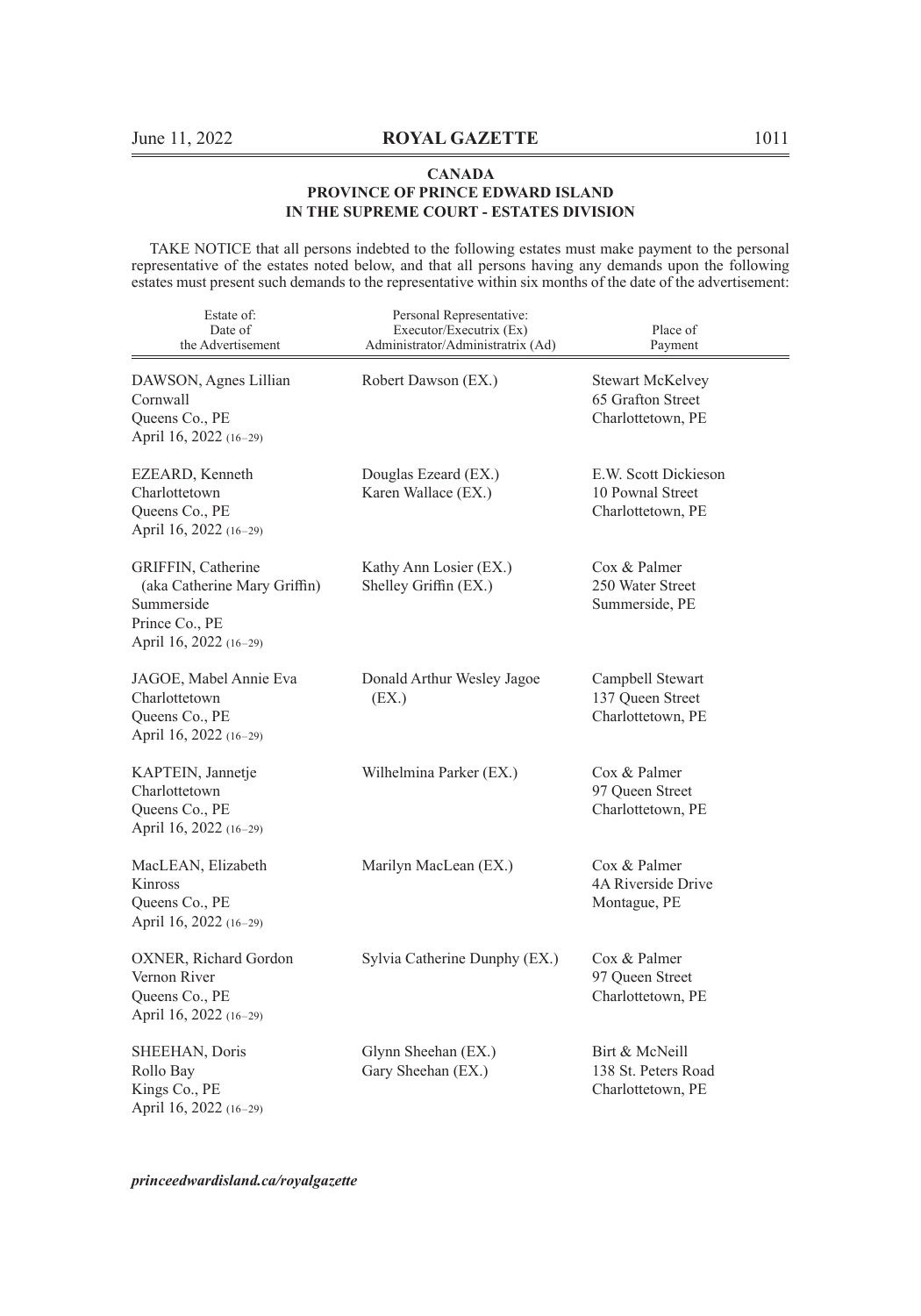TAKE NOTICE that all persons indebted to the following estates must make payment to the personal representative of the estates noted below, and that all persons having any demands upon the following estates must present such demands to the representative within six months of the date of the advertisement:

| Estate of:<br>Date of<br>the Advertisement                                                                        | Personal Representative:<br>Executor/Executrix (Ex)<br>Administrator/Administratrix (Ad) | Place of<br>Payment                                        |
|-------------------------------------------------------------------------------------------------------------------|------------------------------------------------------------------------------------------|------------------------------------------------------------|
| ZANATTA, Silvana Martins<br>Summerside<br>Prince Co., PE<br>April 16, 2022 (16-29)                                | Ubirajara Kappaun Zanatta (EX.)                                                          | Key Murray Law<br>494 Granville Street<br>Summerside, PE   |
| CAMPBELL, Gertrude Elizabeth<br>Ellerslie<br>Prince Co., PE<br>April 16, 2022 (16-29)                             | Clayton Trent Campbell (AD.)                                                             | Key Murray Law<br>494 Granville Street<br>Summerside, PE   |
| CROSSMAN, Raymond Harold<br>Crapaud<br>Queens Co., PE<br>April 16, 2022 (16-29)                                   | Bobbi-Joe Ruth Crossman (AD.)<br>Raymond Harold Crossman, Jr.<br>(AD.)                   | Key Murray Law<br>494 Granville Street<br>Summerside, PE   |
| MacEACHERN, Donald Francis<br>Charlottetown<br>Queens Co., PE<br>April 16, 2022 (16-29)                           | Mary MacLeod (AD.)<br>Anne MacArthur (AD.)                                               | Campbell Stewart<br>137 Queen Street<br>Charlottetown, PE  |
| BLOUIN, Charles-Amié<br>Charlottetown<br>Queens Co., PE<br>April 9, 2022 (15-28)                                  | Joel David Blouin (EX.)                                                                  | Key Murray Law<br>494 Granville Street<br>Summerside, PE   |
| CAMPBELL, Brendan G.<br>Charlottetown<br>Queens Co., PE<br>April 9, 2022 (15-28)                                  | Marie McAulay (EX.)                                                                      | Marie McAulay<br>14B Hawthorne Street<br>Charlottetown, PE |
| McNEILL, Sharon Marie<br>Wellington<br>Prince Co., PE<br>April 9, 2022 (15-28)                                    | William Randolph (Randy)<br>McNeill (EX.)                                                | Key Murray Law<br>494 Granville Street<br>Summerside, PE   |
| RYAN, Genevieve "Toddy"<br>(aka Genevieve Irene Ryan)<br>St. Peters Bay<br>Kings Co., PE<br>April 9, 2022 (15-28) | Craig Pardy (EX.)                                                                        | Key Murray Law<br>494 Granville Street<br>Summerside, PE   |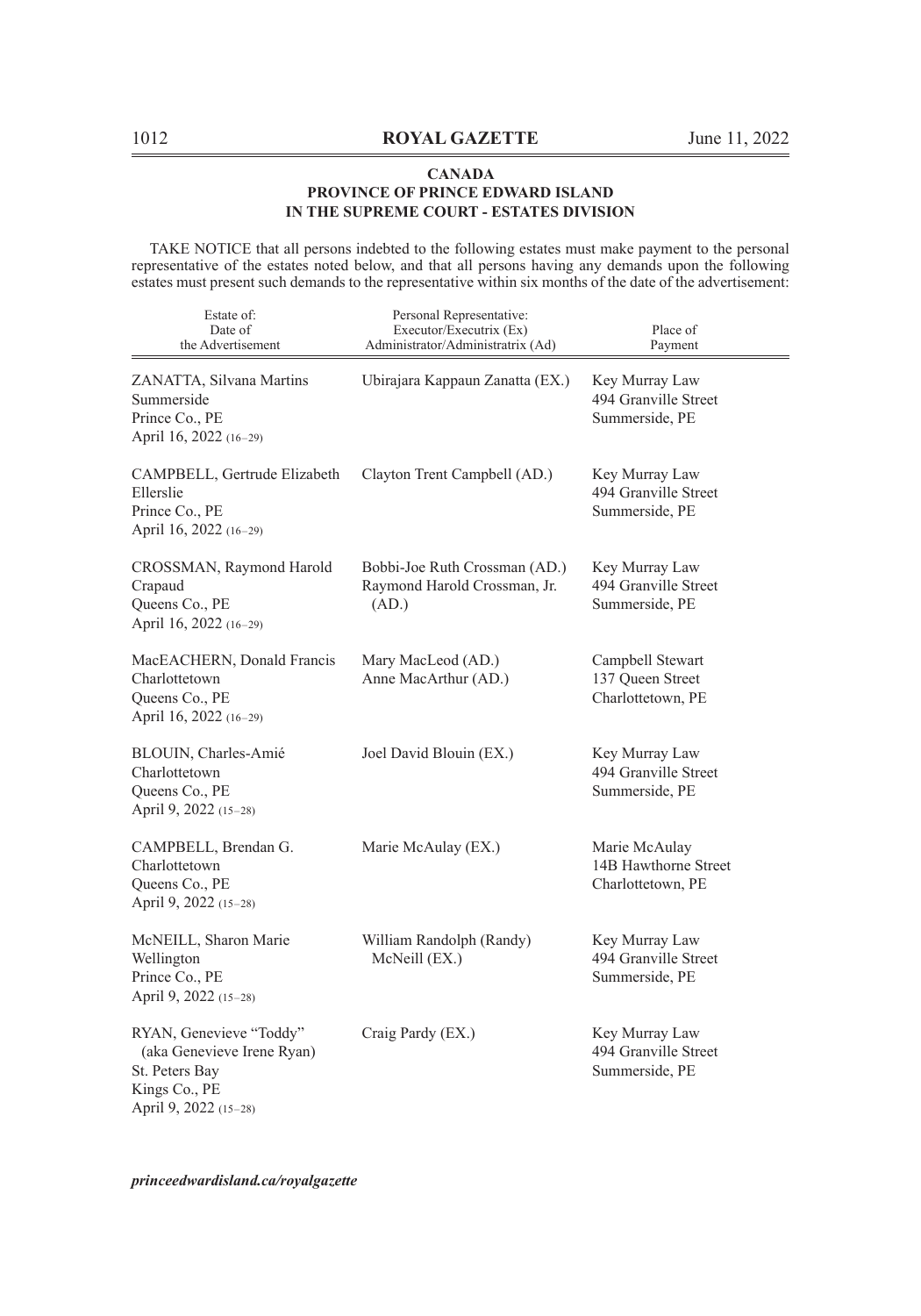TAKE NOTICE that all persons indebted to the following estates must make payment to the personal representative of the estates noted below, and that all persons having any demands upon the following estates must present such demands to the representative within six months of the date of the advertisement:

| Estate of:<br>Date of<br>the Advertisement                                                                                    | Personal Representative:<br>Executor/Executrix (Ex)<br>Administrator/Administratrix (Ad) | Place of<br>Payment                                               |
|-------------------------------------------------------------------------------------------------------------------------------|------------------------------------------------------------------------------------------|-------------------------------------------------------------------|
| SMALLWOOD, John Dewar<br>Charlottetown<br>Queens Co., PE<br>April 9, 2022 (15–28)                                             | Viola Mary Smallwood (EX.)                                                               | Carr, Stevenson & MacKay<br>65 Queen Street<br>Charlottetown, PE  |
| SMILEY, Eleanor Joan Adele<br>Ottawa<br>Ontario<br>April 9, 2022 (15–28)                                                      | Donna Christine Smiley (EX.)                                                             | Carr, Stevenson & MacKay<br>65 Queen Street<br>Charlottetown, PE  |
| WAKEROBIN, Prairie<br>Canoe Cove<br>Queens Co., PE<br>April 9, 2022 (15–28)                                                   | Paul Fontaine (EX.)                                                                      | E.W. Scott Dickieson<br>10 Pownal Street<br>Charlottetown, PE     |
| REEVES, Timothy Delbert<br>Winsloe South<br>Queens Co., PE<br>April 9, 2022 (15-28)                                           | Nancy Jeanette Smith (AD.)                                                               | Robert MacArthur<br>3291 West River Road, Rte 9<br>Cornwall, PE   |
| ARSENAULT, Norma Angela<br>(aka Norma Angeline Arsenault)<br><b>Stanley Bridge</b><br>Queens Co., PE<br>April 2, 2022 (14-27) | Ann Wright (EX.)                                                                         | Key Murray Law<br>494 Granville Street<br>Summerside, PE          |
| BRADLEY, Gary Richard<br>St. Teresa<br>Kings Co., PE<br>April 2, 2022 (14-27)                                                 | Shelley Lynn Curran (EX.)<br>Kerri Anne Miller (EX.)                                     | Cox & Palmer<br>4A Riverside Drive<br>Montague, PE                |
| CHEVERIE, Bertha<br>(aka Bertha M. Cheverie)<br>Charlottetown<br>Queens Co., PE<br>April 2, 2022 (14-27)                      | Debra (Debbie) Cheverie (EX.)                                                            | <b>Stewart McKelvey</b><br>65 Grafton Street<br>Charlottetown, PE |
| CLARK, Ferno Leith<br>(aka Leith Ferno Clark)<br>Summerside<br>Prince Co., PE<br>April 2, 2022 (14-27)                        | Leith Wayne Clark (EX.)<br>Sharlene Amy Clark-Corkum<br>(EX.)                            | Key Murray Law<br>494 Granville Street<br>Summerside, PE          |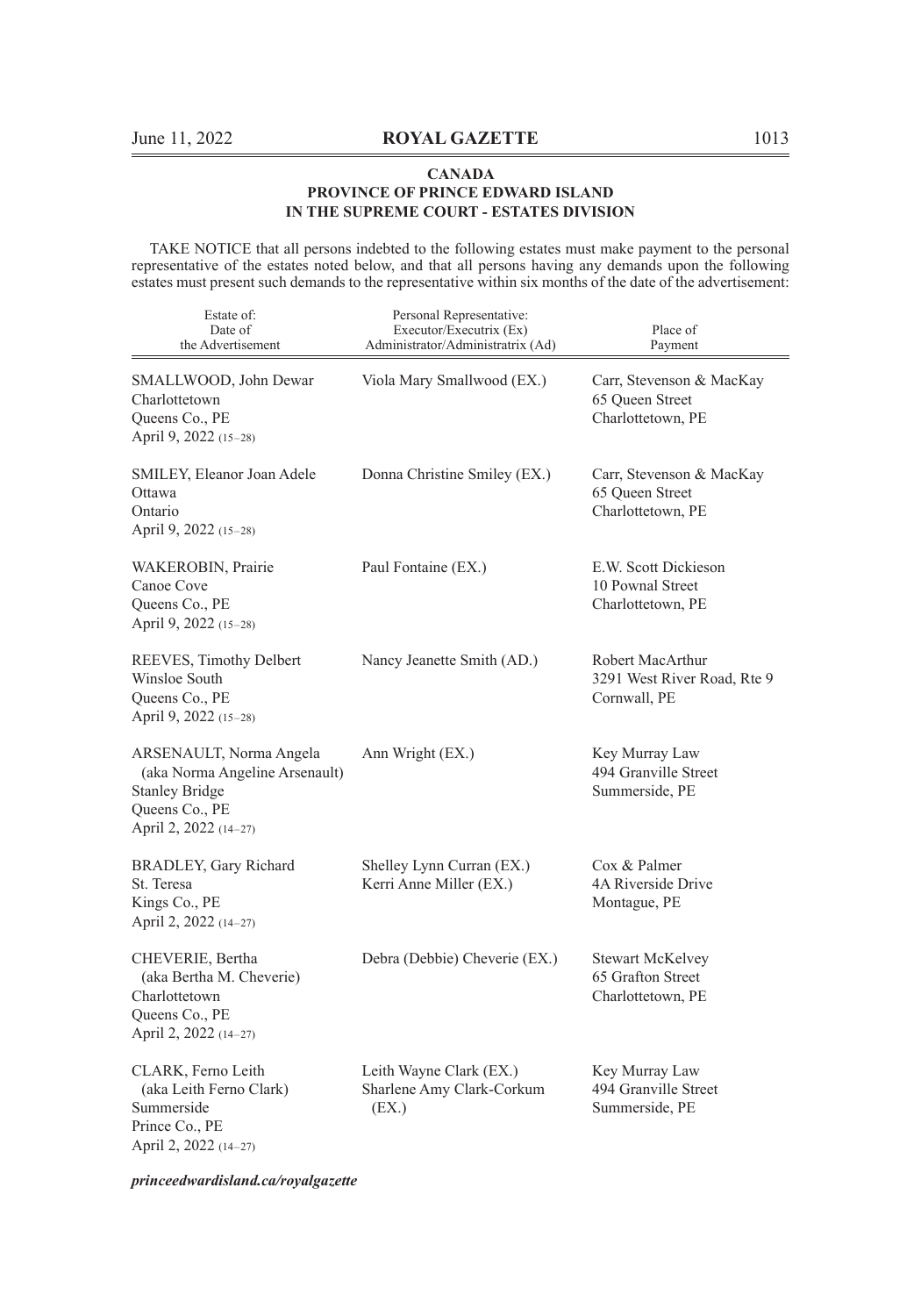TAKE NOTICE that all persons indebted to the following estates must make payment to the personal representative of the estates noted below, and that all persons having any demands upon the following estates must present such demands to the representative within six months of the date of the advertisement:

| Estate of:<br>Date of<br>the Advertisement                                                                                    | Personal Representative:<br>Executor/Executrix (Ex)<br>Administrator/Administratrix (Ad) | Place of<br>Payment                                             |
|-------------------------------------------------------------------------------------------------------------------------------|------------------------------------------------------------------------------------------|-----------------------------------------------------------------|
| DOUCETTE, Patricia<br>(aka Patricia Ann Doucette)<br>Souris, Kings Co., PE<br>April 2, 2022 (14-27)                           | Colleen McCormack (EX.)                                                                  | Key Murray Law<br>106 Main Street<br>Souris, PE                 |
| GAMBLE, John Forbes<br>Wood Islands<br>Queens Co., PE<br>April 2, 2022 (14-27)                                                | Brian Lee Manning (EX.)                                                                  | Cox & Palmer<br>4A Riverside Drive<br>Montague, PE              |
| JOHNSTON, Allan Clair<br>Montague<br>Kings Co., PE<br>April 2, 2022 (14-27)                                                   | Michelle Elizabeth Johnston<br>(EX.)                                                     | Cox & Palmer<br>4A Riverside Drive<br>Montague, PE              |
| MacDONALD, Charles Earl<br>Deux-Montagnes<br>Quebec<br>April 2, 2022 (14-27)                                                  | Henry MacDonald (EX.)                                                                    | Cox & Palmer<br>4A Riverside Drive<br>Montague, PE              |
| MacDONALD, Elizabeth Therese<br>(aka Elizabeth Theresa MacDonald)<br>Lower Bedeque<br>Prince Co., PE<br>April 2, 2022 (14-27) | Colin Blaine Callbeck (EX.)                                                              | Key Murray Law<br>494 Granville Street<br>Summerside, PE        |
| MEACHER, Michael Garin<br>Charlottetown<br>Queens Co., PE<br>April 2, 2022 (14-27)                                            | Harriet Isabelle Meacher (EX.)                                                           | Cox & Palmer<br>250 Water Street<br>Summerside, PE              |
| PERRY, Errol<br>(aka Myles Errol Perry)<br>Stratford<br>Queens Co., PE<br>April 2, 2022 (14-27)                               | Dale MacLean (EX.)                                                                       | <b>Stewart McKelvey</b><br>65 Queen Street<br>Charlottetown, PE |
| RAMSAY, Beverly Ann<br>Charlottetown<br>Queens Co., PE<br>April 2, 2022 (14-27)                                               | Mary Katherine Roberts (EX.)                                                             | Birt & McNeill<br>138 St. Peters Road<br>Charlottetown, PE      |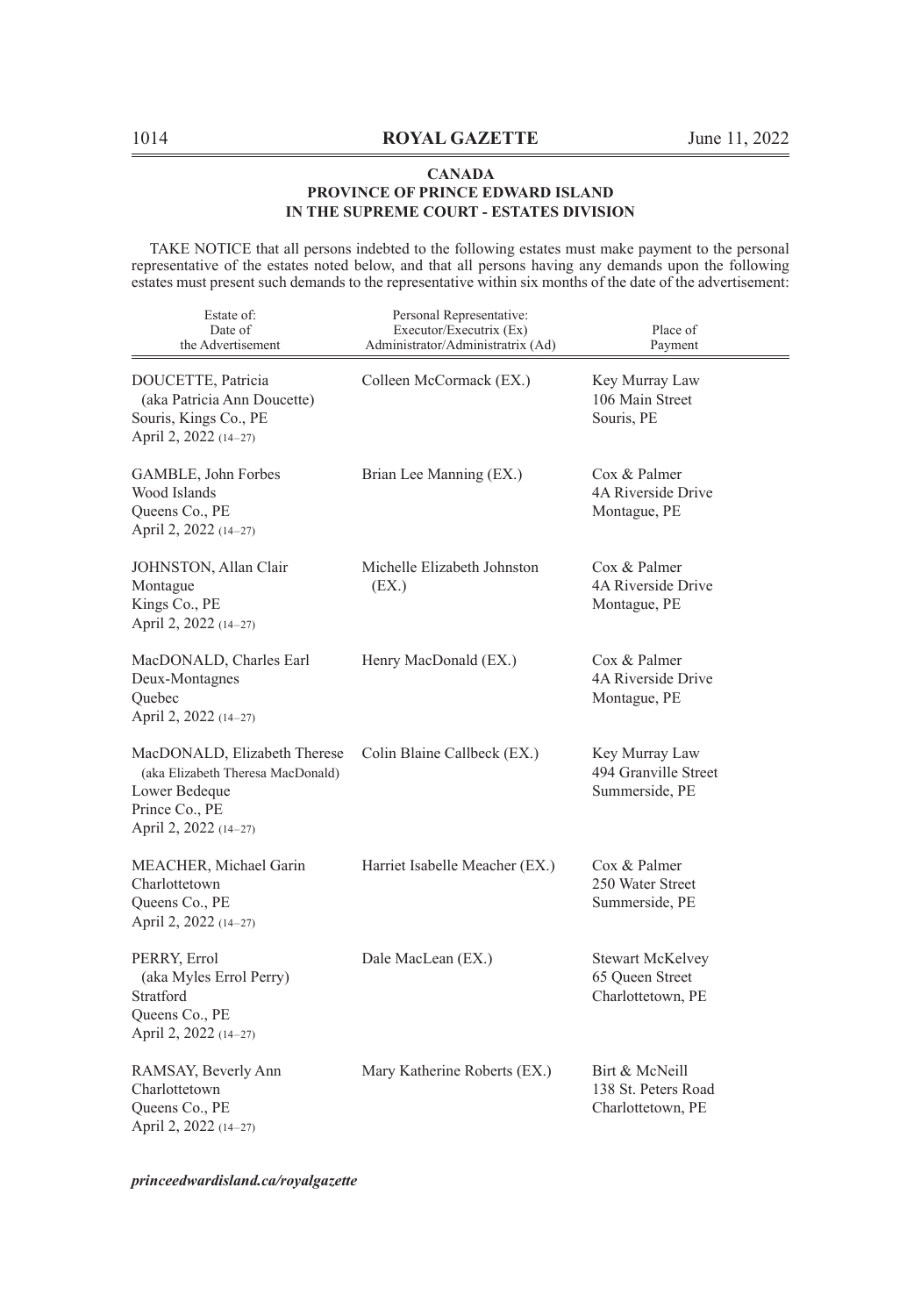TAKE NOTICE that all persons indebted to the following estates must make payment to the personal representative of the estates noted below, and that all persons having any demands upon the following estates must present such demands to the representative within six months of the date of the advertisement:

| Estate of:<br>Date of<br>the Advertisement                                                            | Personal Representative:<br>Executor/Executrix (Ex)<br>Administrator/Administratrix (Ad) | Place of<br>Payment                                              |
|-------------------------------------------------------------------------------------------------------|------------------------------------------------------------------------------------------|------------------------------------------------------------------|
| ROSS, Lloyd R.<br>(aka Lloyd Robert Ross)<br>Charlottetown<br>Queens Co., PE<br>April 2, 2022 (14-27) | M. Lynne Ross (EX.)                                                                      | Carr, Stevenson & MacKay<br>65 Queen Street<br>Charlottetown, PE |
| SAVIDANT, Henry Xavier<br>Charlottetown<br>Queens Co., PE<br>April 2, 2022 (14-27)                    | Joanne Roach (EX.)                                                                       | T Daniel Tweel<br>105 Kent Street<br>Charlottetown, PE           |
| TREGGALLES, Martha May<br>Charlottetown<br>Queens Co., PE<br>April 2, 2022 (14-27)                    | Catherine J. Welsh (EX.)<br>Jean M. Cormier (EX.)                                        | Cox & Palmer<br>97 Queen Street<br>Charlottetown, PE             |
| VICKERSON, Leila Irene<br>Charlottetown<br>Queens Co., PE<br>April 2, 2022 (14–27)                    | Robert Vickerson (EX.)                                                                   | Campbell Stewart<br>137 Queen Street<br>Charlottetown, PE        |
| CALLAHAN, Daniel John<br>Selkirk<br>Kings Co., PE<br>April 2, 2022 (14-27)                            | Barbara Callaghan (AD.)                                                                  | Key Murray Law<br>106 Main Street<br>Souris, PE                  |
| KAPTEIN, Cornelia Pauline<br>Charlottetown<br>Queens Co., PE<br>April 2, 2022 (14-27)                 | Wilhelmina Parker (AD.)                                                                  | Cox & Palmer<br>97 Queen Street<br>Charlottetown, PE             |
| LONDON, Joel Daniel<br>Montague<br>Kings Co., PE<br>April 2, 2022 (14-27)                             | Dana Lavers (AD.)                                                                        | Cox & Palmer<br>97 Queen Street<br>Charlottetown, PE             |
| VESSEY, Richard William<br>Lower Newtown<br>Queens Co., PE<br>April 2, 2022 (14-27)                   | Della Martell (AD.)                                                                      | Cox & Palmer<br>4A Riverside Drive<br>Montague, PE               |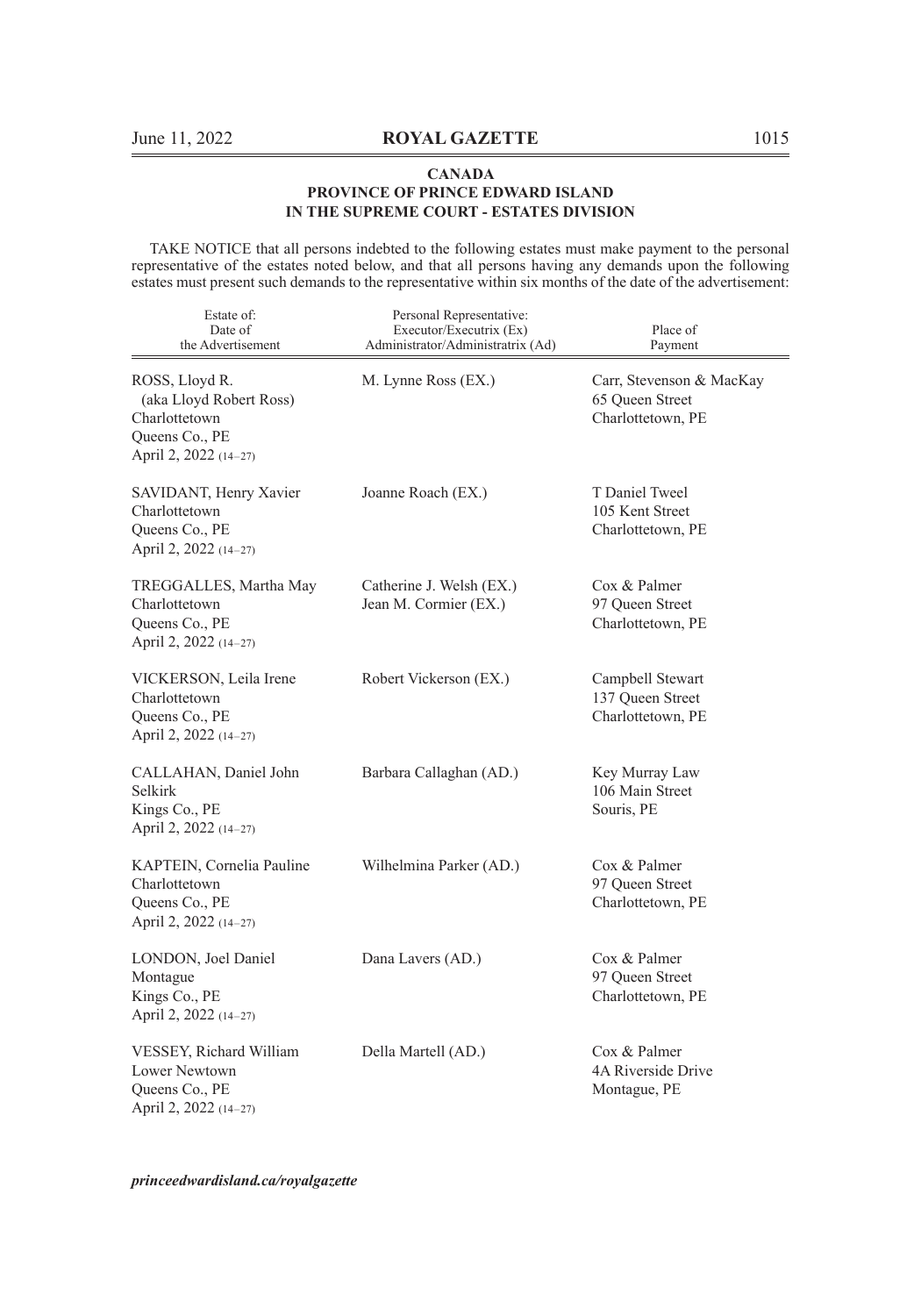TAKE NOTICE that all persons indebted to the following estates must make payment to the personal representative of the estates noted below, and that all persons having any demands upon the following estates must present such demands to the representative within six months of the date of the advertisement:

| Estate of:<br>Date of<br>the Advertisement                                                                                                            | Personal Representative:<br>Executor/Executrix (Ex)<br>Administrator/Administratrix (Ad) | Place of<br>Payment                                              |
|-------------------------------------------------------------------------------------------------------------------------------------------------------|------------------------------------------------------------------------------------------|------------------------------------------------------------------|
| WILSON, Deborah Anne<br>Charlottetown<br>Queens Co., PE<br>April 2, 2022 (14-27)                                                                      | Tina Marie Waterfield (AD.)                                                              | Boardwalk Law<br>20 Great George Street<br>Charlottetown, PE     |
| ANNAND, Rose Edith<br>Summerside<br>Prince Co., PE<br>March 26, 2022 (13-26)                                                                          | Karl James Annand (EX.)                                                                  | Carr, Stevenson & MacKay<br>65 Queen Street<br>Charlottetown, PE |
| CHAMPION, Bruce<br>(aka John Bruce Champion)<br>Kensington, Prince Co., PE<br>March 26, 2022 (13-26)                                                  | Russell Champion (EX.)<br>Paula Ramsay (EX.)                                             | Cox & Palmer<br>250 Water Street<br>Summerside, PE               |
| COSTAIN, Helen Isabella (aka<br>Helen I. Costain, Helen Costain,<br>Helen Isabella Kecskes)<br>Chilliwack, British Columbia<br>March 26, 2022 (13-26) | Margaret Calder Sugg (EX.)<br>Helen Calder (EX.)<br>Jennifer Calder (EX.)                | Cox & Palmer<br>250 Water Street<br>Summerside, PE               |
| GAMESTER, John<br>Crapaud<br>Queens Co., PE<br>March 26, 2022 (13-26)                                                                                 | Steven Alan Gamester (EX.)                                                               | Key Murray Law<br>494 Granville Street<br>Summerside, PE         |
| MacLEAN, Joseph Robert<br>Norman<br>Montague<br>Kings Co., PE<br>March 26, 2022 (13–26)                                                               | Rosemarie Elwood (EX.)                                                                   | Cox & Palmer<br>4A Riverside Drive<br>Montague, PE               |
| MacLEOD, Roderick Wayne<br>Stratford<br>Queens Co., PE<br>March 26, 2022 (13-26)                                                                      | Doris Faye MacLeod (EX.)                                                                 | Carr, Stevenson & MacKay<br>65 Oueen Street<br>Charlottetown, PE |
| MacPHERSON, George Norbert<br>Montague<br>Kings Co., PE<br>March 26, 2022 (13-26)                                                                     | Gailyne MacPherson (EX.)                                                                 | Key Murray Law<br>80 Grafton Street<br>Charlottetown, PE         |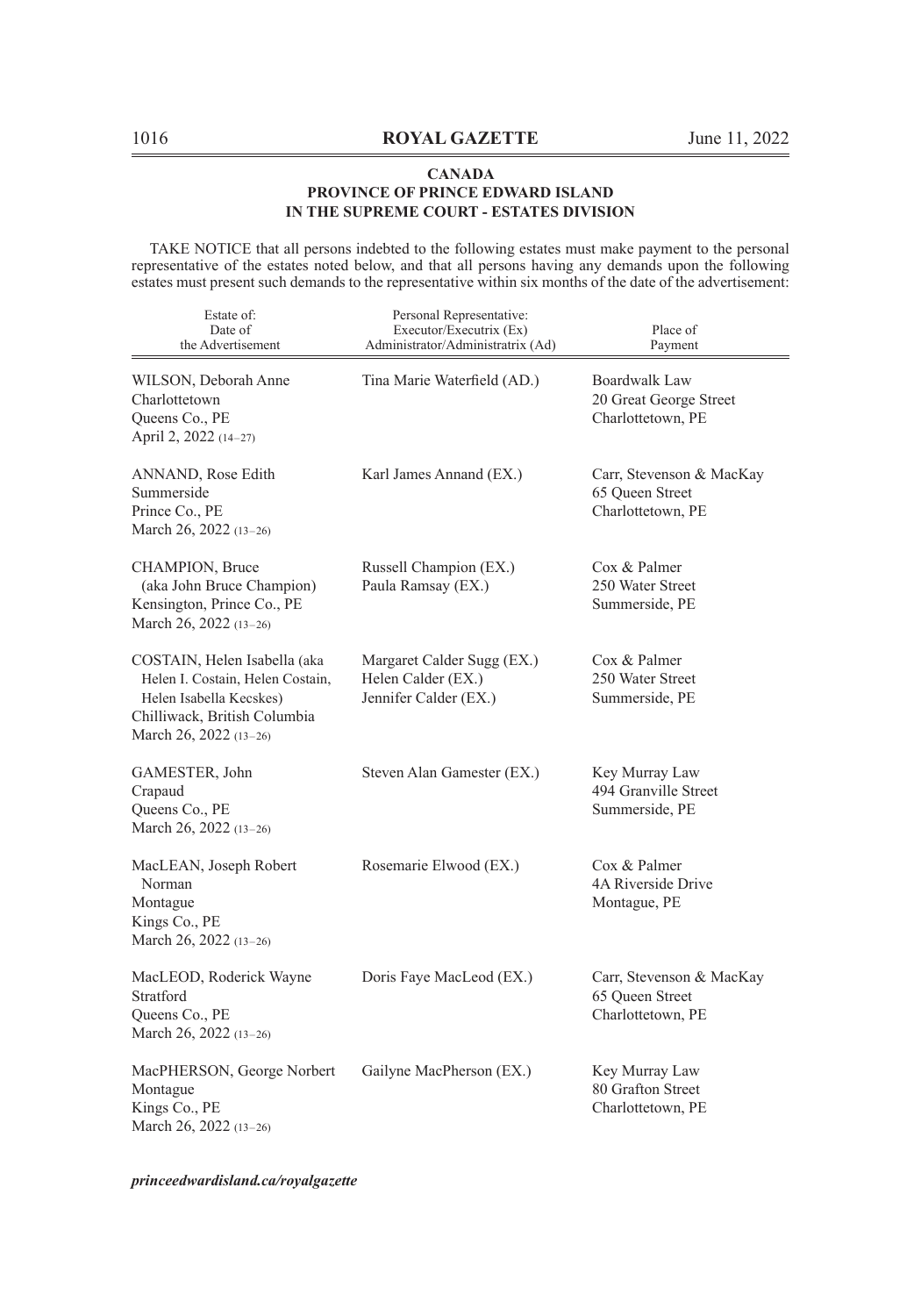TAKE NOTICE that all persons indebted to the following estates must make payment to the personal representative of the estates noted below, and that all persons having any demands upon the following estates must present such demands to the representative within six months of the date of the advertisement:

| Estate of:<br>Date of<br>the Advertisement                                                                         | Personal Representative:<br>Executor/Executrix (Ex)<br>Administrator/Administratrix (Ad) | Place of<br>Payment                                           |
|--------------------------------------------------------------------------------------------------------------------|------------------------------------------------------------------------------------------|---------------------------------------------------------------|
| MAURICE, Margaret Elizabeth<br>Ann (aka "Betty")<br>Victoria<br>British Columbia<br>March 26, 2022 (13-26)         | Claude Howard Maurice (EX.)                                                              | E.W. Scott Dickieson<br>10 Pownal Street<br>Charlottetown, PE |
| McKINNON, Daniel Stanislaus<br>Thamesford<br>Ontario<br>March 26, 2022 $(13-26)$                                   | Carole Mae McKinnon (EX.)                                                                | Key Murray Law<br>106 Main Street<br>Souris, PE               |
| MULLEN, Paula Marie<br>Millcove<br>Queens Co., PE<br>March 26, 2022 (13-26)                                        | Tanya Mullen (EX.)                                                                       | T. Daniel Tweel<br>105 Kent Street<br>Charlottetown, PE       |
| MURRAY, Ralph Howard<br>Springhill<br>Prince Co., PE<br>March 26, 2022 (13-26)                                     | Deborah Darlene Blacquiere<br>(EX.)                                                      | Cox & Palmer<br>494 Granville Street<br>Summerside, PE        |
| O'HALLORAN, Colleen<br>Catherine<br>(aka Colleen McGuigan)<br>Brudenell, Kings Co., PE<br>March 26, 2022 $(13-26)$ | Preston McGuigan (EX.)                                                                   | Cox & Palmer<br>4A Riverside Drive<br>Montague, PE            |
| PHELAN, Phyllis<br>Miscouche<br>Prince Co., PE<br>March 26, 2022 (13-26)                                           | Paul M. A. Lischynski (EX.)                                                              | Cox & Palmer<br>494 Granville Street<br>Summerside, PE        |
| SANDERSON, John F.<br>(aka John Fulton Sanderson)<br>Cornwall<br>Queens Co., PE<br>March 26, 2022 (13-26)          | Brian Cameron (EX.)<br>Robert Sanderson (EX.)                                            | E.W. Scott Dickieson<br>10 Pownal Street<br>Charlottetown, PE |
| SHERREN, Joseph Clark<br>Cape Traverse<br>Prince Co., PE<br>March 26, 2022 (13–26)                                 | Susan Olsen (EX.)                                                                        | Stewart McKelvey<br>65 Grafton Street<br>Charlottetown, PE    |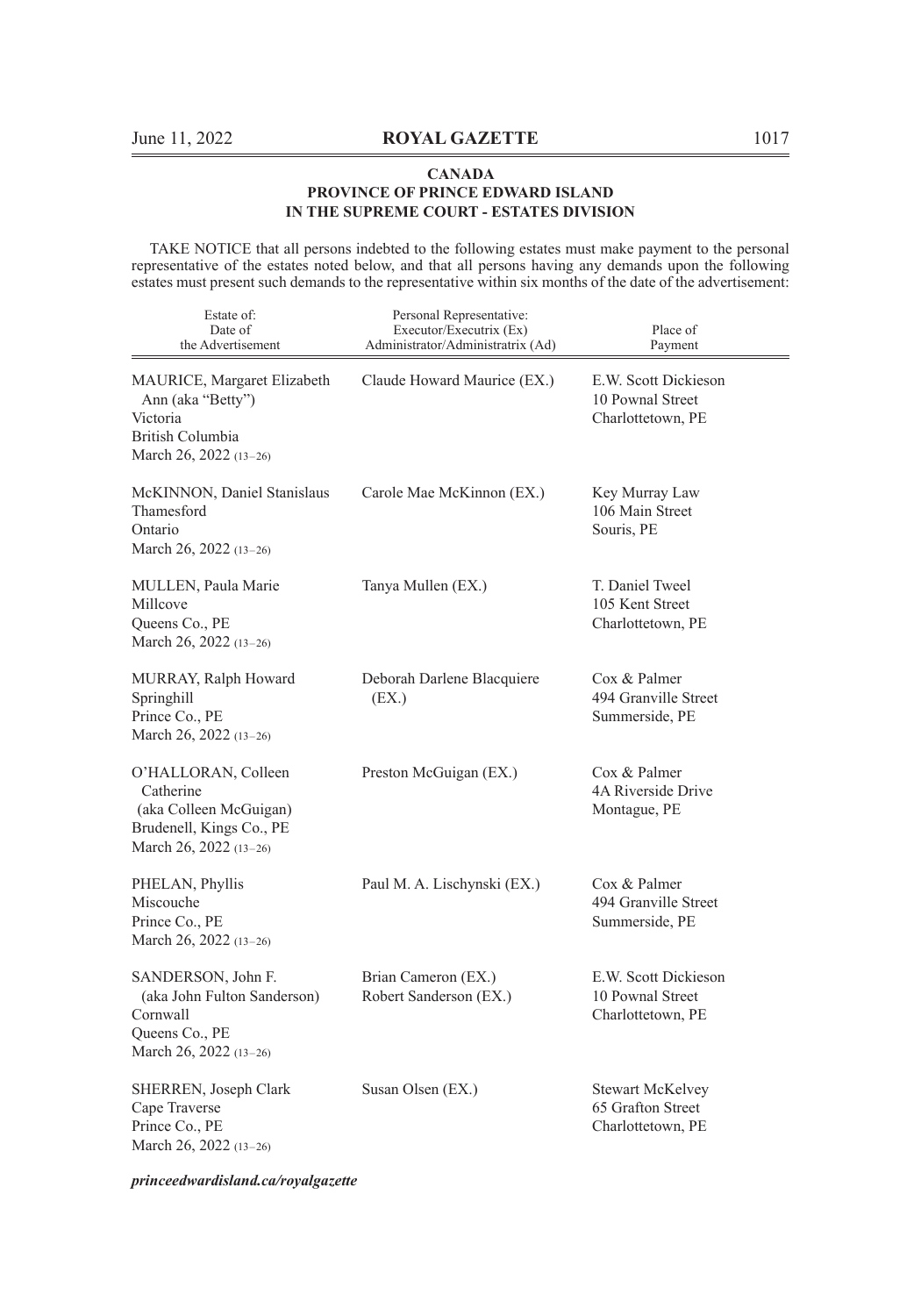TAKE NOTICE that all persons indebted to the following estates must make payment to the personal representative of the estates noted below, and that all persons having any demands upon the following estates must present such demands to the representative within six months of the date of the advertisement:

| Estate of:<br>Date of<br>the Advertisement                                                                                     | Personal Representative:<br>Executor/Executrix (Ex)<br>Administrator/Administratrix (Ad) | Place of<br>Payment                                              |
|--------------------------------------------------------------------------------------------------------------------------------|------------------------------------------------------------------------------------------|------------------------------------------------------------------|
| SOUTAR, John Scott (Dr.)<br>Kirriemuir<br>Scotland, UK.<br>March 26, 2022 (13-26)                                              | Elizabeth Liddell Soutar (EX.)                                                           | Carr, Stevenson & MacKay<br>65 Queen Street<br>Charlottetown, PE |
| WEISS, Hans Richard (Dr.)<br>Flurweg 7<br>Town of Lenzing<br>Republic of Austria<br>March 26, 2022 (13-26)                     | Hans Herbert Klein (EX.)                                                                 | Carr, Stevenson & MacKay<br>65 Queen Street<br>Charlottetown, PE |
| FLYNN, Barry Joseph<br><b>Belfast</b><br>Queens Co., PE<br>March 26, 2022 (13-26)                                              | Clifford Flynn (AD.)                                                                     | Campbell Stewart<br>137 Queen Street<br>Charlottetown, PE        |
| McLAUGHLIN, Margaret M.<br>State of Pennsylvania<br>United States of America<br>March 26, 2022 (13-26)                         | Augustin J. McLaughlin (AD.)                                                             | Key Murray Law<br>494 Granville Street<br>Summerside, PE         |
| ROBINSON, Paulina Jennetta<br>(aka Paulina Winifred Robinson)<br>Chestnut Hill<br>Massachusetts, USA<br>March 26, 2022 (13-26) | Peter F. Harrington (AD.)                                                                | Cox & Palmer<br>4A Riverside Drive<br>Montague, PE               |
| WARD, Paula Suzanne<br>Charlottetown<br>Queens Co., PE<br>March 26, 2022 (13-26)                                               | David Brian Ward (AD.)                                                                   | Campbell Lea<br>65 Water Street<br>Charlottetown, PE             |
| ADAMOPOULOS, Despina H.<br>(aka Despina Adamopoulos)<br>Newburyport<br>Massachusetts, U.S.A.<br>March 19, 2022 (12-25)         | William P. Adamopoulos (EX.)                                                             | Key Murray Law<br>494 Granville Street<br>Summerside, PE         |
| CASEY, Richard A.<br>Franklin<br>Massachusetts, U.S.A.<br>March 19, 2022 (12-25)                                               | Karen E. Casey (EX.)                                                                     | Carr, Stevenson & MacKay<br>65 Queen Street<br>Charlottetown, PE |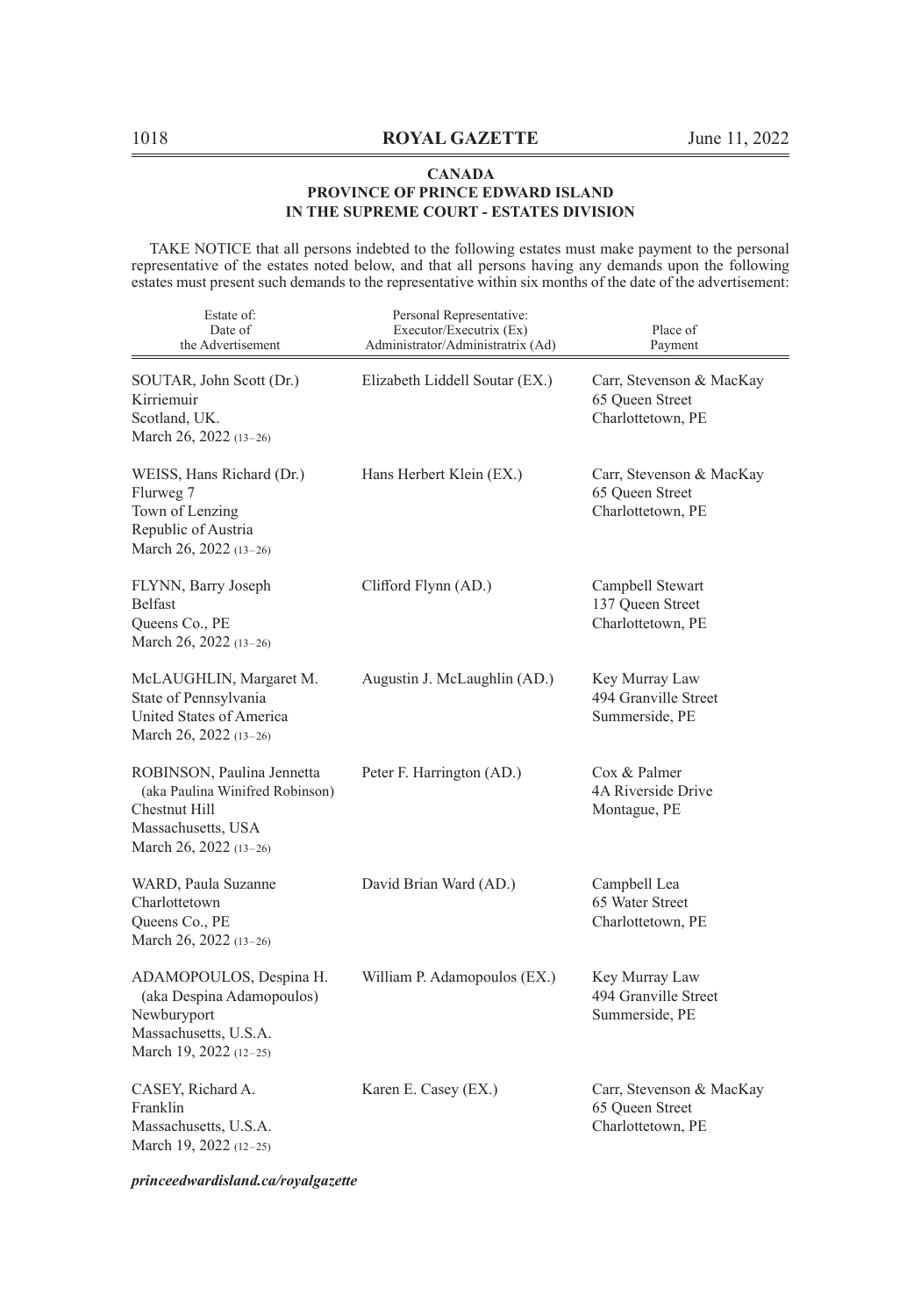TAKE NOTICE that all persons indebted to the following estates must make payment to the personal representative of the estates noted below, and that all persons having any demands upon the following estates must present such demands to the representative within six months of the date of the advertisement:

| Estate of:<br>Date of<br>the Advertisement                                                                     | Personal Representative:<br>Executor/Executrix (Ex)<br>Administrator/Administratrix (Ad) | Place of<br>Payment                                              |
|----------------------------------------------------------------------------------------------------------------|------------------------------------------------------------------------------------------|------------------------------------------------------------------|
| MacDONALD, Ann<br>(aka Rose Ann MacDonald)<br>Charlottetown, Queens Co., PE<br>March 19, 2022 (12–25)          | Terrence Neil MacDonald (EX.)                                                            | Carr, Stevenson & MacKay<br>65 Queen Street<br>Charlottetown, PE |
| MacISAAC, Elwood (aka<br>Elwood Bayfield MacIsaac)<br>O'Leary, Prince Co., PE<br>March 19, 2022 (12-25)        | Kevin MacNeill (EX.)                                                                     | Cox & Palmer<br>250 Water Street<br>Summerside, PE               |
| PATTERSON, John (aka John<br>Walker Wilson Patterson)<br>Newmarket<br>Ontario<br>March 19, 2022 (12-25)        | David Patterson (EX.)<br>Simon Patterson (EX.)                                           | David Patterson<br>1647 15th Sideroad<br>Tottenham, ON           |
| STETSON, Chester Henry<br>South Freetown<br>Prince Co., PE<br>March 19, 2022 (12-25)                           | Fred McCardle (EX.)<br>Frank McCardle (EX.)                                              | Key Murray Law<br>494 Granville Street<br>Summerside, PE         |
| MacEWEN, Joseph Harold<br>(aka J. Harold MacEwen)<br>Charlottetown<br>Queens Co., PE<br>March 19, 2022 (12-25) | (Dr.) Karyl MacEwen (AD.)                                                                | Carr, Stevenson & MacKay<br>65 Queen Street<br>Charlottetown, PE |
| ACORN, Florence Arlene<br>Charlottetown<br>Queens Co., PE<br>March 12, 2022 (11-24)                            | William Acorn (EX.)                                                                      | Cox & Palmer<br>4A Riverside Drive<br>Montague, PE               |
| GARD, Norma Belle<br>Alberton<br>Prince Co., PE<br>March 12, 2022 (11-24)                                      | Brian Gard (EX.)<br>Dana Gard (EX.)<br>Darren Smith (EX.)                                | Cox & Palmer<br>250 Water Street<br>Summerside, PE               |
| GREEN, Clifford Mervin<br>Kingston<br>Queens Co., PE<br>March 12, 2022 (11-24)                                 | Richard William Green (EX.)                                                              | Campbell Lea<br>65 Water Street<br>Charlottetown, PE             |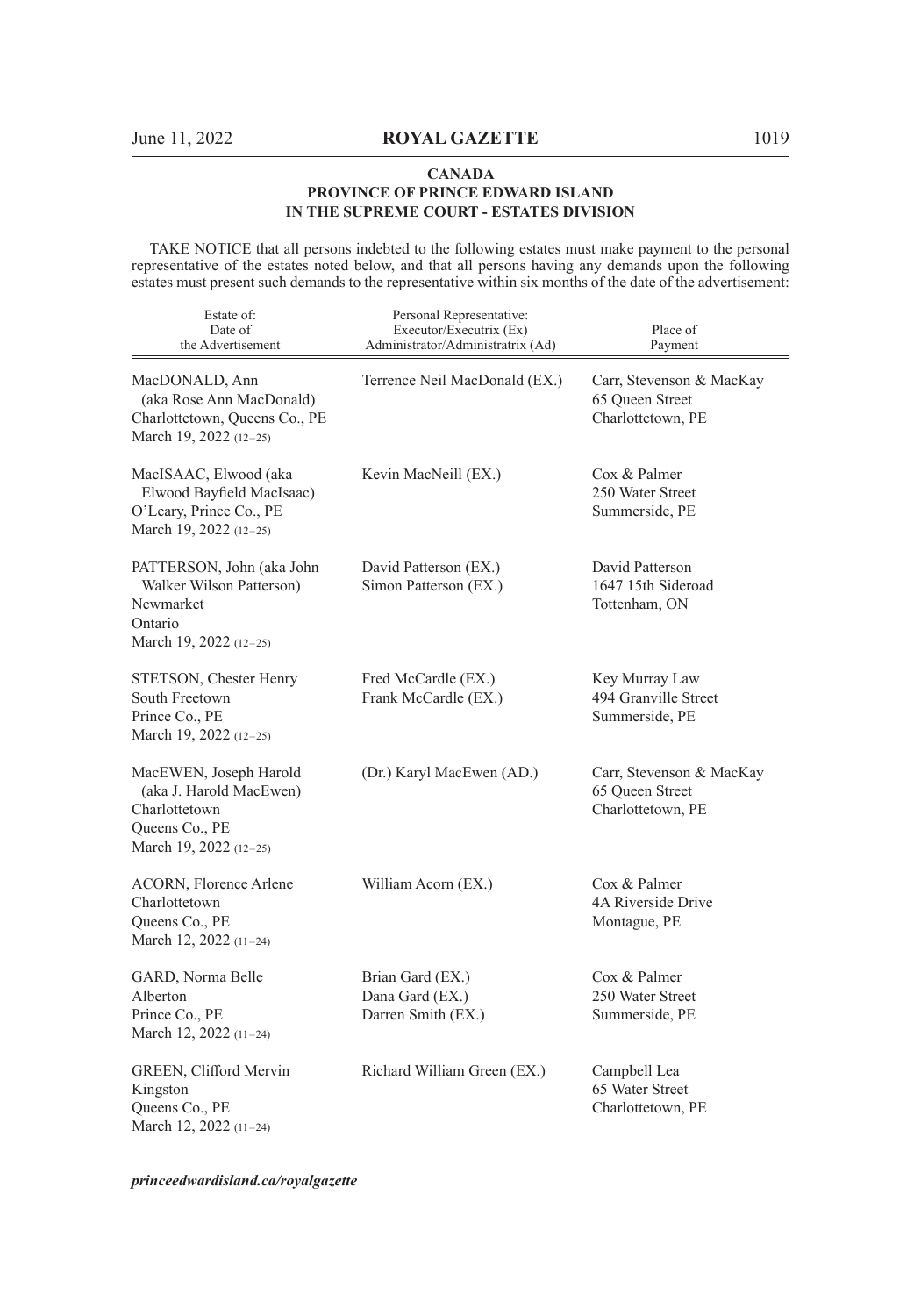TAKE NOTICE that all persons indebted to the following estates must make payment to the personal representative of the estates noted below, and that all persons having any demands upon the following estates must present such demands to the representative within six months of the date of the advertisement:

| Estate of:<br>Date of<br>the Advertisement                                                                     | Personal Representative:<br>Executor/Executrix (Ex)<br>Administrator/Administratrix (Ad) | Place of<br>Payment                                               |
|----------------------------------------------------------------------------------------------------------------|------------------------------------------------------------------------------------------|-------------------------------------------------------------------|
| KENNIFIC, June Marie<br>(aka June Marie Connolly)<br>Charlottetown<br>Queens Co., PE<br>March 12, 2022 (11-24) | A. J. Keith Kennific (EX.)                                                               | Cox & Palmer<br>97 Queen Street<br>Charlottetown, PE              |
| MacCORMACK, Dailes (aka<br>Dailes Kenneth MacCormack)<br>Souris, Kings Co., PE<br>March 12, 2022 (11-24)       | Cody MacCormack (EX.)                                                                    | Key Murray Law<br>106 Main Street<br>Souris, PE                   |
| MacDONALD, Theresa Dianne<br>Charlottetown<br>Queens Co., PE<br>March 12, 2022 (11-24)                         | Christopher MacDonald (EX.)                                                              | <b>Stewart McKelvey</b><br>65 Grafton Street<br>Charlottetown, PE |
| MacLENNAN, Ethel Marie<br>Charlottetown<br>Queens Co., PE<br>March 12, 2022 (11-24)                            | Julie Anne Hughes (EX.)<br>Jody Lynn Vokey (EX.)                                         | Campbell Lea<br>65 Water Street<br>Charlottetown, PE              |
| MacPHEE, Bertha Theresa<br>Selkirk<br>Kings Co., PE<br>March 12, 2022 (11-24)                                  | Ken Lambie (EX.)                                                                         | Cox & Palmer<br>97 Queen Street<br>Charlottetown, PE              |
| READ, Alexander Balfour<br>Summerside<br>Prince Co., PE<br>March 12, 2022 (11-24)                              | Paul Read (EX.)<br>Steven Read (EX.)                                                     | Cox & Palmer<br>250 Water Street<br>Summerside, PE                |
| SANDERS, Connie<br>(aka Constance Sanders)<br>Mount Vernon<br>Queens Co., PE<br>March 12, 2022 (11-24)         | Barbara McKenzie (EX.)<br>David Charles Sanders (EX.)                                    | Carr, Stevenson & MacKay<br>65 Queen Street<br>Charlottetown, PE  |
| SOUTAR, John Scott, (Dr.)<br>Kirriemuir<br>Scotland, U.K.<br>March 12, 2022 (11-24)                            | Elisabeth Liddell Soutar (EX.)                                                           | Carr, Stevenson & MacKay<br>65 Oueen Street<br>Charlottetown, PE  |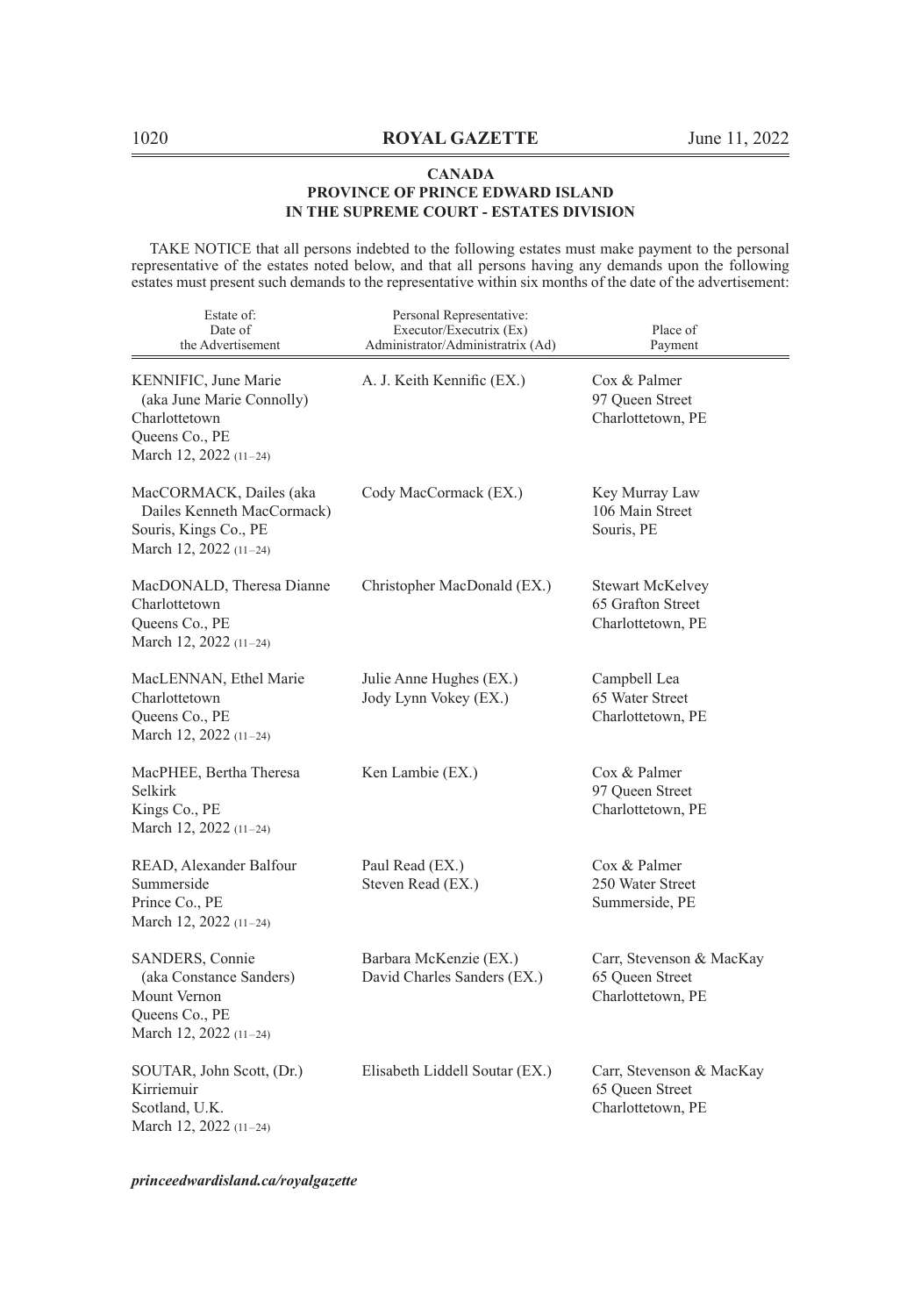TAKE NOTICE that all persons indebted to the following estates must make payment to the personal representative of the estates noted below, and that all persons having any demands upon the following estates must present such demands to the representative within six months of the date of the advertisement:

| Estate of:<br>Date of<br>the Advertisement                                        | Personal Representative:<br>Executor/Executrix (Ex)<br>Administrator/Administratrix (Ad) | Place of<br>Payment                                                |
|-----------------------------------------------------------------------------------|------------------------------------------------------------------------------------------|--------------------------------------------------------------------|
| TRAINOR, Louis Francis<br>Summerside<br>Prince Co., PE<br>March 12, 2022 (11-24)  | Sheila Trainor (EX.)                                                                     | McCabe Law<br>193 Arnett Street<br>Summerside, PE                  |
| VESSEY, Mildred Ruth<br>Charlottetown<br>Queens Co., PE<br>March 12, 2022 (11-24) | Barry Vessey (EX.)<br>Richard Vessey (EX.)                                               | <b>HBC</b> Law Corporation<br>25 Oueen Street<br>Charlottetown, PE |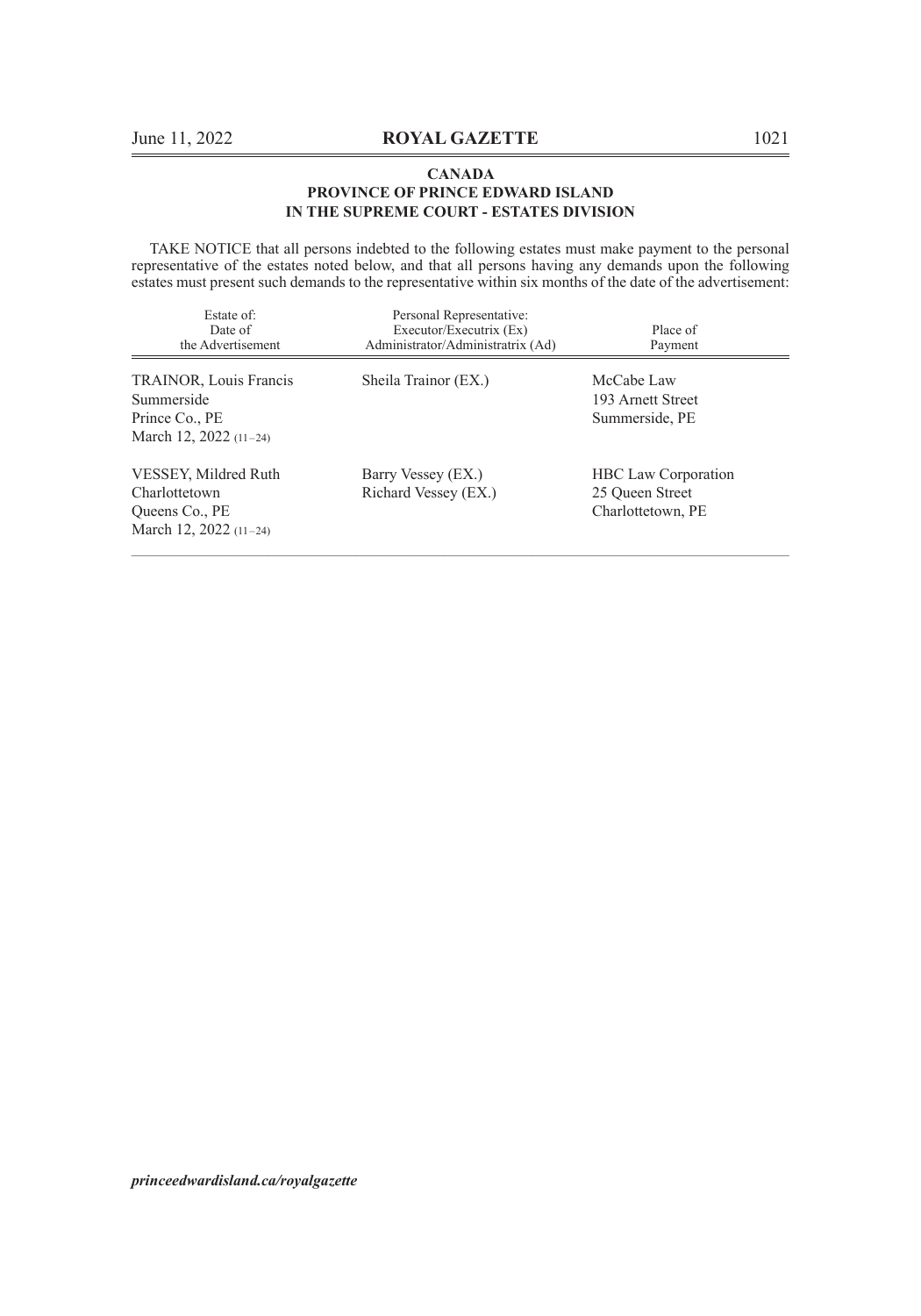C A N A D A

PROVINCE OF PRINCE EDWARD ISLAND

#### **MONTHLY NOTICE PURSUANT TO THE JUDICATURE ACT**, RSPEI 1988, Cap J-2.1

**TAKE NOTICE THAT** pursuant to Section 30 of the *Judicature Act*, the Finance Committee has fixed the annual rate of interest to be paid on money paid into the Supreme Court of Prince Edward Island for the month of June, 2022 as follows:

- 1. The annual interest rate for June, 2022 is 0%.
- 2. All money paid into court in trust in which a beneficiary is named or designated earns interest at the annual interest rate.
- 3. Subject to section 6, all other monies paid into court shall earn interest at the annual interest rate provided that:
	- (a) the amount paid into court is \$20,000.00 or more; and
	- (b) the amount on deposit is for a period of not less than six months.
- 4. The amount of interest payable shall be calculated by multiplying one-half of the annual interest rate by the minimum balance on the ledger card or computer facsimile in the preceding six months.
- 5. Interest payable shall be calculated every six months, for the period from April 1 to September 30 and from October 1 to March 31.
- 6. Monies paid into court for bail, fines, jury fees and restitution or any other like purpose shall not earn interest.

DATED at Charlottetown, this 2nd day of June, 2022.

Karen A. Rose Registrar

24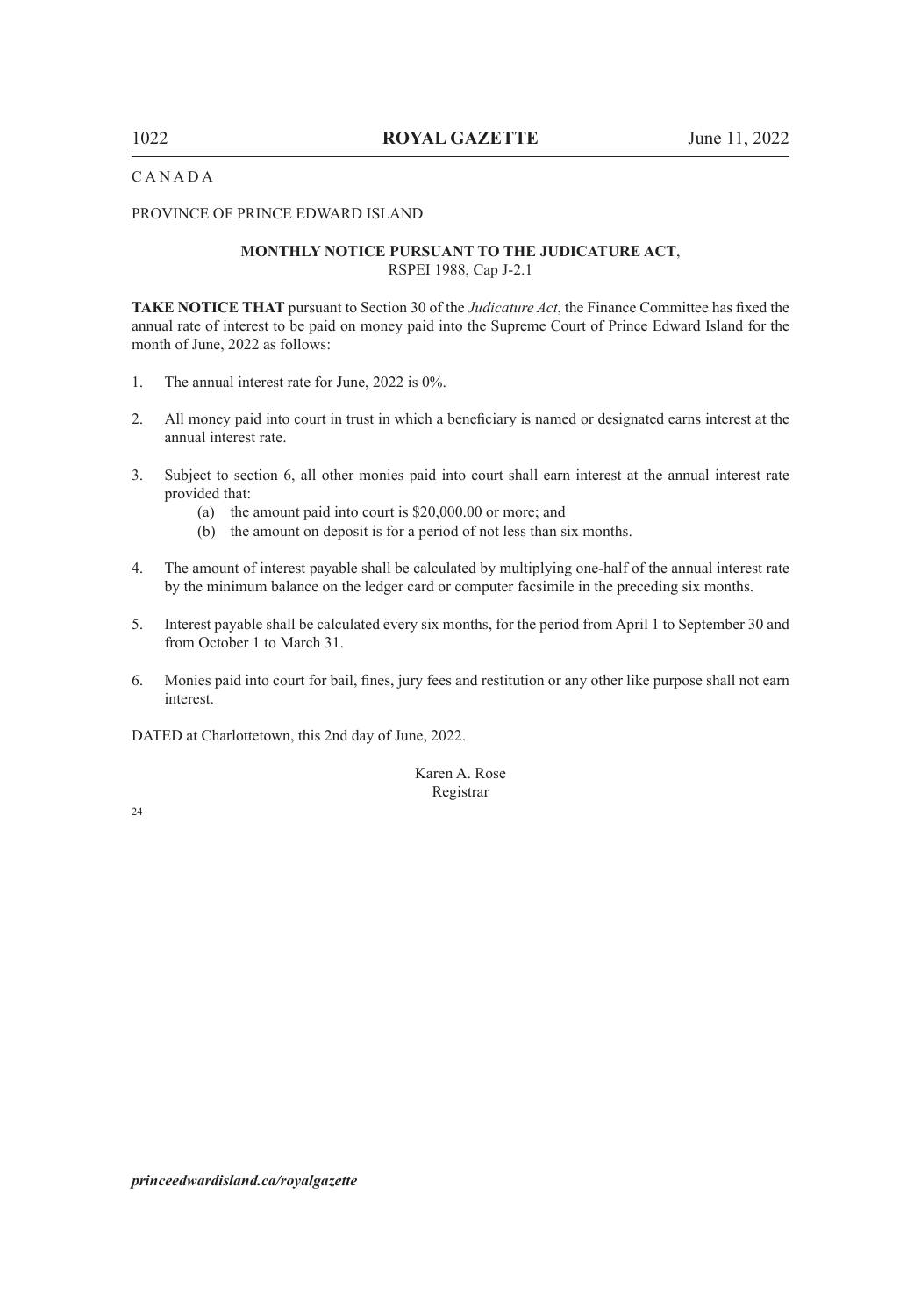#### **EFPEI 22-04 EGG FARMERS OF PEI**

| <b>BOARD ORDER:</b> | <b>EFPEI 22-04</b> |
|---------------------|--------------------|
| <b>EFFECTIVE:</b>   | June 12, 2022      |
| <b>ISSUED:</b>      | May 26, 2022       |

Under the *Natural Products Marketing Act*, R.S.P.E.I. 1988, Cap. N-3, the Egg Commodity Marketing Regulations and the Prince Edward Island Egg Order made pursuant to the *Agricultural Products Marketing Ac*t (Canada), the Egg Farmers of PEI makes the following Order:

#### **PRICE DETERMINATION ORDER - AMENDMENT**

Application 1. This Order amends the prices contained in Section 4 of Board Order 86-7.

(a) minimum Canada Grade A Producer Price by the dozen:

| Extra Large | \$2.81 |
|-------------|--------|
| Large       | \$2.81 |
| Medium      | \$2.51 |
| Small       | \$2.15 |

Commencement 3. This Order shall come into force on the 12th day of June 2022.

Dated at Charlottetown, Prince Edward Island, this 26th day of May 2022.

Tim Churchill, Chairman Nathan Burns, Secretary

24

Prices amended 2. Section 4 of Board Order 86-7 is hereby amended by the deletion of clause (a) and the substitution therefore of the following: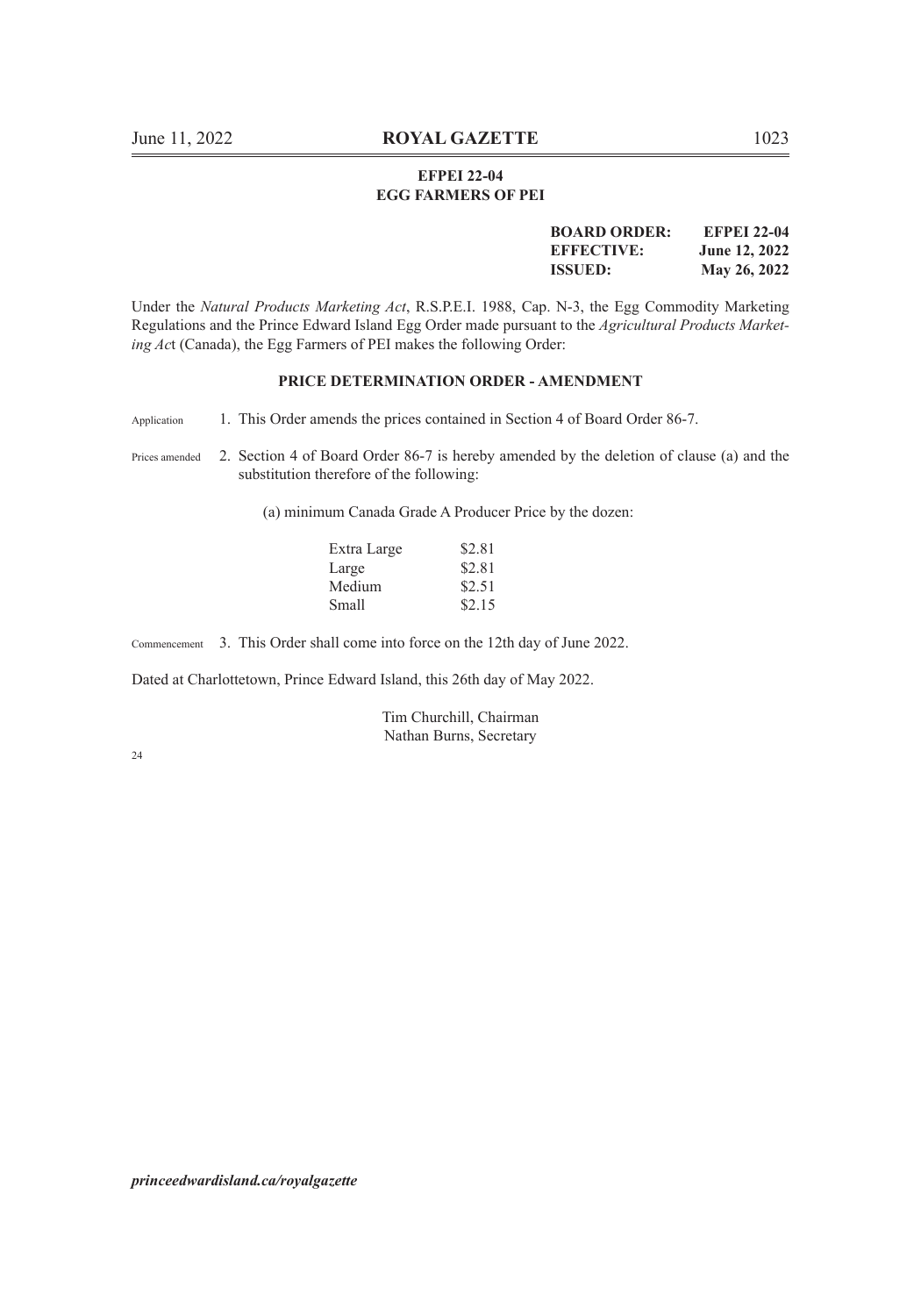#### **IN THE MATTER OF the** *Public Health Act***, RSPEI 1988, Cap. P-30.1 (the "Act")**

#### **COVID-19 PREVENTION AND SELF-ISOLATION ORDER**

**TO**: All persons residing in or present in Prince Edward Island; and

All businesses, services and organizations operating or carrying on business in Prince Edward Island

**AND WHEREAS** in consultation with the Lieutenant Governor in Council, I believe it is reasonably necessary to impose requirements in Prince Edward Island ("the Province") in order to protect the health of the population;

**AND WHEREAS** pursuant to subsection 39(1) of the Act, I, as the Chief Public Health Officer, may require a person to take or refrain from taking any action that is specified in this Order in respect of a communicable disease;

**AND WHEREAS** I, as the Chief Public Health Officer, pursuant to subsection 39(2) of the Act, believe on reasonable and probable grounds that:

- (a) a communicable disease, COVID-19, including any new variants of the virus causing COVID-19, exists or may exist in the Province;
- (b) the communicable disease presents a risk to the health of persons in the Province; and
- (c) the requirements specified in this Order are necessary to prevent, decrease or eliminate the risk to health presented by the communicable disease;

**AND WHEREAS** the reasons for this Order are the global COVID-19 pandemic, the health risks posed by the pandemic, including health risks posed by new variants of the virus causing COVID-19, and the necessity to prevent, decrease or eliminate those health risks;

**AND WHEREAS** isolating individuals who test positive for COVID-19, and any variants of concern, will prevent transmission of the virus and the associated illness and death and protect Prince Edward Island's health care system;

**AND WHEREAS** I recognize the effect which the requirements I am putting in place to protect the health of the public have on persons in PEI and, with this in mind, have engaged and will continue to engage in a process of reconsideration of these requirements, based upon the information and evidence available to me, including infection rates, sources of transmission, the presence of clusters and outbreaks, the number of people in hospital and in intensive care, deaths, the emergence of and risks posed by virus variants of concern, vaccine availability, immunization rates, the vulnerability of particular populations, and reports from the rest of Canada and other jurisdictions, with a view to balancing the interests of the people affected by this Order, including constitutionally protected interests, against the risk of harm to the public health;

**AND WHEREAS** I issued previous public health orders that are no longer in effect, including a Long-Term Care and Nursing Homes COVID-19 Order, and there is an increased risk of severe COVID-19 outcomes, such as hospitalizations and deaths, among the population of certain health facilities such as long-term care facilities and nursing homes;

**AND WHEREAS** pursuant to subsection 56(1) of the Act, I, as the Chief Public Health Officer, may require any person to provide information that the Chief Public Health Officer reasonably considers necessary to:

(a) assess the threat that a disease presents to public health and plan for and address the threat; or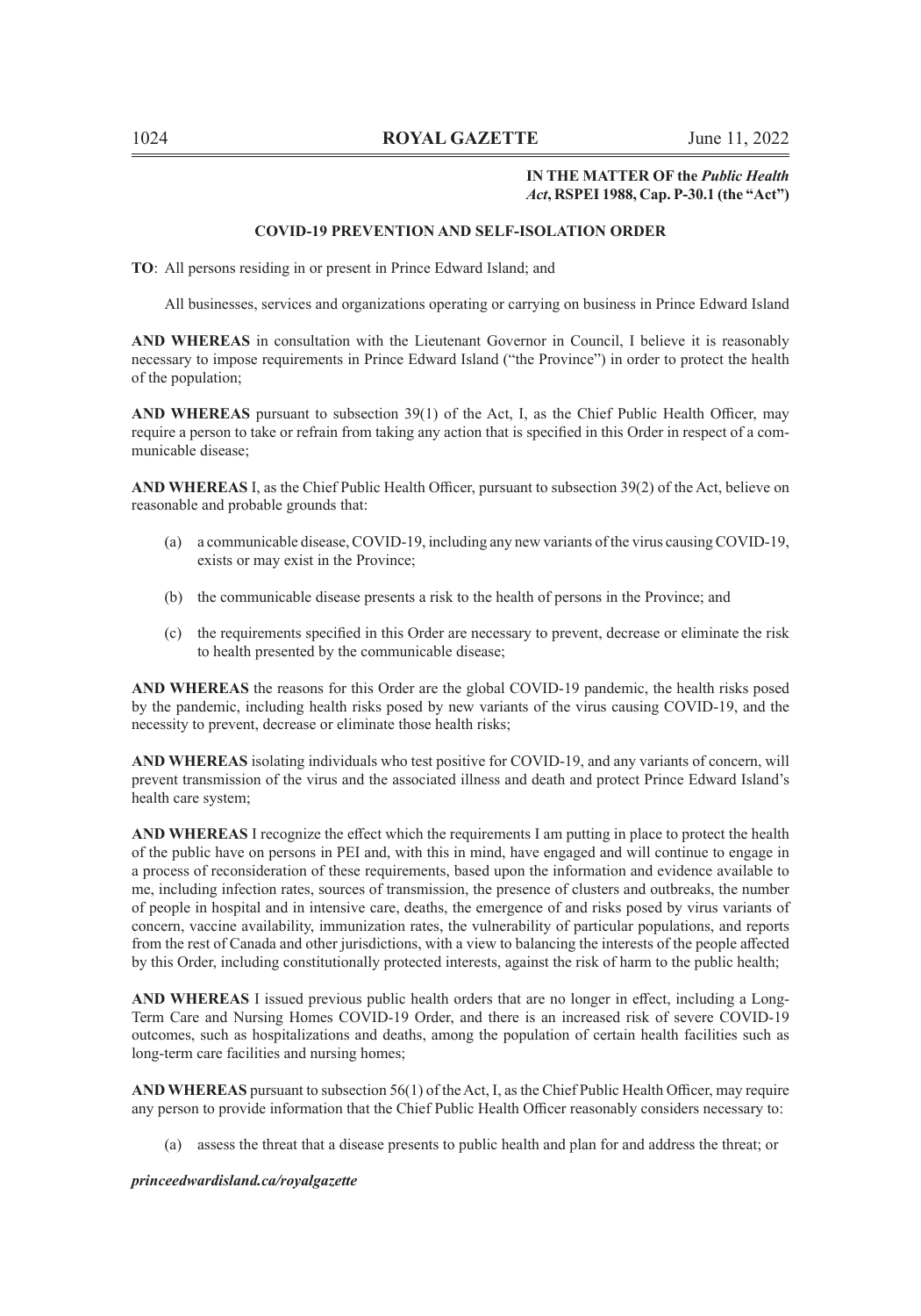(b) evaluate and monitor the health and safety of the general public;

**AND WHEREAS** pursuant to section 60 of the Act, a public health official may request assistance from a peace officer in conducting an inspection, investigation, inquiry, search or in enforcing an order made under the Act;

**AND WHEREAS** pursuant to subsection 61(4) of the Act, no person shall knowingly provide false or misleading information, either orally or in writing, to a public health official;

**NOW THEREFORE**, pursuant to my authority under sections 39 and 56 of the Act, I hereby order as follows:

#### **Definitions**

- 1. In this Order:
	- (a) "close contact" means:
		- (i) A person who had face-to-face interaction, indoors or outdoors, for at least 15 minutes (including 15 minutes in total over a 24-hour period) with a person with COVID-19 during the infectious period of the person with COVID-19;
		- (ii) A person who was within two metres indoors for at least 15 minutes (including 15 minutes in total over a 24-hour period) with a person with COVID-19 during the infectious period of the person with COVID-19;
		- (iii) A person who comes into direct contact with the body or infectious body fluids (for example: a hug, cough or sneeze) of a person with COVID-19 during the infectious period of the person with COVID-19; or
		- (iv) A person who is exposed to COVID-19 in such other conditions as determined by the Chief Public Health Officer,

but does not include:

- A. a person who consistently and appropriately uses personal protective equipment while caring for a person with COVID-19; or
- B. a person who has contact described in sub-clauses (i) to (iii) where the person with COVID-19 was wearing a mask throughout the contact period.
- (b) "COVID-19 antigen test" means a COVID-19 screening or diagnostic immunoassay that:
	- (i) detects the presence of a viral antigen indicating the presence of COVID-19; and
	- (ii) is authorized for sale or distribution in Canada or in the jurisdiction in which it was obtained.
- (c) "COVID-19 molecular test" means a COVID-19 screening or diagnostic test, including a test performed using the method of polymerase chain reaction (PCR), nucleic acid test (NAT), nucleic acid amplification (NAAT) or reverse transcription loop-mediated isothermal amplification (RT-LAMP).
- (d) "facility" means the following establishments: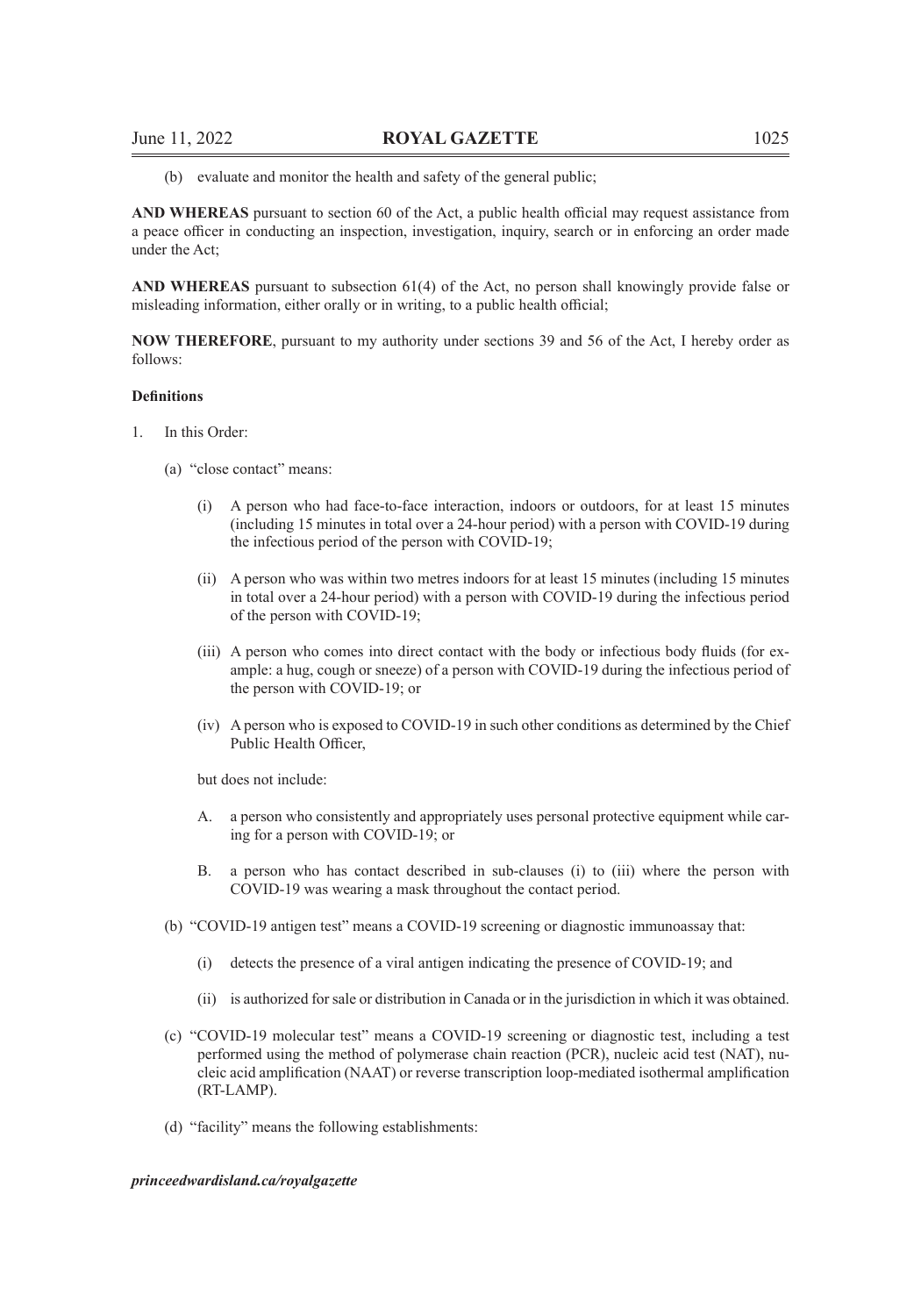- (i) community care facilities as defined in clause 1(d) of the *Community Care Facilities and Nursing Homes Act*, RSPEI 1988, Cap. C-13;
- (ii) community hospitals and provincial hospitals, both as defined in clauses 1(1)(b) and 1(1)(g) of the *Hospitals Act*, RSPEI 1988 Cap. H-10.1, respectively;
- (iii) long term care facilities which are operated by or on behalf of the Department of Health and Wellness or Health PEI; and
- (iv) nursing homes as defined under clause 1(j) of the *Community Care Facilities and Nursing Homes Act*, supra;
- (e) "infectious period" means, in relation to an individual who is a person with COVID-19, the period of time that starts 48 hours prior to onset of that person's symptoms, or if the person with COVID-19 does not have symptoms of COVID-19, 48 hours prior to when that person received their initial positive test result for COVID-19 and ends at least 7 days after the onset of COVID-19 symptoms or at least 7 days after the date of their initial positive COVID-19 test, whichever is the earlier date, and for such additional time as indicated by a public health official.
- (f) "mask" means any mask, including a non-medical mask, that meets all of the following requirements:
	- (i) it is made of at least three multiple layers of tightly woven material such as cotton or linen or is a medical-grade mask;
	- (ii) it completely covers a person's nose, mouth and chin without gaping; and
	- (iii) it can be secured to a person's head with ties or ear loops.
- (g) "operator", for the purposes of this Order, includes an owner.
- (h) "person with COVID-19", for the purposes of this Order, means a person who has received a positive test result for COVID-19 using a COVID-19 antigen test or a COVID-19 molecular test;
- (i) "self-isolate" means compliance with the following requirements:
	- (i) A person must remain in their residence or residence grounds, except to seek medical care or due to extraordinary circumstances including reasons of personal safety. A person who resides in an apartment building, condominium, rental accommodation, rooming house, or other attached housing must remain on the residence's property and maintain a two-metre distance from other persons at all times while in common areas, corridors, stairwells, elevators, other shared spaces, and outdoors;
	- (ii) If a person must leave their residence or the residence's property for a reason outlined in sub-clause (i), the person must maintain a two-metre distance from other persons at all times, other than during treatment by a health care worker; and
	- (iii) all additional self-isolation requirements published at: https://www.princeedwardisland.ca/ en/information/health-and-wellness/covid-19-self-isolation.

#### **Mandatory Self-Isolation**

2. Unless otherwise directed by a public health official, persons residing in or present in Prince Edward Island who fall under any of the categories below shall follow the requirements and self-isolate for the periods of time specified here: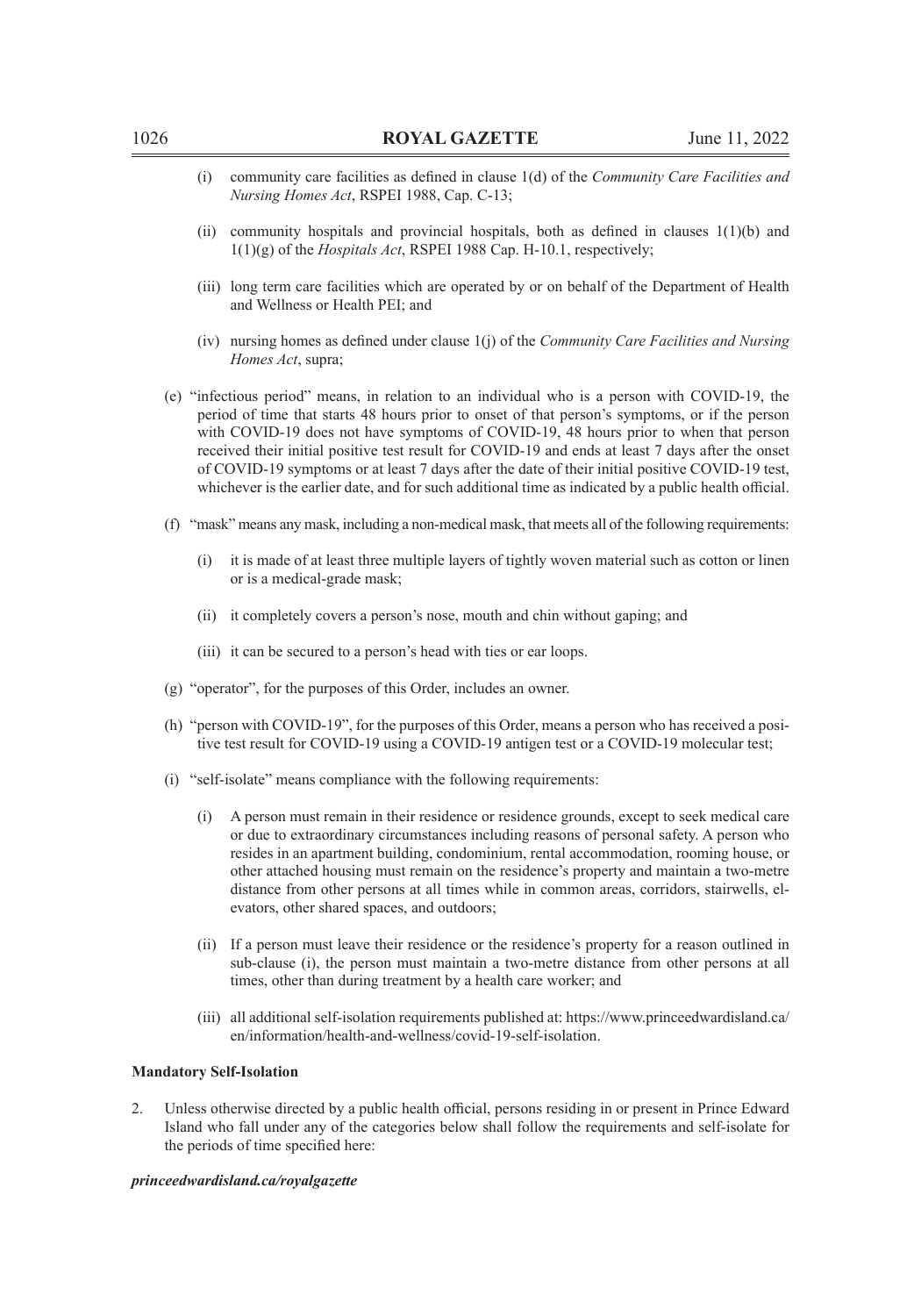- (a) Persons who:
	- (i) are persons with COVID-19;
	- (ii) are persons who cannot isolate away from an individual identified in (i); or
	- (iii) are close contacts who have symptoms of COVID-19, except as outlined in (b);

must self-isolate for a period of at least 7 days after the onset of COVID-19 symptoms or at least 7 days after the date of their initial positive COVID-19 test, whichever is the earlier date, and for such additional time as indicated by a public health official (including 10 days for immunocompromised individuals as outlined at: https://www.princeedwardisland.ca/en/information/ health-and-wellness/information-for-people-who-have-tested-positive-for-covid-19)

- (b) Persons identified in (a)(iii):
	- (i) who receive a negative COVID-19 molecular test result from a Health PEI clinic may exit isolation at an earlier date than applicable to them under (a), but these persons should continue to be tested for COVID-19 at a Health PEI clinic if they continue to have symptoms of COVID-19 after receiving the negative COVID-19 molecular test result; or
	- (ii) who tested positive for COVID-19 (by a COVID-19 molecular test at a Health PEI clinic or as determined by a public health official) and completed their isolation period in the 90 days previous to being a close contact do not need to isolate in accordance with (a) but must monitor for symptoms of COVID-19 and, if symptomatic, self-isolate until symptoms resolve;
- (c) Persons not identified in (a) or (b) who are symptomatic for COVID-19 and awaiting the results of a COVID-19 antigen test or COVID-19 molecular test shall self-isolate until they receive a negative test result.

#### **Masking Requirements – Certain Facilities**

- 3. Except as outlined in section 4, all persons must wear a mask while present in a facility.
- 4. The following persons are exempt from the requirement to wear a mask while present in a facility:
	- (a) a person who is less than 2 years of age;
	- (b) a person who is age 2 to 5 years and will not wear a mask;
	- (c) a person for whom the wearing of a mask is not possible because of the person's medical condition;
	- (d) a person who cannot remove their mask without assistance;
	- (e) a person who is reasonably accommodated by not wearing a mask in accordance with the *Human Rights Act*, R.S.P.E.I 1988, Cap. H-12;
	- (f) a person who removes the mask momentarily for identification or ceremonial purposes;
	- (g) a person who is in the facility receiving care or being provided a service or while participating in a physical or other activity requiring the mask be removed, in which case the person may remove the mask for the duration of the care, service or activity;
	- (h) a person who is consuming food or a beverage; and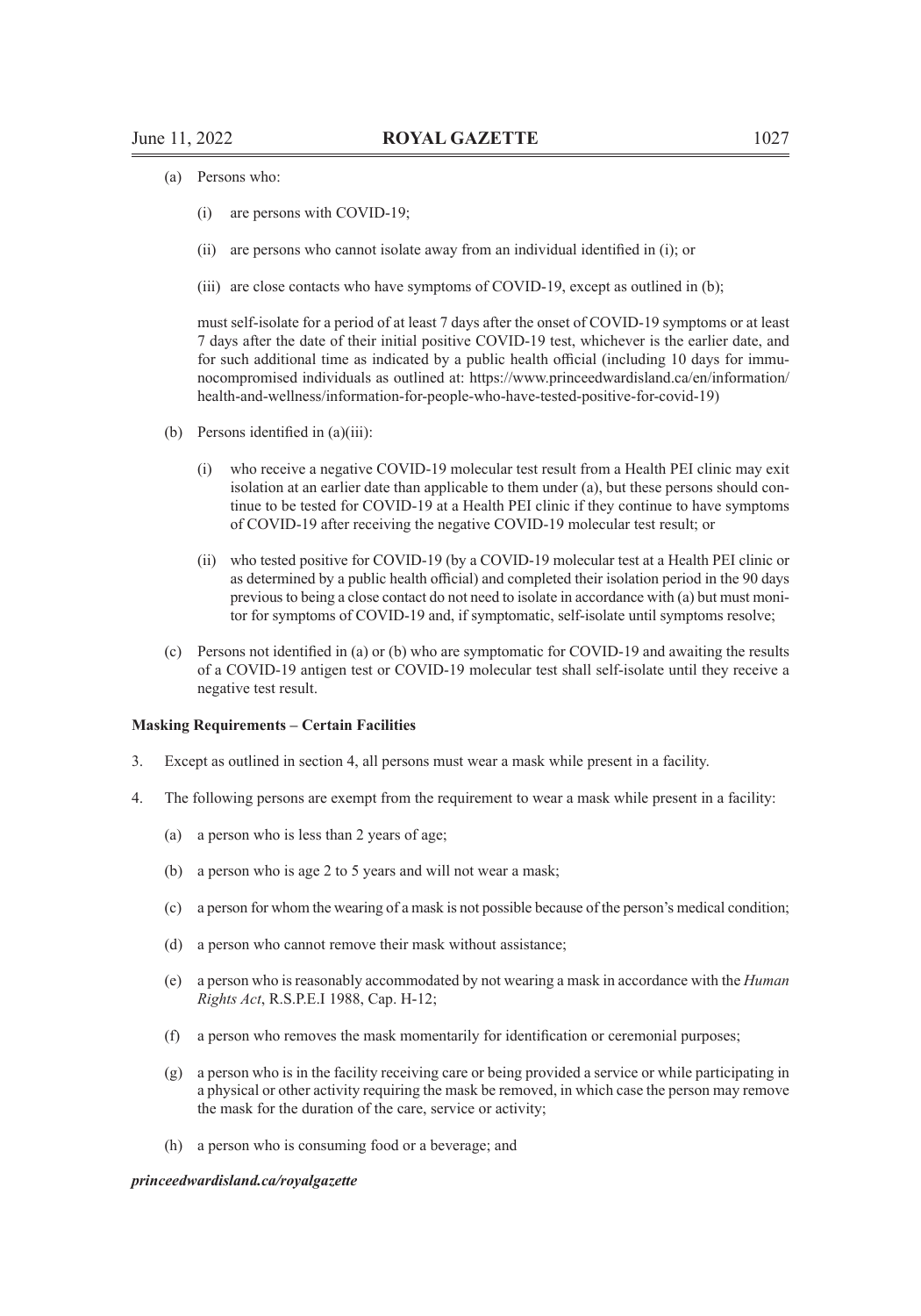(i) a person who resides at a facility, except in situations where the Chief Public Health Officer issues Guidance applicable to residents of their facility.

#### **Child Care and Schools**

- 5. Operators of licensed child care centres and unlicensed child care centres must comply with the Chief Public Health Officer's Licensed Child Care Centre Guidance and Chief Public Health Officer's Unlicensed Child Care Centre Guidance as applicable to them, as may be amended from time to time.
- 6. All kindergarten–grade 12 public and private schools in the Province, when offering in-person learning, must comply with the Chief Public Health Office Back-to-School Guidance January 2022 and the PEI Guidelines for the Management and Control of COVID-19 January 2022, both as may be amended from time to time.

#### **General**

- 7. Notwithstanding anything in this Order, the Chief Public Health Officer may on written request by a person sent to the Office of the Chief Public Health Officer at the address noted below with the subject line Request for COVID-19 Prevention and Self-isolation Order Exemption:
	- (a) exempt a person or class of persons from the application of any section of this Order under exceptional circumstances or on reasonable grounds; and
	- (b) impose, on any person or class of persons being exempted from the application of any section of this Order under clause (a), public health requirements consistent with this Order to minimize the risk of introduction or spread of COVID-19.
- 8. For greater certainty, nothing in this Order limits the operation of the Act or its regulations or restricts the ability of the Chief Public Health Officer to issue public health orders or other orders or directives, as necessary.
- 9. This Order:
	- (a) is effective on June 3, at 12:00 a.m., revoking and replacing my Order of May 20, 2022; and
	- (b) shall remain in effect until June 16, 2022 at 11:59 p.m., unless earlier amended or revoked by the Chief Public Health Officer if the requirements specified in this Order are no longer necessary to prevent, decrease or eliminate the risk to health presented by the communicable disease.

**TAKE NOTICE** that failure to comply with this Order is an offence for which you may be liable on summary conviction in accordance with section 66 of the Act.

**DATED** at Charlottetown, Queens County, Prince Edward Island this 3rd day of June, 2022.

Dr. Heather Morrison Chief Public Health Officer

Address for inquiries: Chief Public Health Office 16 Fitzroy Street PO Box 2000 Charlottetown, PE C1A 7N8

 $24$  DeptHW $(a)$ gov.pe.ca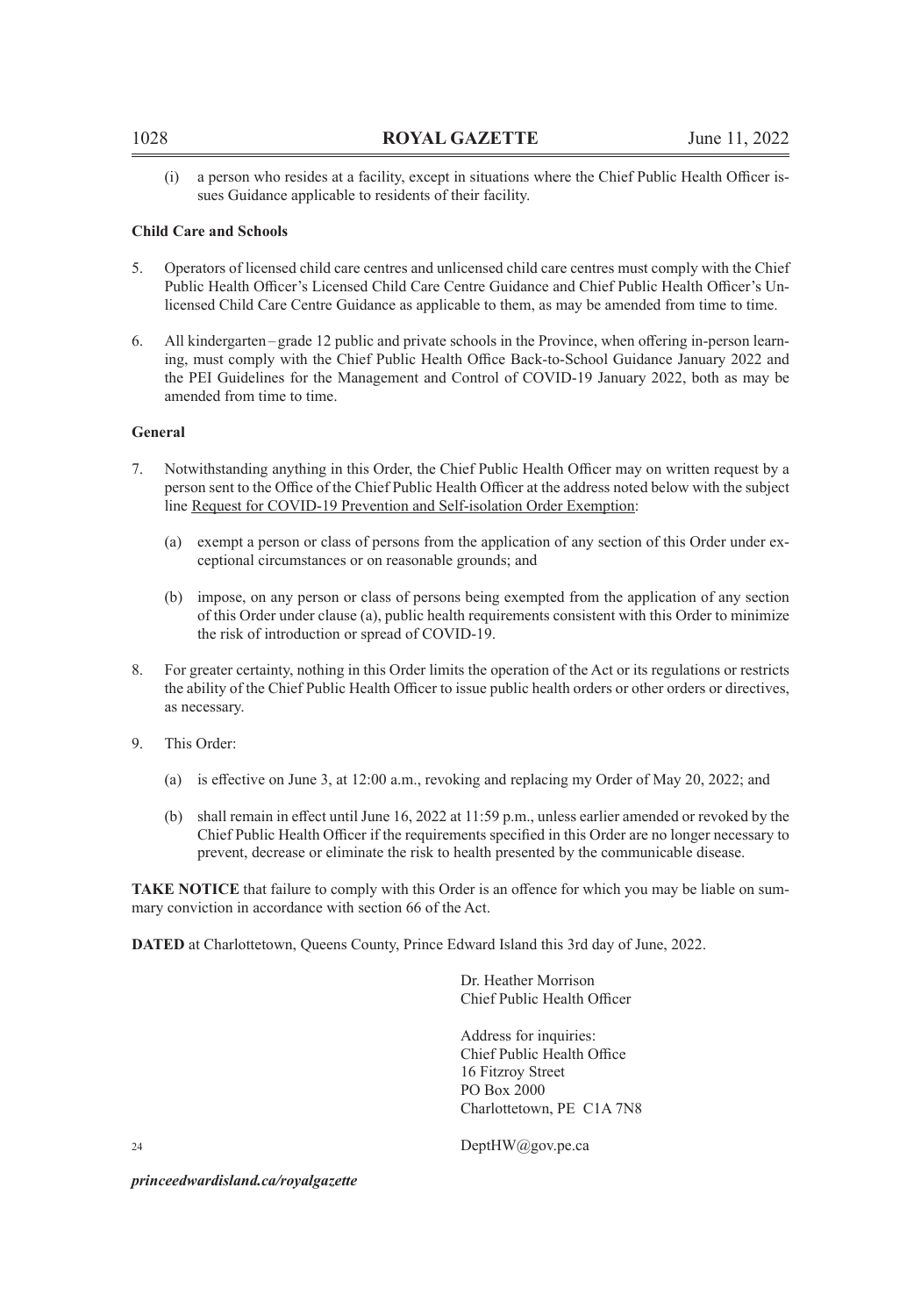No. S1-GS-29468

### SUPREME COURT OF PRINCE EDWARD ISLAND (General Section)

BETWEEN:

#### NATIONAL BANK OF CANADA

PLAINTIFF

## HANS OTTOVORDEMGENSCHENFELDE and NATALIE ANN ZUKIWSKY (OTTOVORDEMGENSCHENFELDE)

DEFENDANTS

#### NOTICE OF ACTION

TO THE DEFENDANTS:

A LEGAL PROCEEDING HAS BEEN COMMENCED AGAINST YOU by the Plaintiff. The claim made against you is set out in the Statement of Claim filed in the Supreme Court of Prince Edward Island in the above-noted Court proceeding.

IF YOU WISH TO DEFEND THIS PROCEEDING, you or a Prince Edward Island lawyer acting for you must prepare a Statement of Defence in Form 18A prescribed by the Rules of Civil Procedure, serve it on the Plaintiff's lawyer, and file it, with proof of service, WITHIN TWENTY DAYS after the date of publication of this Notice, in the Supreme Court of Prince Edward Island at: Sir Louis Henry Davies Courthouse, 42 Water Street, Charlottetown, Prince Edward Island.

Instead of serving and filing a Statement of Defence, you may serve and file a Notice Of Intent To Defend in Form 18B prescribed by the Rules of Civil Procedure. This will entitle you to ten more days within which to serve and file your Statement of Defence.

IF YOU FAIL TO DEFEND THIS PROCEEDING, JUDGMENT MAY BE GIVEN AGAINST YOU IN YOUR ABSENCE AND WITHOUT FURTHER NOTICE TO YOU.

IF YOU PAY THE PLAINTIFF'S CLAIM, and \$200.00 for costs, within the time for serving and filing your Statement of Defence, you may move to have this proceeding dismissed by the Court. If you believe the amount claimed for costs is excessive, you may pay the Plaintiff's claim and \$200.00 for costs and have the costs assessed by the Court.

DATED at Charlottetown, this 1 day of June, 2022.

JORDAN K.M. BROWN Cox & Palmer Lawyer for the Plaintiff 97 Queen Street, Suite 600 Charlottetown, PE (902) 628-1033

 $24$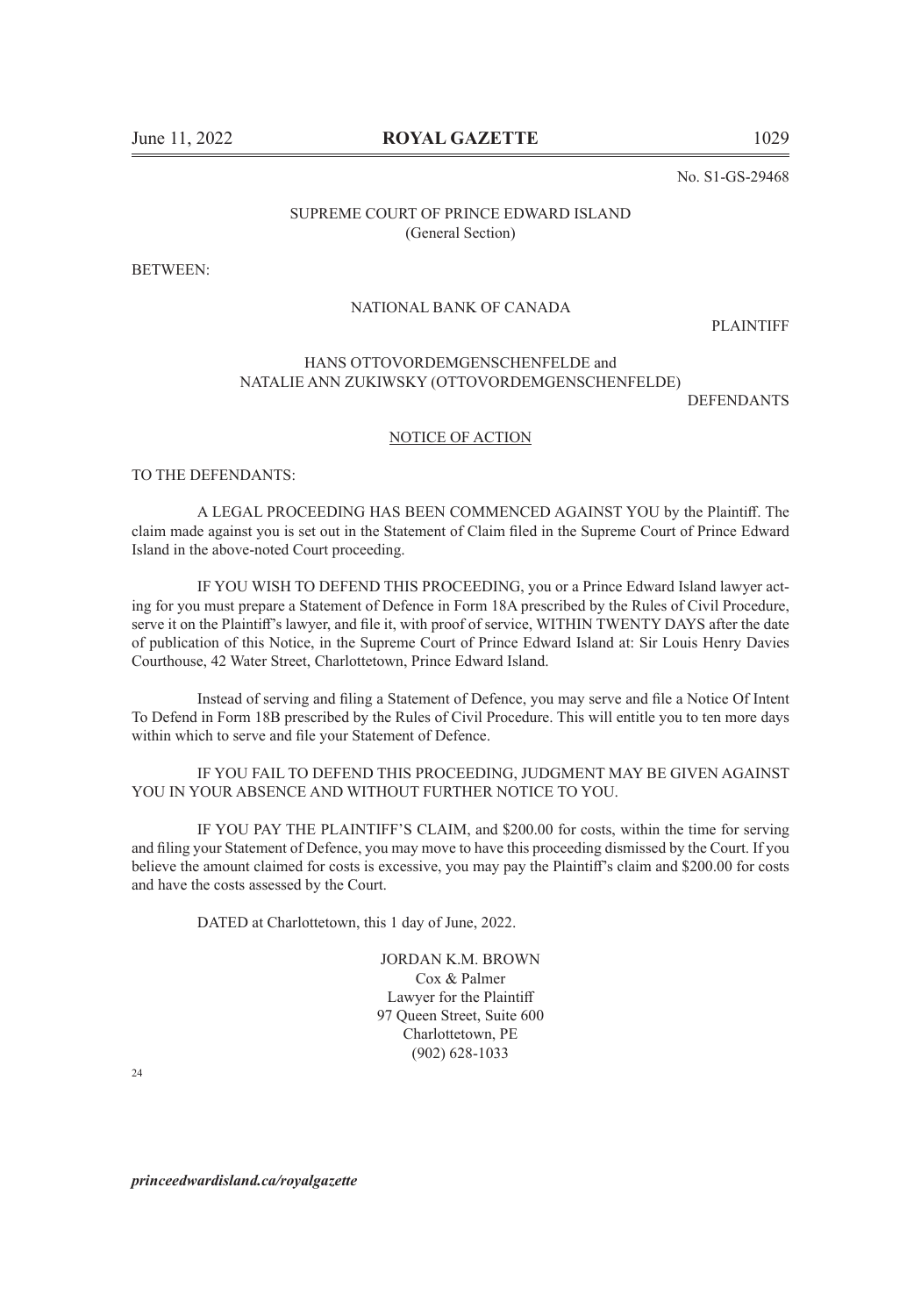# **NOTICE OF COMPANY AMALGAMATIONS**

*Business Corporations Act* R.S.P.E.I. 1988, Cap. B-6.01

PUBLIC NOTICE is hereby given that under the *Business Corporations Act*, a certificate of amalgamation has been issued to:

100902 P.E.I. INC. NEXUS CONSULTING INC. Amalgamating Companies NEXUS CONSULTING INC. Amalgamated Company Date of Amalgamation: June 01, 2022

AGMA INC. ALLEN J. MACPHEE LAW CORPORATION Amalgamating Companies AGMA INC. Amalgamated Company Date of Amalgamation: June 01, 2022

DR. DANIEL (SUMMERSIDE) PROFESSIONAL CORPORATION DR. NACH DANIEL (BELVEDERE) PROFESSIONAL CORPORATION DR. NACH DANIEL PEI PROFESSIONAL **CORPORATION** Amalgamating Companies DR. NACH DANIEL PEI PROFESSIONAL **CORPORATION** Amalgamated Company Date of Amalgamation: June 01, 2022

HARTINK FARMS INC. HILLCREEK FAMILY FARM INC. Amalgamating Companies HARTINK FARMS INC. Amalgamated Company Date Of Amalgamation: June 01, 2022  $24$ 

#### **NOTICE OF DISSOLUTION**

*Partnership Act* R.S.P.E.I. 1988, Cap. P-1

PUBLIC NOTICE is hereby given that a Notice of Dissolution has been filed under the *Partnership Act* for each of the following:

| Name: RICHARDSON GMP PRIVATE<br><b>FAMILY OFFICE</b>                                                                                                                              |               |
|-----------------------------------------------------------------------------------------------------------------------------------------------------------------------------------|---------------|
| Owner: Richardson Wealth Private Family<br>Office Limited/Patrimoine Richardson -<br>Bureau Privé de Patrimoine Limitée<br>145 King Street West, Suite 500<br>Toronto, ON M5H 1J8 |               |
| <b>Registration Date:</b>                                                                                                                                                         | June 03, 2022 |
| Name: CABINET CONSEIL EN GESTION<br>DE PATRIMOINE RICHARDSON<br><b>GMP</b>                                                                                                        |               |
| Owner: Richardson Wealth Private Family<br>Office Limited/Patrimoine Richardson -<br>Bureau Privé de Patrimoine Limitée<br>145 King Street West, Suite 500<br>Toronto, ON M5H 1J8 |               |
| <b>Registration Date:</b>                                                                                                                                                         | June 03, 2022 |
| Name: MUSE IN ME<br>Owner: Ayse Kayisoglu<br><b>Registration Date:</b>                                                                                                            | June 01, 2022 |
| Name: WAITE MUSIC                                                                                                                                                                 |               |
| Owner: Nicole Katherine Waite<br>13 Westcomb Cr,<br>Charlottetown, PE C1C 1B6                                                                                                     |               |
| Owner: Andrew Dale Waite<br>13 Westcomb Cr.<br>Charlottetown, PE C1C 1B6                                                                                                          |               |
| <b>Registration Date:</b>                                                                                                                                                         | June 01, 2022 |
| Name: PIGEONS FLOORS & DECOR<br>Owner: Dayna Craig                                                                                                                                |               |
| <b>Registration Date:</b>                                                                                                                                                         | May 31, 2022  |
| Name: THE CHARLOTTETOWN CHEESE<br><b>COMPANY</b>                                                                                                                                  |               |
| Owner: Victoria Goddard<br>4183 Murray Harbour Rd - Rte 24<br>Grandview, PE C0A 1A0                                                                                               |               |
| <b>Registration Date:</b>                                                                                                                                                         | May 31, 2022  |

24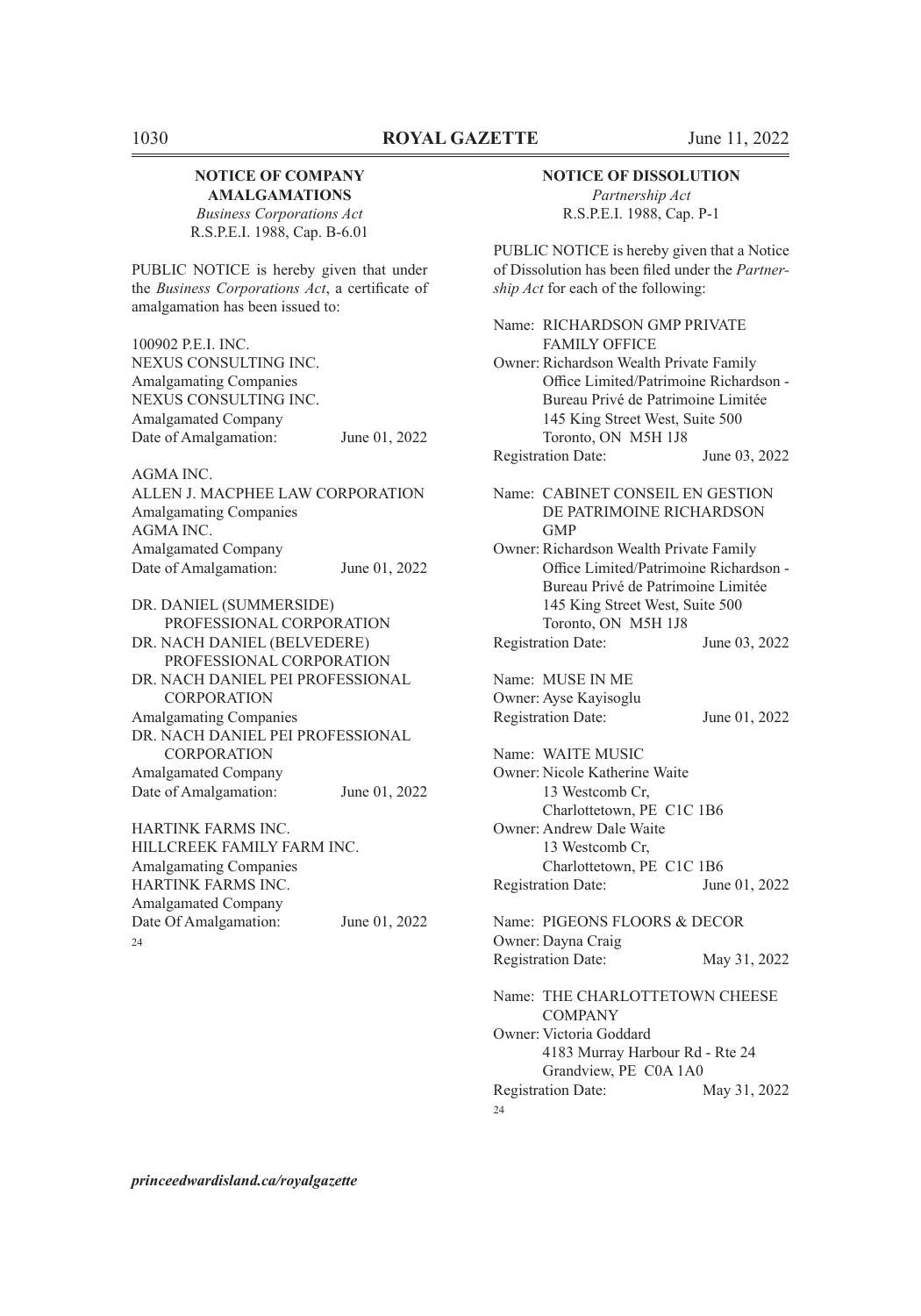#### **NOTICE OF INCORPORATION**

*Business Corporations Act* R.S.P.E.I. 1988, Cap. B-6.01

PUBLIC NOTICE is hereby given that under the *Business Corporations Act*, a certificate of Incorporation has been issued to:

Name: AMBIS TECHNOLOGIES INC. 65 Grafton St Charlottetown, PE C1A 1K8 Incorporation Date: June 03, 2022

Name: COLORADO TECHNICIANS INC. 25 Meadowbank Rd Cornwall, PE C0A 1H0 Incorporation Date: June 03, 2022

Name: COLT'S OCEAN BREEZE CABINS INC. 97 Queen St Charlottetown, PE C1A 4A9 Incorporation Date: May 31, 2022

Name: ELLSWORTH FISHERIES LTD. 46 Cemetery Rd St Lawrence, PE C0B 1K0 Incorporation Date: June 01, 2022

Name: FRATERNITY VENTURES INC. 65 Grafton St Charlottetown, PE C1A 1K8 Incorporation Date: June 03, 2022

Name: HUMBLE PIE VETERINARY SERVICES LTD. 56 Homestead Ln Long Creek, PE C0A 1H1 Incorporation Date: May 31, 2022

Name: R HOME & CONSTRUCTION SUPPLIES INCORPORATED 9 Myrtle St Stratford, PE C1B 1P4 Incorporation Date: May 30, 2022

Name: RED HOLDINGS INC. 11 Cove Rd Stratford, PE C1B 2M1 Incorporation Date: June 02, 2022

INCORPORATED 21 Kingston Rd Cornwall, PE C0A 1H8 Incorporation Date: June 01, 2022 Name: ROGGEVEEN MUSSEL FARMS INC. 4703 Rte 19 Nine Mile Creek, PE C0A 1H2 Incorporation Date: June 01, 2022 Name: SIGNATURE GROUP COLLECTION INCORPORATED 11 Falconwood Dr Charlottetown, PE C1A 6B6 Incorporation Date: June 01, 2022 Name: STEEL HORSE ROOFING INC. 55 Bernard Rd French River, PE C0B 1N0 Incorporation Date: June 06, 2022 Name: TWO SHEA FISHERIES INC. 12605 Rte 14 Pleasant View, PE C0B 1Z0 Incorporation Date: May 31, 2022 Name: WAITE MUSIC INCORPORATED/ WAITE MUSIC INCORPORÉE 13 Westcomb Cr Charlottetown, PE C1C 1B6 Incorporation Date: May 31, 2022 Name: YAS DENTAL GROUP INC. 208 Queen St Charlottetown, PE C1A 4B6 Incorporation Date: May 31, 2022

Name: RJD CONSTRUCTION

 $\mathcal{L}_\text{max} = \mathcal{L}_\text{max} = \mathcal{L}_\text{max} = \mathcal{L}_\text{max} = \mathcal{L}_\text{max} = \mathcal{L}_\text{max} = \mathcal{L}_\text{max} = \mathcal{L}_\text{max} = \mathcal{L}_\text{max} = \mathcal{L}_\text{max} = \mathcal{L}_\text{max} = \mathcal{L}_\text{max} = \mathcal{L}_\text{max} = \mathcal{L}_\text{max} = \mathcal{L}_\text{max} = \mathcal{L}_\text{max} = \mathcal{L}_\text{max} = \mathcal{L}_\text{max} = \mathcal{$ 

24

**NOTICE OF AMENDMENT** *Business Corporations Act* R.S.P.E.I. 1988, Cap. B-6.01

PUBLIC NOTICE is hereby given that under the *Business Corporations Act*, a certificate of amendment has been issued to:

Name: ACTION AERO INC. Purpose: To amend the objects and purposes of the company Effective Date: June 06, 2022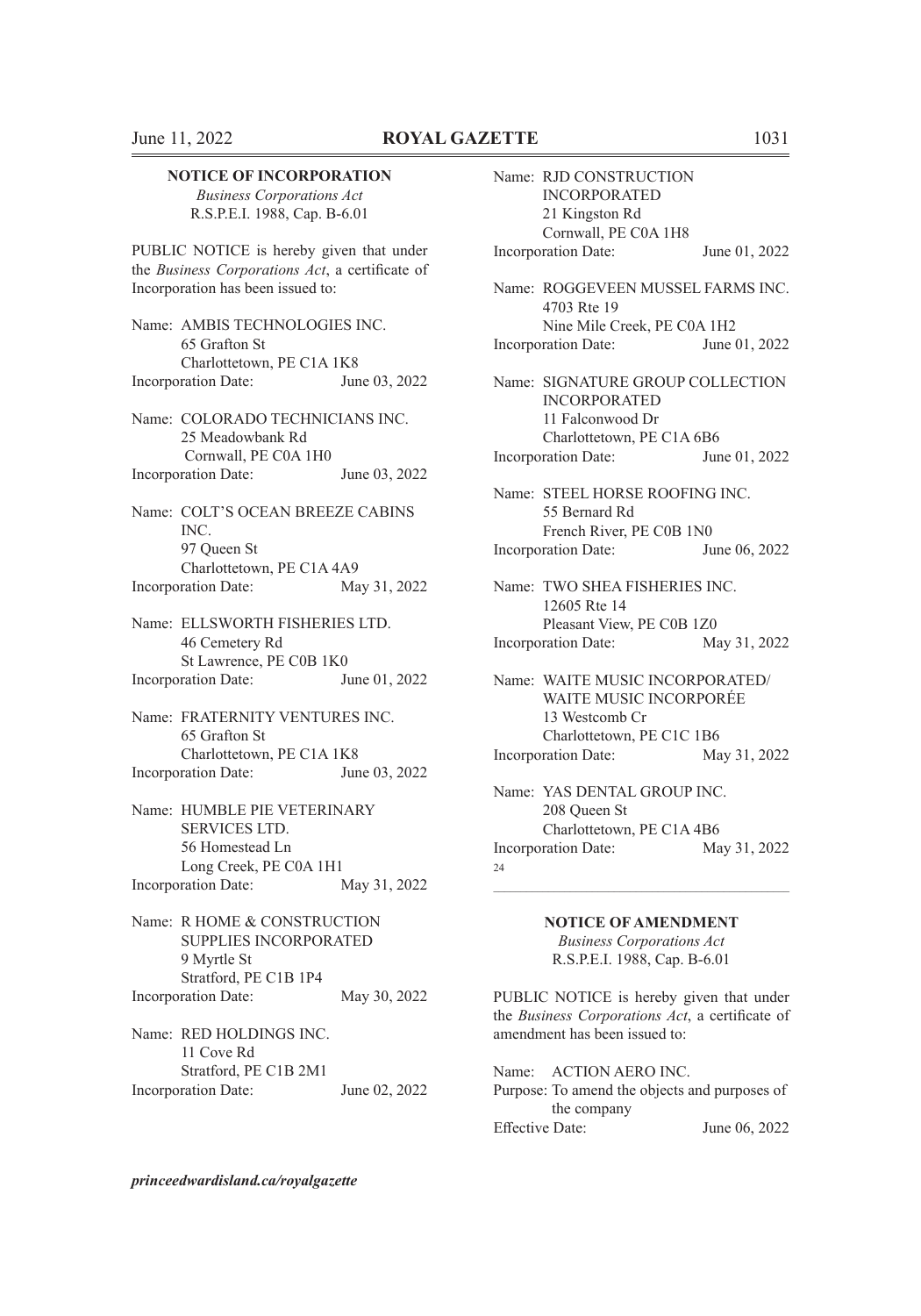Name: SOUTHPORT DENTAL CLINIC (2013) INC. Purpose: To amend the objects and purposes of the company Effective Date: June 03, 2022 24

# $\mathcal{L}_\text{max} = \mathcal{L}_\text{max} = \mathcal{L}_\text{max} = \mathcal{L}_\text{max} = \mathcal{L}_\text{max} = \mathcal{L}_\text{max} = \mathcal{L}_\text{max} = \mathcal{L}_\text{max} = \mathcal{L}_\text{max} = \mathcal{L}_\text{max} = \mathcal{L}_\text{max} = \mathcal{L}_\text{max} = \mathcal{L}_\text{max} = \mathcal{L}_\text{max} = \mathcal{L}_\text{max} = \mathcal{L}_\text{max} = \mathcal{L}_\text{max} = \mathcal{L}_\text{max} = \mathcal{$ **NOTICE OF REGISTRATION**

*Partnership Act* R.S.P.E.I. 1988, Cap. P-1, s.52 and s.54(1)

PUBLIC NOTICE is hereby given that the following Declarations have been filed under the *Partnership Act*:

Name: KIDPROOFPEI (CHILD SAFETY EDUCATION) Owner: Arlene L White 20 MacKenzie Dr Summerside, PE C1N 4J8 Registration Date: May 26, 2022

Name: ESLTUTOR4ME Owner: Cheryl Ann Vanduinkerken 19 Seaview Bl Charlottetown, PE C1A 2Z9 Registration Date: May 30, 2022

Name: FAITH'S ESTHETICS Owner: Emily Faith Jeffery 1093 Cannontown Rd - Rte 165 St-Timothee, PE C0B 2E0 Registration Date: May 30, 2022

Name: ONLINE PILATES CAREER Owner:John MacPhee 1963 Iona Rd - Rte 206 Iona, PE C0A 1A0 Owner: Kathleen MacPhee 1963 Iona Rd - Rte 206 Iona, PE C0A 1A0 Registration Date: May 30, 2022

Name: FISHERMENS HAVEN DILLY & DAIRY BAR Owner: Pamela Edna Arsenault 91 Harper Rd - Rte 158 Harper, PE C0B 2B0 Registration Date: June 06, 2022

Name: COX AUTOMOTIVE CANADA Owner: Cox Automotive Canada Company 1969 Upper Water Street, Suite 1300 McInnes Cooper Tower - Purdy's Wharf Halifax, NS B3J 3R7 Registration Date: May 31, 2022 Name: MANHEIM AUTO AUCTIONS Owner: Cox Automotive Canada Company 1969 Upper Water Street, Suite 1300 McInnes Cooper Tower - Purdy's Wharf Halifax, NS B3J 3R7 Registration Date: May 31, 2022 Name: K MORRELL CUSTOM CART RENTALS Owner: Kolton John David Morrell 106 Evergreen Vill Summerside, PE C1N 4B8 Registration Date: May 31, 2022 Name: LONSDALE PORTFOLIOS Owner: Newport Private Wealth Inc. 469 King Street West, 4th Floor Toronto, ON M5V 1K4 Registration Date: May 31, 2022 Name: NEWPORT PRIVATE WEALTH Owner: Newport Private Wealth Inc. 469 King Street West, 4th Floor Toronto, ON M5V 1K4 Registration Date: May 31, 2022 Name: LONSDALE PORTFOLIOS BY NEWPORT PRIVATE WEALTH Owner: Newport Private Wealth Inc. 469 King Street West, 4th Floor Toronto, ON M5V 1K4 Registration Date: May 31, 2022 Name: ISLANDSBEST FARM Owner: Jeremy Johnston 95 Parent St Charlottetown, PE C1C 0W6 Registration Date: May 31, 2022 Name: ISLAND VFD, MOTOR, & PUMP SERVICING Owner:Justin Wade MacEwen 10642 St Peters Rd - Rte 2 PO Box 182 Mount Stewart, PE C0A 1T0 Registration Date: May 31, 2022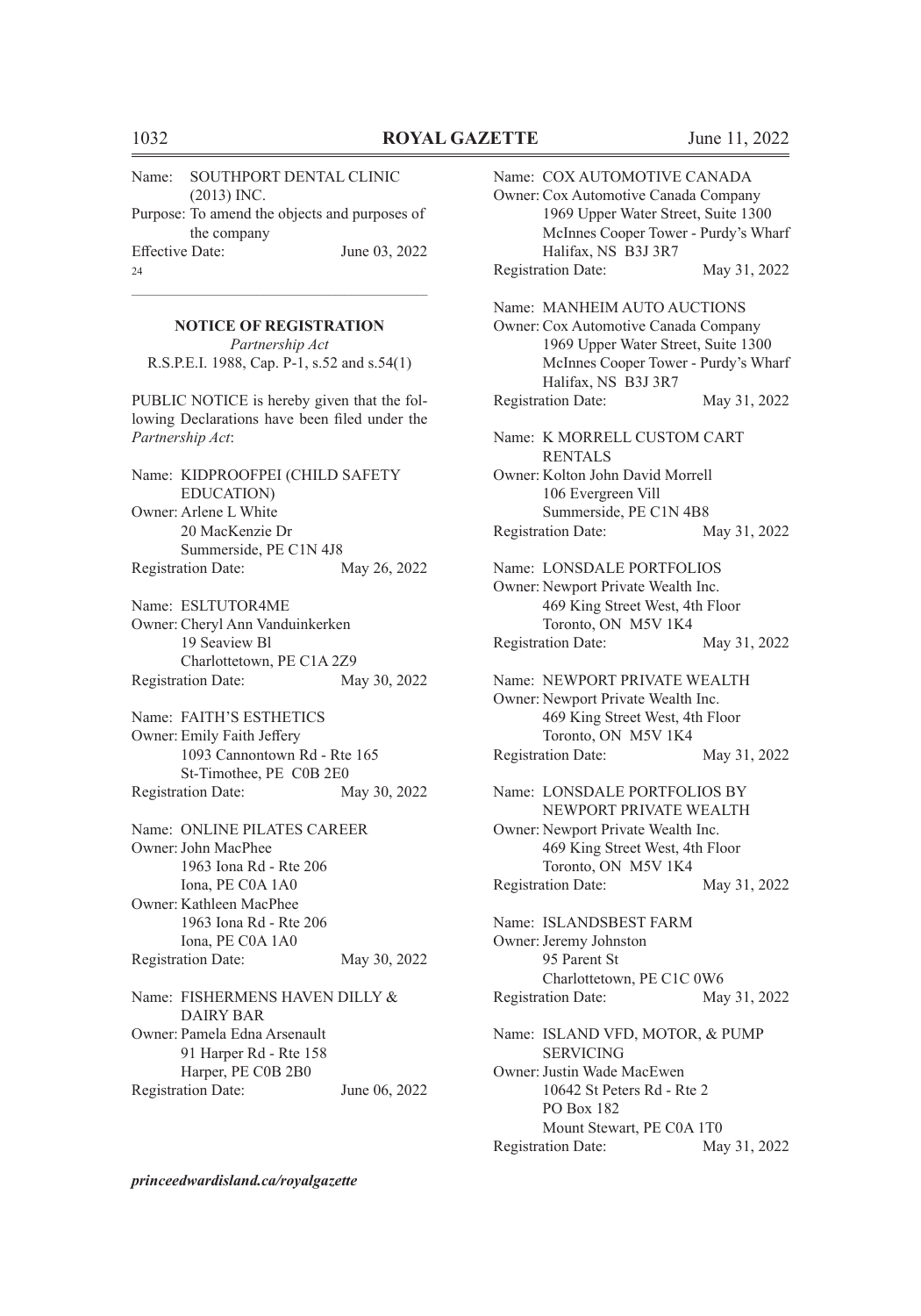Name: LITTLE ISLAND CAFE Owner: Cy.Yumi Catering Management Co., Ltd. 271 Water St Summerside, PE C1N 1B5 Registration Date: May 31, 2022 Name: PB PIZZA Owner: 14076044 Canada Inc. 31 St Peters Rd Charlottetown, PE C1A 5N1 Registration Date: June 01, 2022 Name: ROONEY'S TRADES AND **SERVICES** Owner: Leo Lewis Rooney 499 Pinette Rd Belfast, PE C0A 1A0 Registration Date: June 01, 2022 Name: PWAI PROPERTY Owner: Maurice Sze Man Tong 342 Grafton St, Suite 203 Charlottetown, PE C1A 1L8 Owner: Yi Tin Chak 342 Grafton St, Suite 203 Charlottetown, PE C1A 1L8 Registration Date: June 01, 2022 Name: MUSE ART Owner: Akin - Kayisoglu 479 Keppoch Rd Stratford, PE C1B 2J8 Registration Date: June 01, 2022 Name: HOUSE OF SPICE RESTAURANT Owner: Harneet Brar 90 Spring St Summerside, PE C1N 3E4 Registration Date: June 01, 2022 Name: ISLAND SEED PAPER Owner: Daniel Timen 1486 Peters Rd - Rte 324 Alma, PE C0A 1R0 Registration Date: June 01, 2022 Name: MOW N GO GRASS CUTTING Owner: Christopher John Avery 405 Robinson Av

Summerside, PE C1N 3K4 Registration Date: June 02, 2022

Name: AGILE SPRINT INSURANCE Owner: Agile Underwriting Solutions Inc. Suite 1300, 1969 Upper Water Street McInnes Cooper Tower - Purdy's Wharf Halifax, NS B3J 3R7 Registration Date: June 02, 2022 Name: KINDRED SPIRITS INN & **COTTAGES** Owner:James Hotel Group Inc. 4 Prince St, 304 Charlottetown, PE C1A 0C4 Registration Date: June 02, 2022 Name: CONFEDERATION POWERSPORTS Owner: BMV Ventures Ltd. 97 Queen St, Suite 600 Charlottetown, PE C1A 4A9 Registration Date: June 02, 2022 Name: CHARLOTTETOWN CHEESE COMPANY Owner: Isabella Natasha Rutherford-Torlone 54 Bayfield St Charlottetown, PE C1A 2G6 Registration Date: June 03, 2022 Name: SCHWARZKOPF PROFESSIONAL Owner: Henkel Canada Corporation 2515 Meadowpine Boulevard Mississauga, ON L5N 6C3 Registration Date: June 03, 2022 Name: TRICO UNDERWRITING SERVICES Owner: Trico Underwriting Services Inc. 77 King Street West, Suite 400 Toronto, ON M5K 0A1 Registration Date: June 03, 2022 Name: BEACH DASH SERVICES Owner: Red Holdings Inc. 11 Cove Rd Stratford, PE C1B 2M1 Registration Date: June 03, 2022 Name: BEACH GIRL BAKERY Owner: Maria Susanne Short 151 Campbellton Rd - Rte 238 Stanley Bridge, PE C0B 1M0 Registration Date: June 04, 2022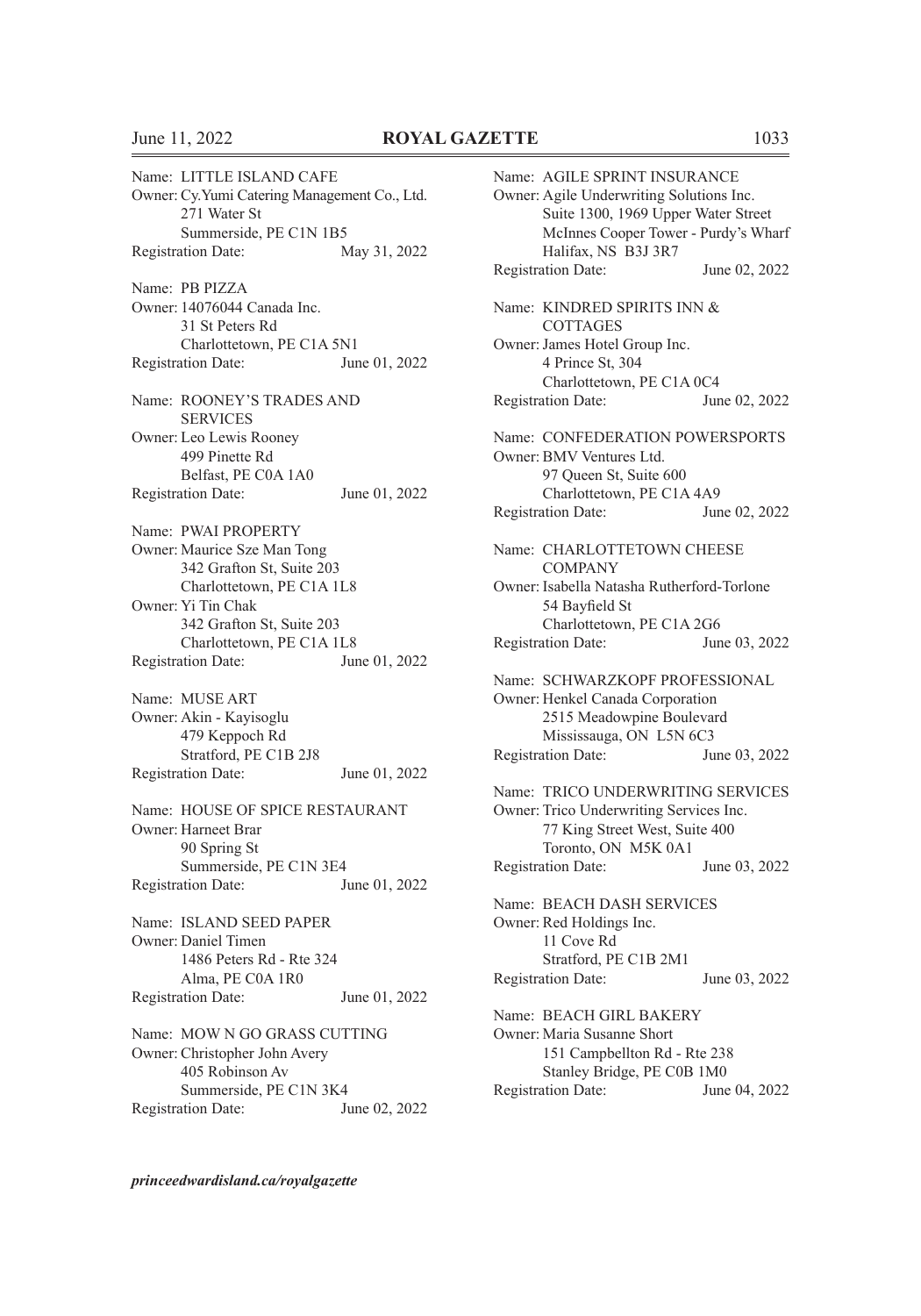Name: TOP GUN CARPENTRY Owner: Tim Dustin Hannams 36 Ducks Lg, Unit 301 Stratford, PE C1B 2X8 Registration Date: June 05, 2022 Name: EOTRB ENDEAVOURS Owner: Adam Stuart Todd 23 Reta Gerry Ln, Unit 5 Stratford, PE C1B 4G6 Owner: Nicole Marie Claire Pizzingrilli 23 Reta Gerry Ln, Unit 5 Stratford, PE C1B 4G6 Registration Date: June 06, 2022 Name: TRINITY'S COMFORT CARE Owner: Trinity Paige Johnston 192 Fraser St, Apt 202 Montague, PE C0A 1R0 Registration Date: June 06, 2022 Name: FRANK MORTGAGE Owner: Frank Fintech Inc. 250 Hanna Road Toronto, ON M4G 3P4 Registration Date: June 06, 2022 Name: IONA SWEETS Owner: Matthew Campbell 1542 Iona Rd - Rte 206 Iona, PE C0A 1A0 Registration Date: June 06, 2022 Name: TNT MOBILE TIRE Owner: Paula Taylor Louise Marlin 5587 Rte 17 Cambridge, PE C0A 1R0 Owner: Tyler S MacEwen 1313 Collins Rd - Rte 356 Head of Cardigan, PE C0A 1G0 Registration Date: June 06, 2022  $24$ 

#### **NOTICE OF INTENTION TO REMOVE BUSINESS NAME REGISTRATIONS**

*Partnership Act* R.S.P.E.I. 1988, Cap. P-1, s.54.1(4)

**PUBLIC NOTICE** is hereby given that the following business name registrations filed under the *Partnership Act* have expired. It is the intention of the Director of Consumer, Corporate and Insurance Services to remove these business name registrations on the expiration of ninety days after publication of this notice if said business name registrations have not been renewed. Please see the end of this list for information on filing a renewal.

#### **BUSINESS NAME**

Unlimited Auto Sales  $24$ 

#### **NOTICE CHANGE OF NAME**

 $\mathcal{L}_\text{max} = \mathcal{L}_\text{max} = \mathcal{L}_\text{max} = \mathcal{L}_\text{max} = \mathcal{L}_\text{max} = \mathcal{L}_\text{max} = \mathcal{L}_\text{max} = \mathcal{L}_\text{max} = \mathcal{L}_\text{max} = \mathcal{L}_\text{max} = \mathcal{L}_\text{max} = \mathcal{L}_\text{max} = \mathcal{L}_\text{max} = \mathcal{L}_\text{max} = \mathcal{L}_\text{max} = \mathcal{L}_\text{max} = \mathcal{L}_\text{max} = \mathcal{L}_\text{max} = \mathcal{$ 

Be advised that a name change under the *Change of Name Act* S.P.E.I. 1988, C-59 was granted as follows:

Former Name: **Jade Rebecca Ann Burhoe** Present Name: **Jade Rebecca Ann Walsh**

Date: May 18, 2022

Steven D. Dowling Director of Vital Statistics

 $24$ 

#### **NOTICE CHANGE OF NAME**

 $\mathcal{L}_\text{max} = \mathcal{L}_\text{max} = \mathcal{L}_\text{max} = \mathcal{L}_\text{max} = \mathcal{L}_\text{max} = \mathcal{L}_\text{max} = \mathcal{L}_\text{max} = \mathcal{L}_\text{max} = \mathcal{L}_\text{max} = \mathcal{L}_\text{max} = \mathcal{L}_\text{max} = \mathcal{L}_\text{max} = \mathcal{L}_\text{max} = \mathcal{L}_\text{max} = \mathcal{L}_\text{max} = \mathcal{L}_\text{max} = \mathcal{L}_\text{max} = \mathcal{L}_\text{max} = \mathcal{$ 

Be advised that a name change under the *Change of Name Act* S.P.E.I. 1988, C-59 was granted as follows:

Former Name: **Jessica Marie Peters** Present Name: **Jules Marie Peters**

Date: May 18, 2022

Steven D. Dowling Director of Vital Statistics

 $24$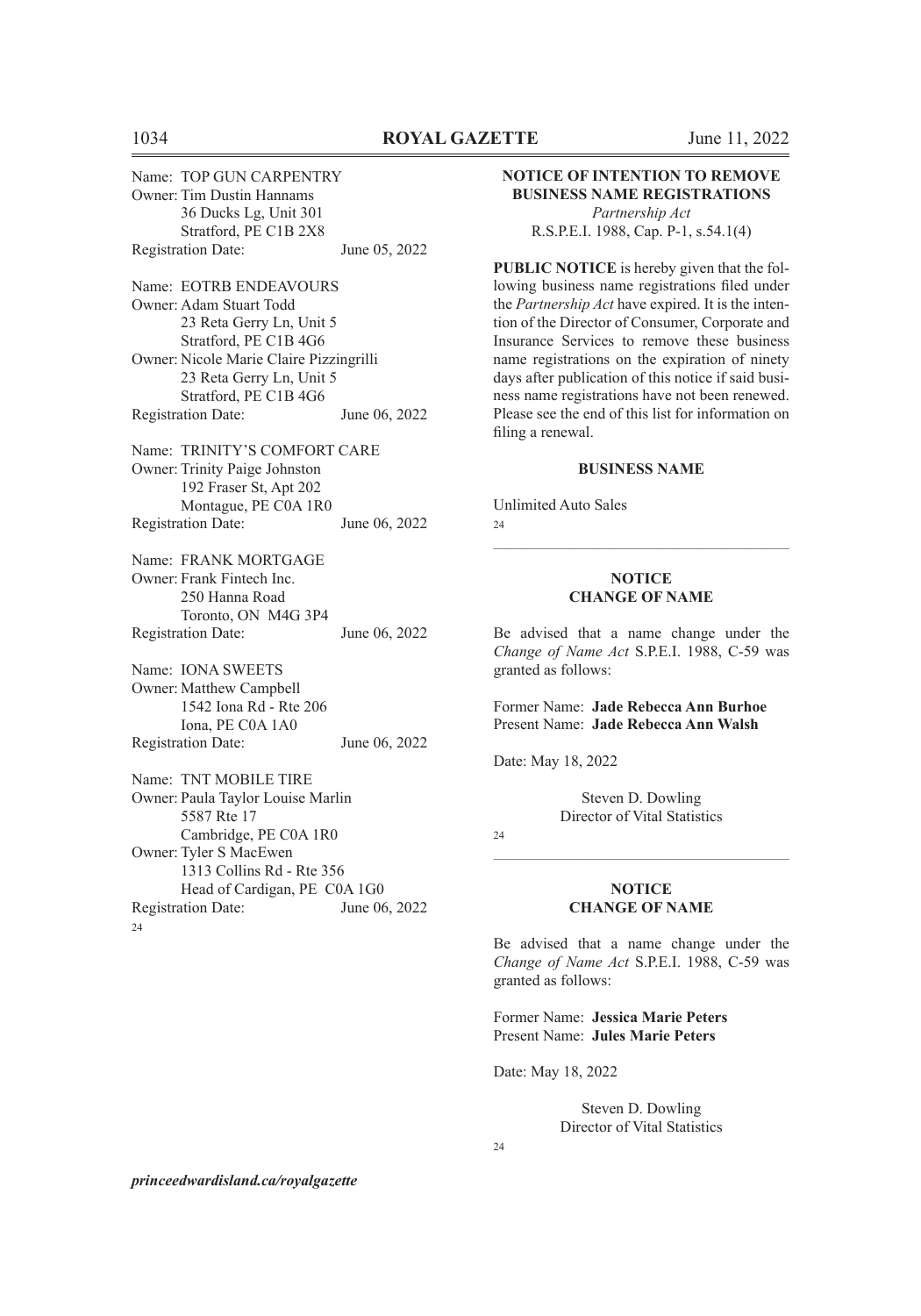### **NOTICE CHANGE OF NAME**

Be advised that a name change under the *Change of Name Act* S.P.E.I. 1988, C-59 was granted as follows:

Former Name: **Hannah Erin Kirby** Present Name: **Fenix Rhys Erin Doherty-Kirby**

Date: May 31, 2022

Steven D. Dowling Director of Vital Statistics

 $24$ 

#### **NOTICE CHANGE OF NAME**

 $\mathcal{L}_\text{max} = \mathcal{L}_\text{max} = \mathcal{L}_\text{max} = \mathcal{L}_\text{max} = \mathcal{L}_\text{max} = \mathcal{L}_\text{max} = \mathcal{L}_\text{max} = \mathcal{L}_\text{max} = \mathcal{L}_\text{max} = \mathcal{L}_\text{max} = \mathcal{L}_\text{max} = \mathcal{L}_\text{max} = \mathcal{L}_\text{max} = \mathcal{L}_\text{max} = \mathcal{L}_\text{max} = \mathcal{L}_\text{max} = \mathcal{L}_\text{max} = \mathcal{L}_\text{max} = \mathcal{$ 

Be advised that a name change under the *Change of Name Act* S.P.E.I. 1988, C-59 was granted as follows:

Former Name: **Jessie Mackenzie Grace Keough** Present Name: **Sylas Leigh Keough**

Date: June 1, 2022

Steven D. Dowling Director of Vital Statistics

 $\mathcal{L}_\text{max} = \mathcal{L}_\text{max} = \mathcal{L}_\text{max} = \mathcal{L}_\text{max} = \mathcal{L}_\text{max} = \mathcal{L}_\text{max} = \mathcal{L}_\text{max} = \mathcal{L}_\text{max} = \mathcal{L}_\text{max} = \mathcal{L}_\text{max} = \mathcal{L}_\text{max} = \mathcal{L}_\text{max} = \mathcal{L}_\text{max} = \mathcal{L}_\text{max} = \mathcal{L}_\text{max} = \mathcal{L}_\text{max} = \mathcal{L}_\text{max} = \mathcal{L}_\text{max} = \mathcal{$ 

24

#### **NOTICE CHANGE OF NAME**

Be advised that a name change under the *Change of Name Act* S.P.E.I. 1988, C-59 was granted as follows:

Former Name: **Fiona Rois Purkiss** Present Name: **Fiona Everly**

Date: June 2, 2022

Steve D. Dowling Director of Vital Statistics

 $24$ 

#### **NOTICE CHANGE OF NAME**

Be advised that a name change under the *Change of Name Act* S.P.E.I. 1988, C-59 was granted as follows:

Former Name: **Aaron Augustine Drake** Present Name: **Aaron Damon Drake Sardinha**

Date: June 2, 2022

Steve D. Dowling Director of Vital Statistics

 $24$ 

#### **NOTICE CHANGE OF NAME**

 $\mathcal{L}_\text{max} = \mathcal{L}_\text{max} = \mathcal{L}_\text{max} = \mathcal{L}_\text{max} = \mathcal{L}_\text{max} = \mathcal{L}_\text{max} = \mathcal{L}_\text{max} = \mathcal{L}_\text{max} = \mathcal{L}_\text{max} = \mathcal{L}_\text{max} = \mathcal{L}_\text{max} = \mathcal{L}_\text{max} = \mathcal{L}_\text{max} = \mathcal{L}_\text{max} = \mathcal{L}_\text{max} = \mathcal{L}_\text{max} = \mathcal{L}_\text{max} = \mathcal{L}_\text{max} = \mathcal{$ 

Be advised that a name change under the *Change of Name Act* S.P.E.I. 1988, C-59 was granted as follows:

#### Former Name: **Rebekah Marlee Evan Horton** Present Name: **Rebekah Marlee Evan Laybolt**

Date: June 2, 2022

Steve D. Dowling Director of Vital Statistics

 $24$ 

#### **NOTICE CHANGE OF NAME**

 $\mathcal{L}_\text{max} = \mathcal{L}_\text{max} = \mathcal{L}_\text{max} = \mathcal{L}_\text{max} = \mathcal{L}_\text{max} = \mathcal{L}_\text{max} = \mathcal{L}_\text{max} = \mathcal{L}_\text{max} = \mathcal{L}_\text{max} = \mathcal{L}_\text{max} = \mathcal{L}_\text{max} = \mathcal{L}_\text{max} = \mathcal{L}_\text{max} = \mathcal{L}_\text{max} = \mathcal{L}_\text{max} = \mathcal{L}_\text{max} = \mathcal{L}_\text{max} = \mathcal{L}_\text{max} = \mathcal{$ 

Be advised that a name change under the *Change of Name Act* S.P.E.I. 1988, C-59 was granted as follows:

Former Name: **Blythe Stacy Dowanhowee Lock** Present Name: **Kathleen Stacy Taylor**

Date: June 6, 2022

Steven D. Dowling Director of Vital Statistics

 $24$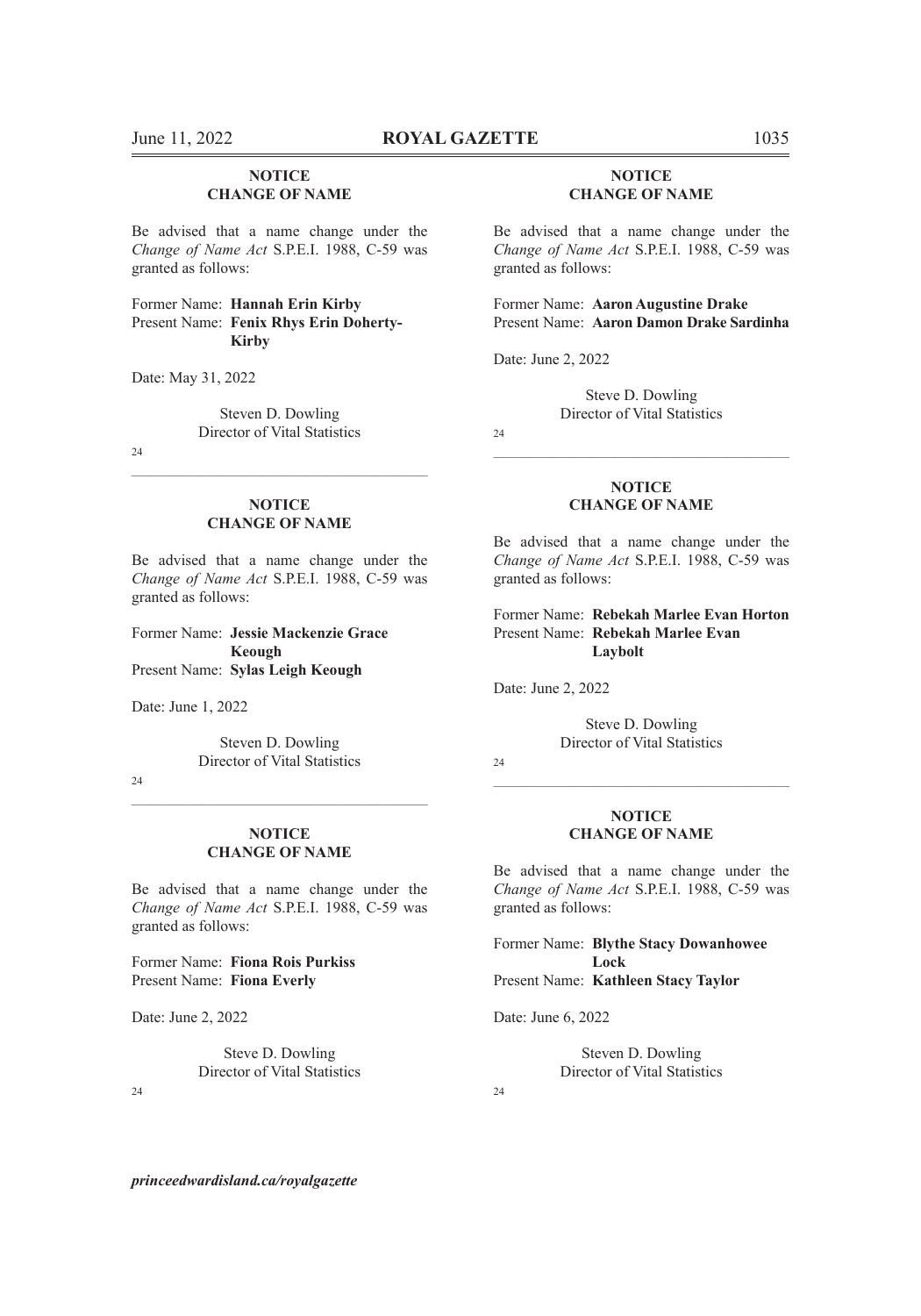#### **NOTICE CHANGE OF NAME**

Be advised that a name change under the *Change of Name Act* S.P.E.I. 1988, C-59 was granted as follows:

Former Name: **Carolyn Mae Willis** Present Name: **Karolyn Mae Willis**

Date: June 6, 2022

Steven D. Dowling Director of Vital Statistics

24

#### **NOTICE CHANGE OF NAME**

 $\mathcal{L}_\text{max} = \mathcal{L}_\text{max} = \mathcal{L}_\text{max} = \mathcal{L}_\text{max} = \mathcal{L}_\text{max} = \mathcal{L}_\text{max} = \mathcal{L}_\text{max} = \mathcal{L}_\text{max} = \mathcal{L}_\text{max} = \mathcal{L}_\text{max} = \mathcal{L}_\text{max} = \mathcal{L}_\text{max} = \mathcal{L}_\text{max} = \mathcal{L}_\text{max} = \mathcal{L}_\text{max} = \mathcal{L}_\text{max} = \mathcal{L}_\text{max} = \mathcal{L}_\text{max} = \mathcal{$ 

Be advised that a name change under the *Change of Name Act* S.P.E.I. 1988, C-59 was granted as follows:

Former Name: **Andrew Bruce MacLeod** Present Name: **Taigh Rosemary MacLeod**

Date: June 6, 2022

Steven D. Dowling Director of Vital Statistics

 $24$ 

#### **NOTICE CHANGE OF NAME**

Be advised that a name change under the *Change of Name Act* S.P.E.I. 1988, C-59 was granted as follows:

Former Name: **David William Joseph Roach** Present Name: **Ruby Joe Savidant**

Date: June 09, 2022

Steven D. Dowling Director of Vital Statistics

 $24$ 

#### **NOTICE CHANGE OF NAME**

Be advised that a name change under the *Change of Name Act* S.P.E.I. 1988, C-59 was granted as follows:

Former Name: **Jack Logan Howden** Present Name: **Katey Delilah Howden**

Date: June 09, 2022

Steven D. Dowling Director of Vital Statistics

 $\mathcal{L}_\text{max} = \mathcal{L}_\text{max} = \mathcal{L}_\text{max} = \mathcal{L}_\text{max} = \mathcal{L}_\text{max} = \mathcal{L}_\text{max} = \mathcal{L}_\text{max} = \mathcal{L}_\text{max} = \mathcal{L}_\text{max} = \mathcal{L}_\text{max} = \mathcal{L}_\text{max} = \mathcal{L}_\text{max} = \mathcal{L}_\text{max} = \mathcal{L}_\text{max} = \mathcal{L}_\text{max} = \mathcal{L}_\text{max} = \mathcal{L}_\text{max} = \mathcal{L}_\text{max} = \mathcal{$ 

24

# **NOTICE**

**MARRIAGE ACT** Prince Edward Island [Subsection 8(1) of the Act]

Notice is hereby published that, under the authority of the *Marriage Act*, registration for the purpose of solemnizing marriages in the province of Prince Edward Island for the following clergy has been **cancelled**:

**David E. Campbell Catherine J. Crooks Wallace C. Ellis Bonnie Fraser Lynn A. McKinnon Pix Butt**

> Steve D. Dowling Director of Vital Statistics

24

## **NOTICE MARRIAGE ACT**

 $\mathcal{L}_\text{max} = \mathcal{L}_\text{max} = \mathcal{L}_\text{max} = \mathcal{L}_\text{max} = \mathcal{L}_\text{max} = \mathcal{L}_\text{max} = \mathcal{L}_\text{max} = \mathcal{L}_\text{max} = \mathcal{L}_\text{max} = \mathcal{L}_\text{max} = \mathcal{L}_\text{max} = \mathcal{L}_\text{max} = \mathcal{L}_\text{max} = \mathcal{L}_\text{max} = \mathcal{L}_\text{max} = \mathcal{L}_\text{max} = \mathcal{L}_\text{max} = \mathcal{L}_\text{max} = \mathcal{$ 

Prince Edward Island [Subsection 8(1) of the Act]

Notice is hereby published that, under the authority of the *Marriage Act*, the following clergy has been **temporarily registered from June 13 to July 11, 2022** for the purpose of solemnizing marriages in the province of Prince Edward Island: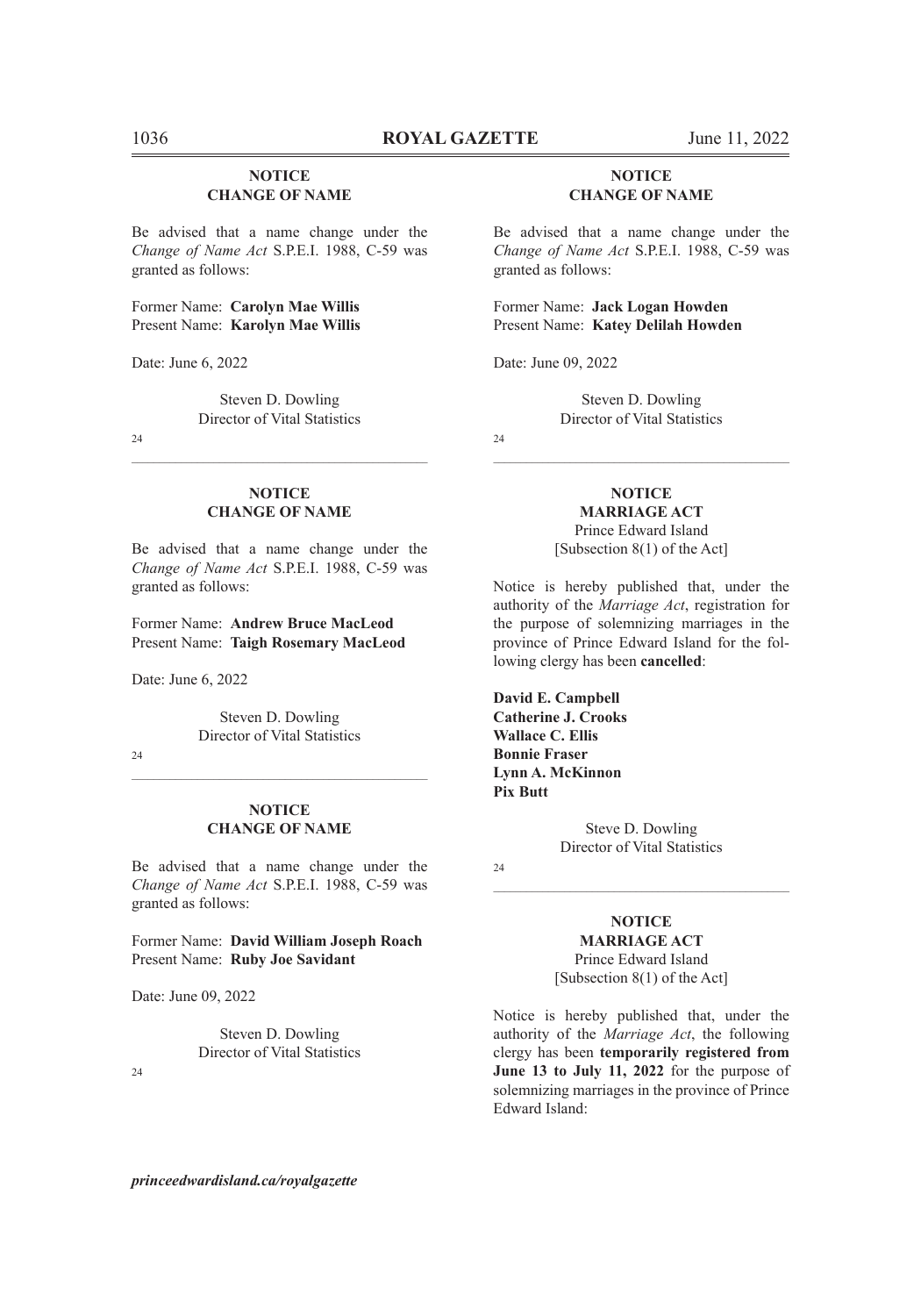#### **Rev. Pix Butt**

The United Church of Canada 21 Wright Street Sackville, NB E4L 4P8

> Steve D. Dowling Director of Vital Statistics

 $\mathcal{L}_\text{max} = \mathcal{L}_\text{max} = \mathcal{L}_\text{max} = \mathcal{L}_\text{max} = \mathcal{L}_\text{max} = \mathcal{L}_\text{max} = \mathcal{L}_\text{max} = \mathcal{L}_\text{max} = \mathcal{L}_\text{max} = \mathcal{L}_\text{max} = \mathcal{L}_\text{max} = \mathcal{L}_\text{max} = \mathcal{L}_\text{max} = \mathcal{L}_\text{max} = \mathcal{L}_\text{max} = \mathcal{L}_\text{max} = \mathcal{L}_\text{max} = \mathcal{L}_\text{max} = \mathcal{$ 

24

#### **NOTICE MARRIAGE ACT** Prince Edward Island [Subsection 8(1) of the Act]

Notice is hereby published that, under the authority of the *Marriage Act*, the following clergy has been **temporarily registered from July 8 to August 5, 2022** for the purpose of solemnizing marriages in the province of Prince Edward Island:

#### **Matthew Cain**

Gospel Halls of PEI 533 Darlington Road North Wiltshire, PEI C0A 1Y0

> Steve D. Dowling Director of Vital Statistics

 $24$ 

# **NOTICE**

 $\mathcal{L}_\text{max} = \mathcal{L}_\text{max} = \mathcal{L}_\text{max} = \mathcal{L}_\text{max} = \mathcal{L}_\text{max} = \mathcal{L}_\text{max} = \mathcal{L}_\text{max} = \mathcal{L}_\text{max} = \mathcal{L}_\text{max} = \mathcal{L}_\text{max} = \mathcal{L}_\text{max} = \mathcal{L}_\text{max} = \mathcal{L}_\text{max} = \mathcal{L}_\text{max} = \mathcal{L}_\text{max} = \mathcal{L}_\text{max} = \mathcal{L}_\text{max} = \mathcal{L}_\text{max} = \mathcal{$ 

**MARRIAGE ACT** Prince Edward Island [Subsection 8(1) of the Act]

Notice is hereby published that, under the authority of the *Marriage Act*, the following clergy has been **temporarily registered from October 8, 2022 to November 5, 2022** for the purpose of solemnizing marriages in the province of Prince Edward Island:

#### **Rev. Hugh Donnelly**

Presbytery of Prince Edward Island 2193 Rte. 1A Summerside, PEI C1N 4J9

> Steve D. Dowling Director of Vital Statistics

#### $24$

*princeedwardisland.ca/royalgazette*

#### **NOTICE MARRIAGE ACT** Prince Edward Island

[Subsection 8(1) of the Act]

Notice is hereby published that, under the authority of the *Marriage Act*, the following clergy has been **temporarily registered from July 10, 2022 to August 5, 2022** for the purpose of solemnizing marriages in the province of Prince Edward Island:

**Giles Mullen** c/o West Isle Ministeries St. Georges, NL A0N 1Z0

> Steve D. Dowling Director of Vital Statistics

#### $24$

**NOTICE MARRIAGE ACT** Prince Edward Island [Subsection 8(1) of the Act]

 $\mathcal{L}_\text{max} = \mathcal{L}_\text{max} = \mathcal{L}_\text{max} = \mathcal{L}_\text{max} = \mathcal{L}_\text{max} = \mathcal{L}_\text{max} = \mathcal{L}_\text{max} = \mathcal{L}_\text{max} = \mathcal{L}_\text{max} = \mathcal{L}_\text{max} = \mathcal{L}_\text{max} = \mathcal{L}_\text{max} = \mathcal{L}_\text{max} = \mathcal{L}_\text{max} = \mathcal{L}_\text{max} = \mathcal{L}_\text{max} = \mathcal{L}_\text{max} = \mathcal{L}_\text{max} = \mathcal{$ 

Notice is hereby published that, under the authority of the *Marriage Act*, the following clergy has been **temporarily registered from June 17 to July 15, 2022** for the purpose of solemnizing marriages in the province of Prince Edward Island:

#### **Gregory Nicholson**

Central Christian Church 167 Hillsborough Street Charlottetown, PEI

> Steve D. Dowling Director of Vital Statistics

 $\mathcal{L}_\text{max} = \mathcal{L}_\text{max} = \mathcal{L}_\text{max} = \mathcal{L}_\text{max} = \mathcal{L}_\text{max} = \mathcal{L}_\text{max} = \mathcal{L}_\text{max} = \mathcal{L}_\text{max} = \mathcal{L}_\text{max} = \mathcal{L}_\text{max} = \mathcal{L}_\text{max} = \mathcal{L}_\text{max} = \mathcal{L}_\text{max} = \mathcal{L}_\text{max} = \mathcal{L}_\text{max} = \mathcal{L}_\text{max} = \mathcal{L}_\text{max} = \mathcal{L}_\text{max} = \mathcal{$ 

#### $24$

**NOTICE MARRIAGE ACT** Prince Edward Island [Subsection 8(1) of the Act]

Notice is hereby published that, under the authority of the *Marriage Act*, the following clergy has been **temporarily registered from June 1 to June 30, 2022** for the purpose of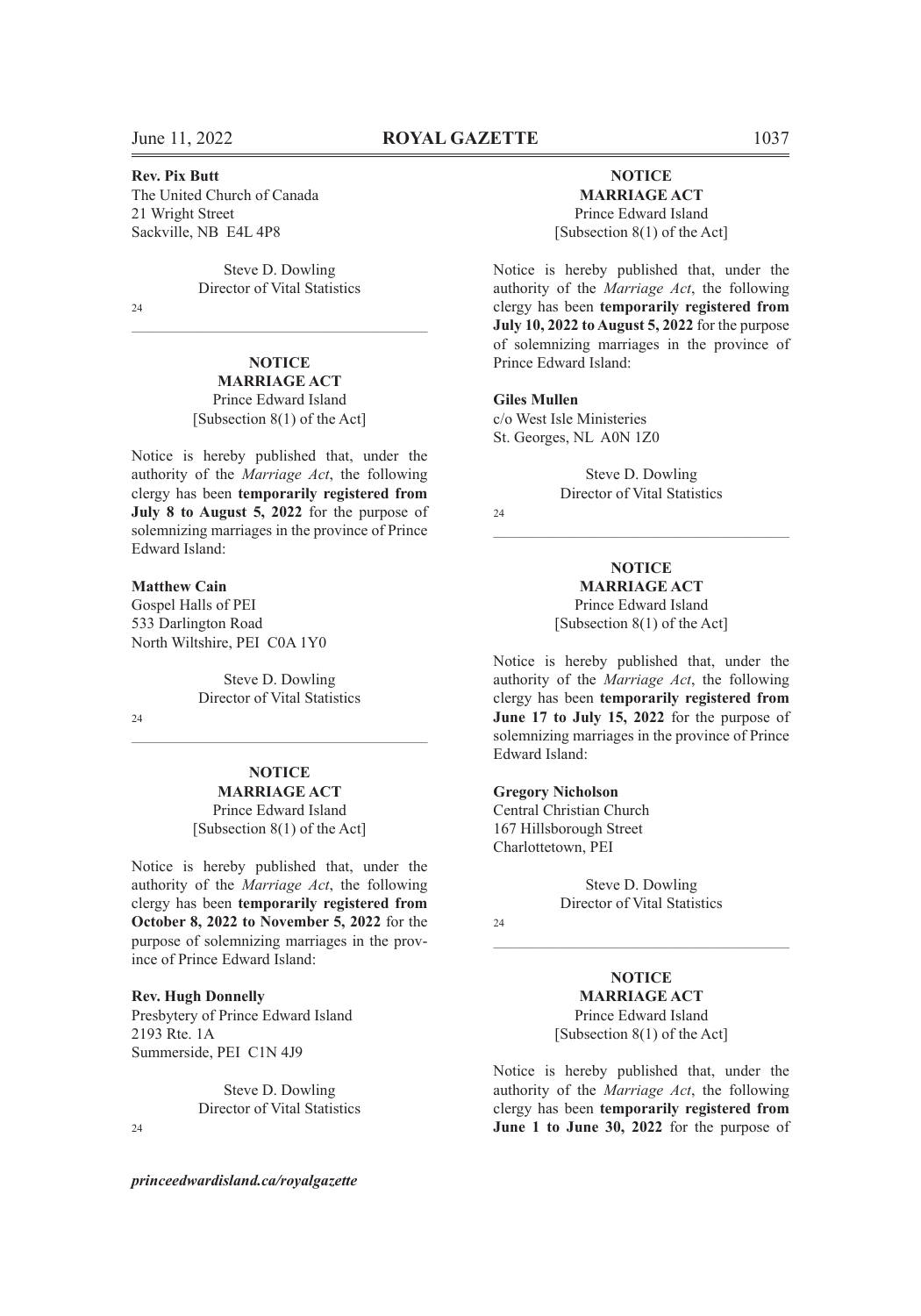solemnizing marriages in the province of Prince Edward Island:

#### **Curtlen Peck**

340 Lockhart Mill Road Jacksonville, NB E7M 3S4

> Steve D. Dowling Director of Vital Statistics

 $24$ 

#### **NOTICE MARRIAGE ACT**

Prince Edward Island [Subsection 8(1) of the Act]

Notice is hereby published that, under the authority of the *Marriage Act*, the following clergy has been **temporarily registered from August 8 to September 5, 2022** for the purpose of solemnizing marriages in the province of Prince Edward Island:

### **Belma Vardy**

Gospel Crusade of Canada 20554 Hurontario Street Caledon, ON L7K 1W9

> Steve D. Dowling Director of Vital Statistics

24

# $\mathcal{L}_\text{max} = \mathcal{L}_\text{max} = \mathcal{L}_\text{max} = \mathcal{L}_\text{max} = \mathcal{L}_\text{max} = \mathcal{L}_\text{max} = \mathcal{L}_\text{max} = \mathcal{L}_\text{max} = \mathcal{L}_\text{max} = \mathcal{L}_\text{max} = \mathcal{L}_\text{max} = \mathcal{L}_\text{max} = \mathcal{L}_\text{max} = \mathcal{L}_\text{max} = \mathcal{L}_\text{max} = \mathcal{L}_\text{max} = \mathcal{L}_\text{max} = \mathcal{L}_\text{max} = \mathcal{$ **INDEX TO NEW MATTER**

VOL. CXLVIII – NO. 24 June 11, 2022

#### **BOARD ORDER**

#### *Natural Products Marketing Act*

| Egg Farmers of PEI                  |  |
|-------------------------------------|--|
| Price Determination Order Amendment |  |
|                                     |  |

### **BUSINESS CORPORATIONS ACT**

#### **Amalgamations**

| Allen J. MacPhee Law Corporation 1030 |
|---------------------------------------|
|                                       |
|                                       |
|                                       |
|                                       |
|                                       |

*princeedwardisland.ca/royalgazette*

| Dr. Nach Daniel PEI Professional |  |
|----------------------------------|--|
|                                  |  |
|                                  |  |
|                                  |  |
|                                  |  |

#### **Amendments**

| Southport Dental Clinic (2013) Inc. 1032 |  |  |
|------------------------------------------|--|--|

#### **Incorporations**

| Ambis Technologies Inc.  1031                |
|----------------------------------------------|
| Colorado Technicians Inc.  1031              |
| Colt's Ocean Breeze Cabins Inc.  1031        |
| Ellsworth Fisheries Ltd. 1031                |
|                                              |
| Humble Pie Veterinary Services Ltd. 1031     |
| R Home & Construction Supplies               |
|                                              |
|                                              |
| RJD Construction Incorporated1031            |
| Roggeveen Mussel Farms Inc.  1031            |
| Signature Group Collection Incorporated 1031 |
| Steel Horse Roofing Inc.  1031               |
| Two Shea Fisheries Inc.  1031                |
| Waite Music Incorporated/Waite Music         |
|                                              |
| YAS Dental Group Inc. 1031                   |

# **ESTATES**

#### **Administrators' Notices**

| MacDonald, Joseph Raymond  1000 |  |
|---------------------------------|--|
|                                 |  |
|                                 |  |
|                                 |  |

#### **Executors' Notices**

#### **MISCELLANEOUS**

#### *Change of Name Act*

| Burhoe, Jade Rebecca Ann 1034      |  |
|------------------------------------|--|
| Doherty-Kirby, Fenix Rhys Erin1035 |  |
|                                    |  |
|                                    |  |
| Horton, Rebekah Marlee Evan 1035   |  |
|                                    |  |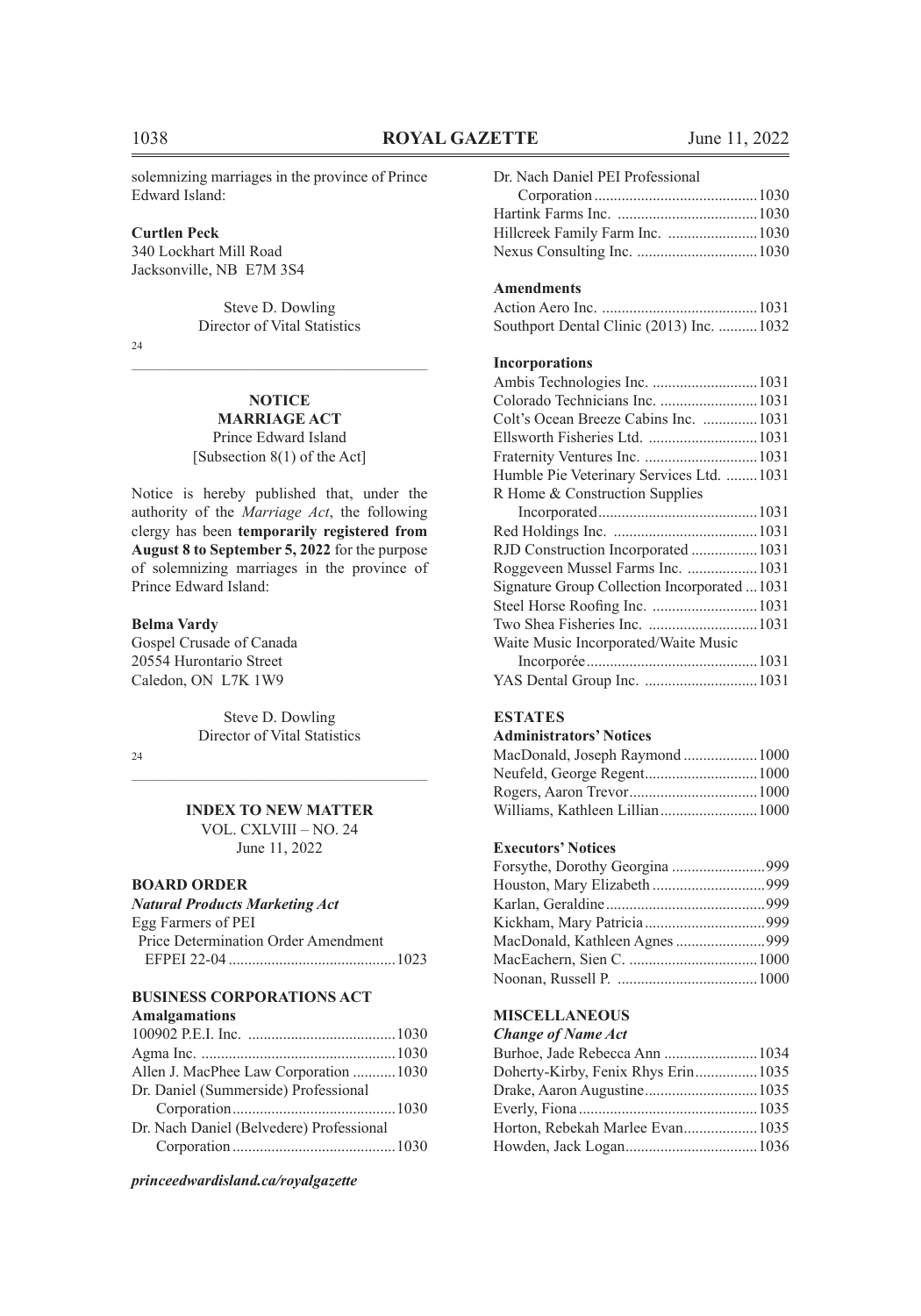# **June 11, 2022 ROYAL GAZETTE** 1039

| Keough, Jessie Mackenzie Grace 1035 |  |
|-------------------------------------|--|
|                                     |  |
|                                     |  |
| Laybolt, Rebekah Marlee Evan 1035   |  |
| Lock, Blythe Stacy Dowanhowee1035   |  |
|                                     |  |
|                                     |  |
|                                     |  |
|                                     |  |
|                                     |  |
| Roach, David William Joseph1036     |  |
| Sardinha, Aaron Damon Drake 1035    |  |
|                                     |  |
|                                     |  |
| Walsh, Jade Rebecca Ann  1034       |  |
|                                     |  |
|                                     |  |
|                                     |  |

### *Judicature Act*

| Monthly Notice of Interest Rate  1022 |  |
|---------------------------------------|--|
|---------------------------------------|--|

#### *Marriage Act*

| Cancelled Registrations |  |
|-------------------------|--|
|                         |  |
|                         |  |
|                         |  |
|                         |  |
|                         |  |
|                         |  |

#### Temporary Registrations

# *Public Health Act*

| Public Health Act                      |
|----------------------------------------|
| COVID-19 Prevention and Self-Isolation |
|                                        |

# **Supreme Court of Prince Edward Island**

Notice of Action, No. S1-GS-29468..........1029

#### **PARTNERSHIP ACT**

#### **Dissolutions**

| Cabinet Conseil en Gestion de Patrimoine |  |
|------------------------------------------|--|
|                                          |  |
| Charlottetown Cheese Company, The1030    |  |
|                                          |  |

| Richardson GMP Private Family Office  1030 |  |
|--------------------------------------------|--|
|                                            |  |
|                                            |  |
| <b>Intention to Remove Business Name</b>   |  |
|                                            |  |
|                                            |  |
| <b>Registrations</b>                       |  |
| Agile Sprint Insurance  1033               |  |
|                                            |  |
|                                            |  |
| Charlottetown Cheese Company 1033          |  |
| Confederation Powersports 1033             |  |
| Cox Automotive Canada  1032                |  |
|                                            |  |
|                                            |  |
|                                            |  |
| Fishermens Haven Dilly & Dairy Bar  1032   |  |
|                                            |  |
| House of Spice Restaurant1033              |  |
|                                            |  |
|                                            |  |
| Island VFD, Motor, & Pump Servicing  1032  |  |
|                                            |  |
| K Morrell Custom Cart Rentals 1032         |  |
| KidProofPEI (Child Safety Education)1032   |  |
| Kindred Spirits Inn & Cottages 1033        |  |
|                                            |  |
|                                            |  |
| Lonsdale Portfolios by Newport Private     |  |
|                                            |  |
| Manheim Auto Auctions 1032                 |  |
|                                            |  |
|                                            |  |
| Newport Private Wealth1032                 |  |
|                                            |  |
|                                            |  |
|                                            |  |
| Rooney's Trades and Services  1033         |  |
| Schwarzkopf Professional 1033              |  |
|                                            |  |
|                                            |  |
| Trico Underwriting Services 1033           |  |
|                                            |  |
|                                            |  |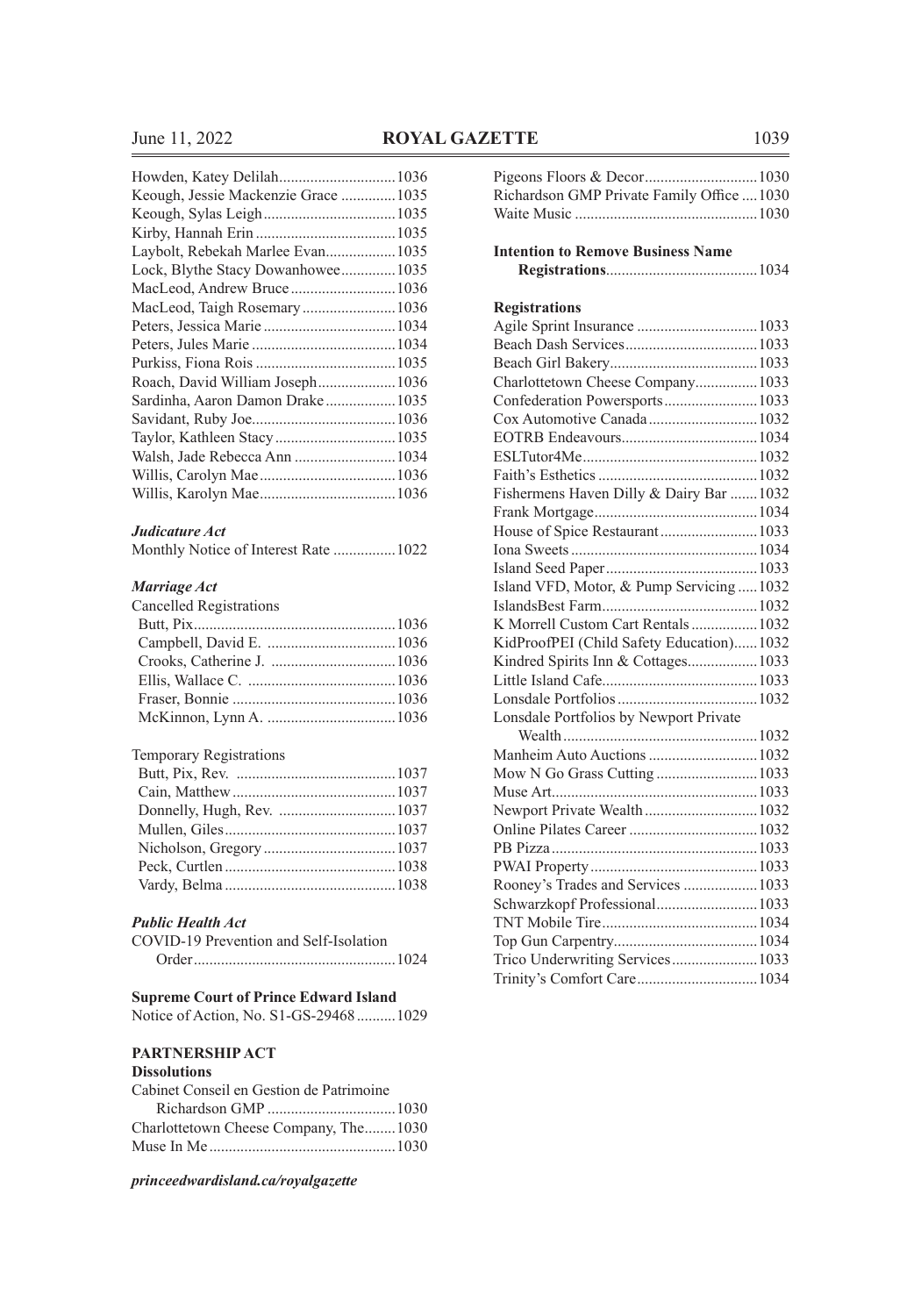The ROYAL GAZETTE is issued every Saturday from the office of Andrea MacRae, Acting Queen's Printer, PO Box 2000, Charlottetown, PEI C1A 7N8. All copy must be received by the Tuesday preceding the day of publication. The subscription rate is \$75.00 per annum, postpaid; single copies are \$2.00 each, postpaid or \$1.25 each, over the counter.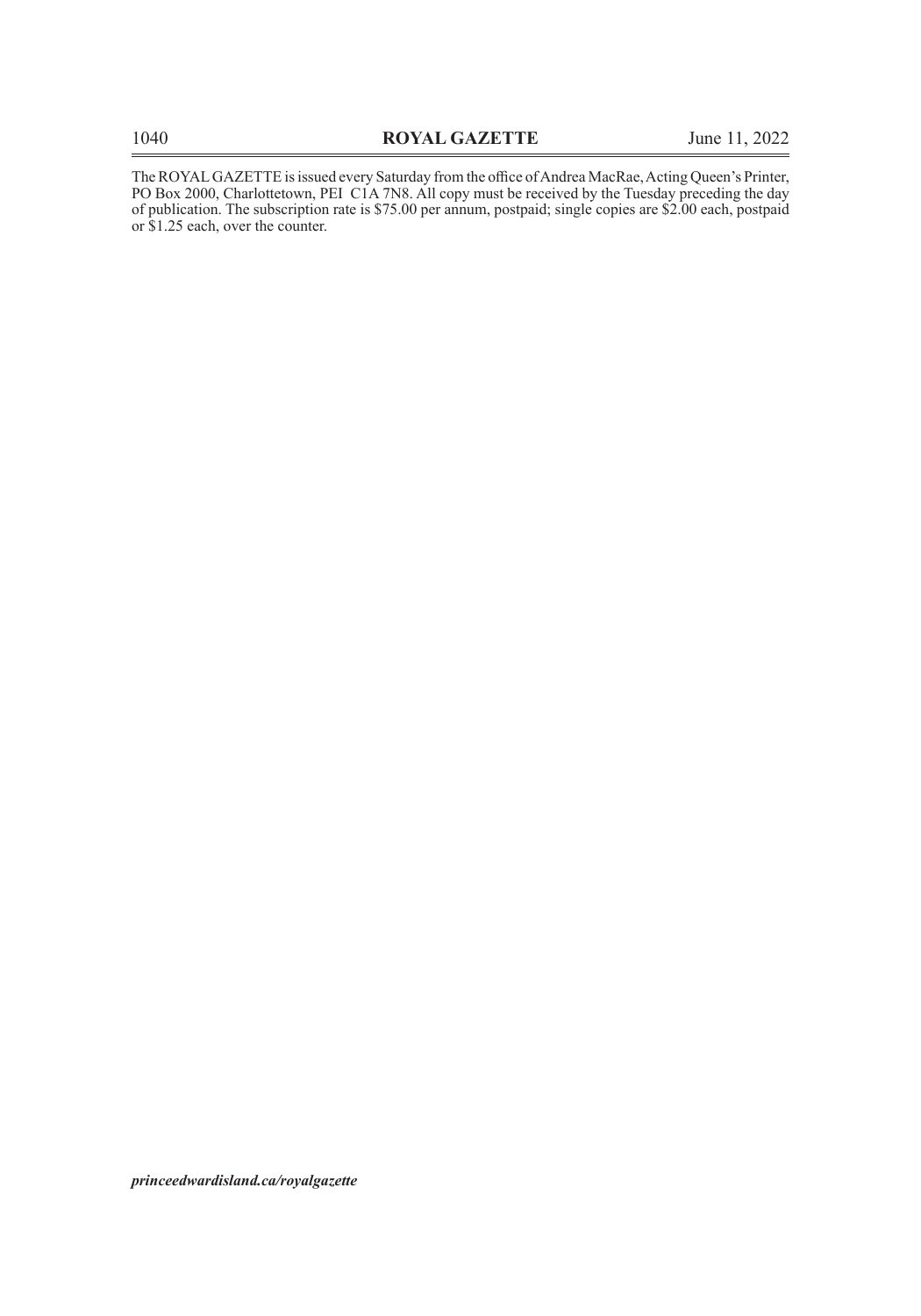# **PART II REGULATIONS**

# **EC2022-451**

# **PLANNING ACT**

# **SUBDIVISION AND DEVELOPMENT REGULATIONS AMENDMENT**

(Approved by Her Honour the Lieutenant Governor in Council dated June 1, 2022.)

Pursuant to sections 8 and 8.1 of the *Planning Act* R.S.P.E.I. 1988, Cap. P-8, Council made the following regulations:

# **1. Subsection 63(5) of the** *Planning Act Subdivision and Development Regulations (EC693/00)* **is amended**

- **(a) in the words preceding clause (a), by the deletion of the words "**per existing parcel**" and the substitution of the words "**per parcel**"; and**
- **(b) in clause (a),**
	- **(i) by the deletion of the words "**an existing parcel**" and the substitution of the words "**a parcel**",**
	- **(ii) in subclause (i), by the deletion of the words "**the existing parcel**" and the substitution of the words "**the parcel**",**
	- **(iii) in subclause (iii), by the deletion of the words "**the existing parcels**" and the substitution of the words "**the parcels**", and**
	- **(iv) in subclause (v), by the deletion of the words "**an existing parcel**" and the substitution of the words "**a parcel**".**
- **2. These regulations come into force on June 11, 2022.**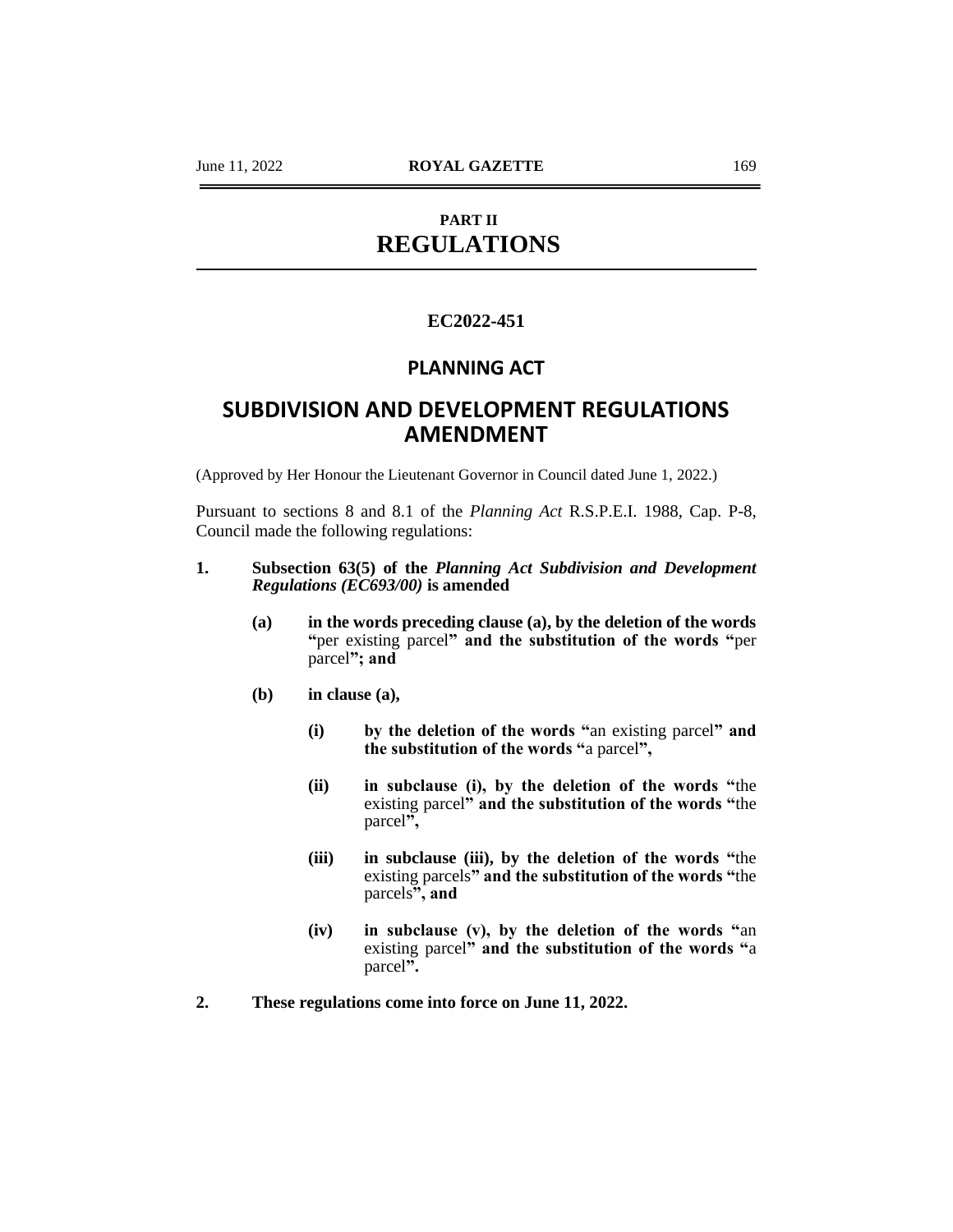# **EXPLANATORY NOTES**

**SECTION 1** amends subsection 63(5) of the *Planning Act Subdivision and Development Regulations (EC693/00)* to remove the word "existing" from the term "existing parcel" in the various places where it occurs in subsection (5).

**SECTION 2** provides for the commencement of the regulations.

Certified a true copy,

Daniel M. Campbell Clerk of the Executive Council and Secretary to Cabinet

## **EC2022-452**

# **WATER ACT**

# **WATER WITHDRAWAL REGULATIONS AMENDMENT**

(Approved by Her Honour the Lieutenant Governor in Council dated June 1, 2022.)

Pursuant to section 76 of the *Water Act* R.S.P.E.I. 1988, Cap. W-1.1, Council made the following regulations:

- **1. (1) Subsection 1(1) of the** *Water Act* **Water Withdrawal Regulations (EC506/21) is amended by the addition of the following after clause (a):**
	- (a.1) "**drought contingency plan**" means a plan for reducing water use during extreme drought conditions;
- **(2) Subsection 1(2) of the regulations is amended by the deletion of the word "**agricultural**" wherever it occurs.**
- **2. Subsection 2(5) of the regulations is revoked.**
- **3. (1) Clause 5(2)(c) of the regulations is amended by the deletion of the words "**, for reduced water use during drought conditions**".**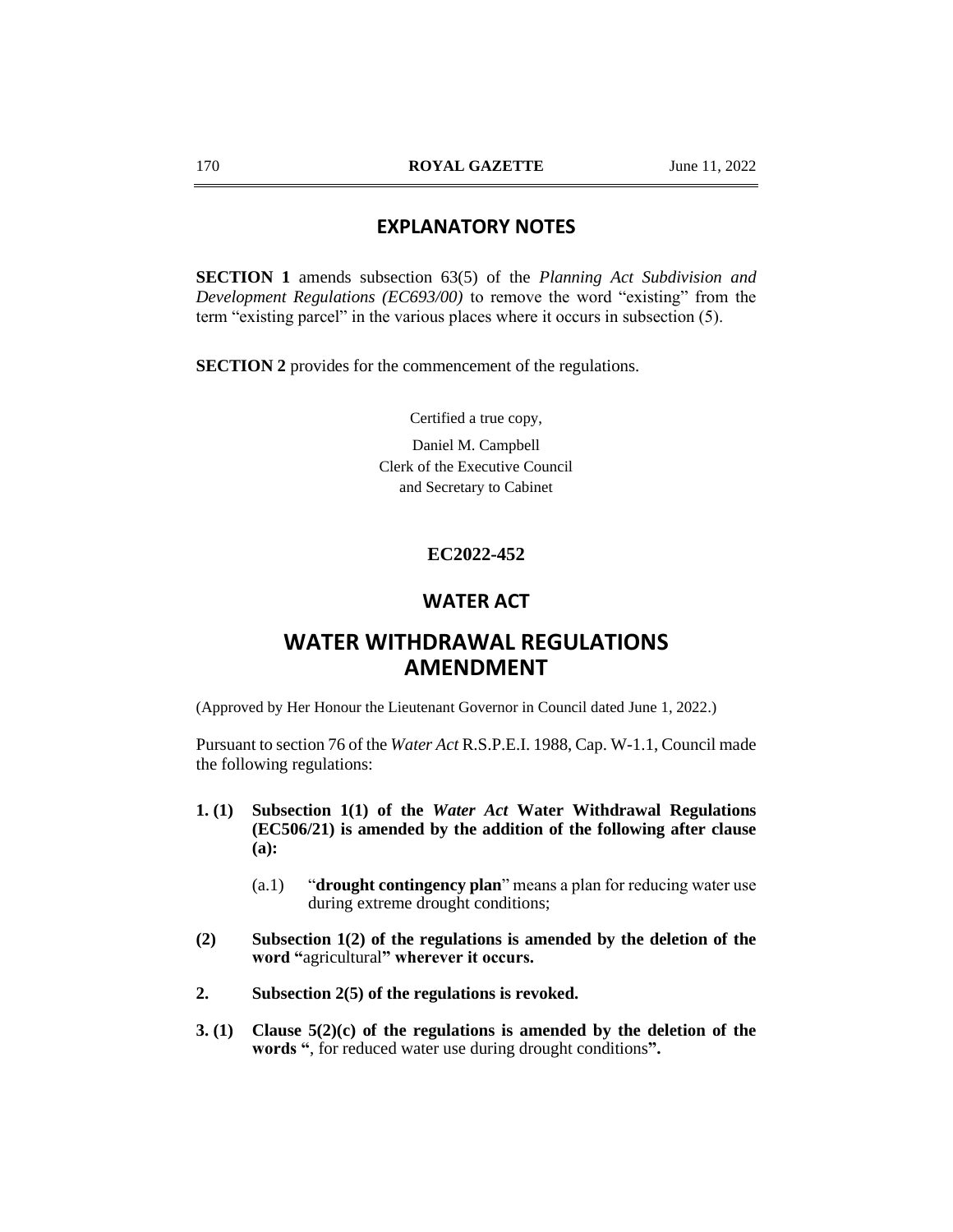# **(2) Subsection 5(7) of the regulations is revoked and the following substituted:**

### **Term and condition, irrigation strategy**

- (7) A water withdrawal permit issued for the withdrawal of water from a high capacity well for the purpose of irrigation is subject to the term and condition that the irrigation is conducted in accordance with an irrigation strategy approved by the Minister.
- **4. Section 6 of the regulations is amended by the addition of the following after subsection (3):**

### **Terms and conditions**

- (3.1) A water withdrawal permit shall state any terms and conditions imposed on it by the Minister pursuant to section 10 of the Act, including any requirements in respect of testing, monitoring and reporting.
- **5. (1) Clause 8(2)(c) of the regulations is amended by the deletion of the words "**, for reduced water use during drought conditions**".**
- **(2) Subsection 8(3) of the regulations is amended by the deletion of the words "**subsections 5(4), (5) and (6)**" and the substitution of the words "**subsections 5(4) to (8)**".**
- **6. (1) Clause 9(2)(c) of the regulations is amended by the deletion of the words "**, for reduced water use during drought conditions**".**
- **(2) Subsection 9(3) of the regulations is amended by the deletion of the words "**subsections 5(4), (5) and (6)**" and the substitution of the words "**subsections 5(4) to (8)**".**
- **(3) Subsections 9(4) and (5) of the regulations are revoked.**
- **7. These regulations come into force on June 11, 2022.**

# **EXPLANATORY NOTES**

**SECTION 1** adds a definition of "drought contingency plan" to the regulations and removes references in subsection 1(2) to "agricultural" in relation to irrigation.

**SECTION 2** revokes subsection 2(5) of the regulations, which prohibits the issuance of a groundwater exploration permit for the drilling, construction or reconstruction of a high capacity well for the purpose of agricultural irrigation.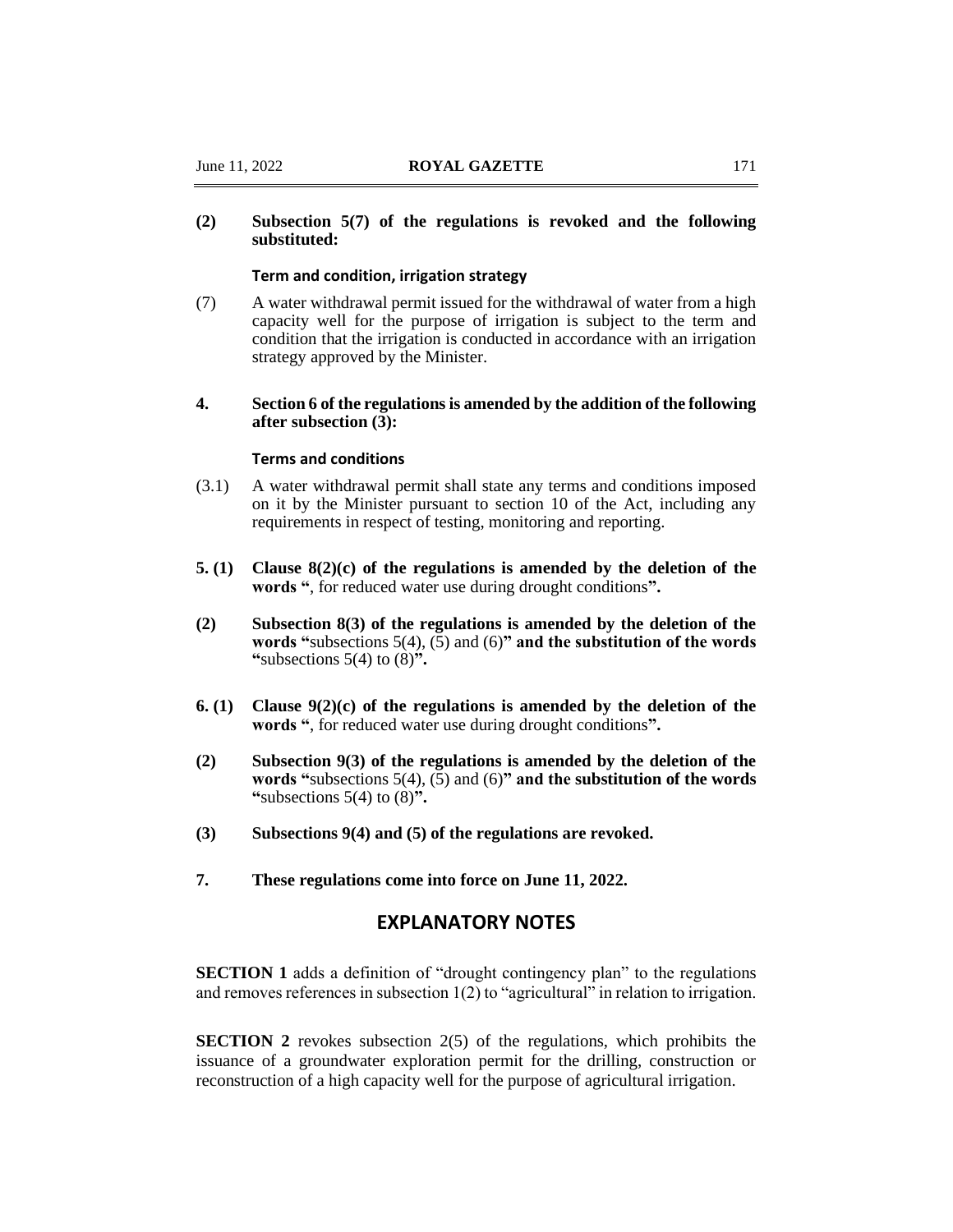**SECTION 3** amends clause 5(2)(c) of the regulations to remove wording now contained in the definition of "drought contingency plan". It also revokes subsection 5(7) of the regulations, which prohibits the issuance of a water withdrawal permit for the withdrawal of water from a high capacity well for the purpose of agricultural irrigation, and substitutes a new subsection 5(7), which imposes on such a permit the term and condition that irrigation of any kind is to be conducted in accordance with an irrigation strategy approved by the Minister.

**SECTION 4** adds a new subsection 6(3.1) to the regulations to require terms and conditions imposed by the Minister on a water withdrawal permit to be stated on the permit.

**SECTION 5** amends clause 8(2)(c) of the regulations to remove wording now contained in the definition of "drought contingency plan". It also amends subsection 8(3) of the regulations to provide for the application of subsections 5(4) to (8) in respect of a water withdrawal permit renewed under section 8.

**SECTION 6** amends clause  $9(2)(c)$  of the regulations to remove wording now contained in the definition of "drought contingency plan". It amends subsection 9(3) of the regulations to provide for the application of subsections 5(4) to (8) in respect of a water withdrawal permit amended under section 9. It also revokes subsections 9(4) and (5), which prohibit the amendment of a permit to authorize the withdrawal of water from a high capacity well for the purpose of agricultural irrigation.

**SECTION 7** provides for the commencement of these regulations.

Certified a true copy, Daniel M. Campbell Clerk of the Executive Council and Secretary to Cabinet